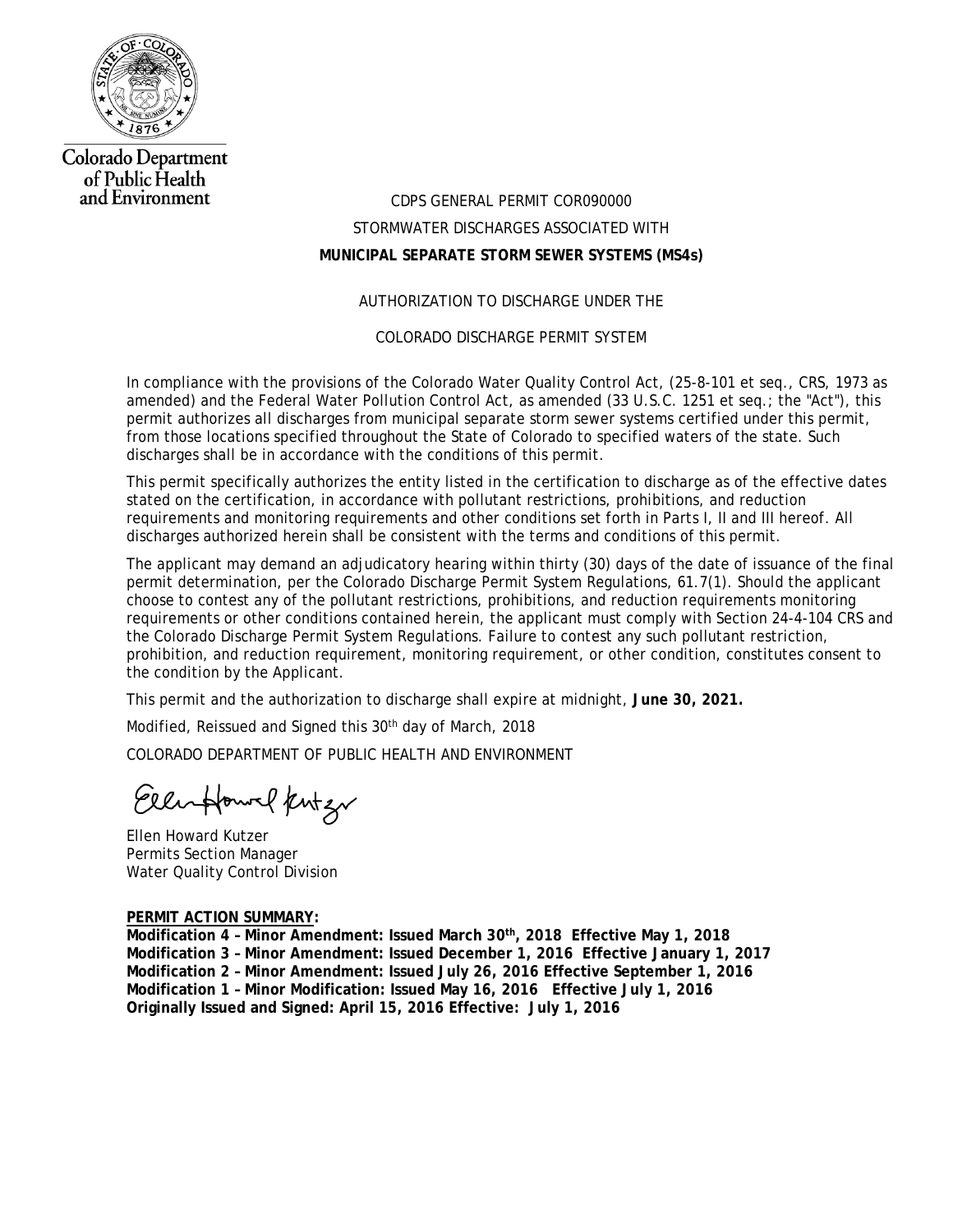# MUNICIPAL SEPARATE STORM SEWER SYSTEMS (MS4s)

### COR090000

# TABLE OF CONTENTS

| А.             |                                                                                      |    |
|----------------|--------------------------------------------------------------------------------------|----|
| 1.             |                                                                                      |    |
| 2.             |                                                                                      |    |
| 3.             |                                                                                      |    |
| 4.             |                                                                                      |    |
| 5.             |                                                                                      |    |
| 6.             |                                                                                      |    |
| 7.             |                                                                                      |    |
| B.             |                                                                                      |    |
|                |                                                                                      |    |
| $\mathbf{1}$ . |                                                                                      |    |
| 2.             |                                                                                      |    |
| 3.             |                                                                                      |    |
| 4.             |                                                                                      |    |
| 5.             |                                                                                      |    |
| C.             |                                                                                      |    |
| 1.             |                                                                                      |    |
| 2.             |                                                                                      |    |
| 3.             |                                                                                      |    |
| D.             |                                                                                      |    |
| 1.             |                                                                                      |    |
| 2.             |                                                                                      |    |
| 3.             |                                                                                      |    |
| E.             | POLLUTANT RESTRICTIONS, PROHIBITIONS, AND REDUCTION REQUIREMENTS AND RECORDKEEPING 9 |    |
| 1.             |                                                                                      |    |
| 2.             |                                                                                      |    |
| 3.             |                                                                                      |    |
| 4.             | Post-Construction Stormwater Management in New Development and Redevelopment  26     |    |
|                |                                                                                      |    |
|                |                                                                                      |    |
| 5.             |                                                                                      |    |
| F.             |                                                                                      |    |
| 1.             |                                                                                      |    |
| 2.             |                                                                                      |    |
| 3.             |                                                                                      |    |
| 4.             |                                                                                      |    |
| 5.             |                                                                                      |    |
| 6.             |                                                                                      |    |
| 7.             |                                                                                      |    |
| G.             |                                                                                      |    |
| $\mathbf 1$ .  | Annual Program Review                                                                | 41 |
| Н.             |                                                                                      |    |
| 1.             |                                                                                      |    |
| 2.             |                                                                                      |    |
| I.             |                                                                                      |    |
| 1.             |                                                                                      |    |
| J.             |                                                                                      |    |
| К.             |                                                                                      |    |
| 1.             |                                                                                      |    |
| 2.             |                                                                                      |    |
| Part II        |                                                                                      |    |
| А.             |                                                                                      |    |
| 1.             |                                                                                      |    |
| 2.             |                                                                                      |    |
| 3.             |                                                                                      |    |
| 4.             |                                                                                      |    |
| 5.             |                                                                                      |    |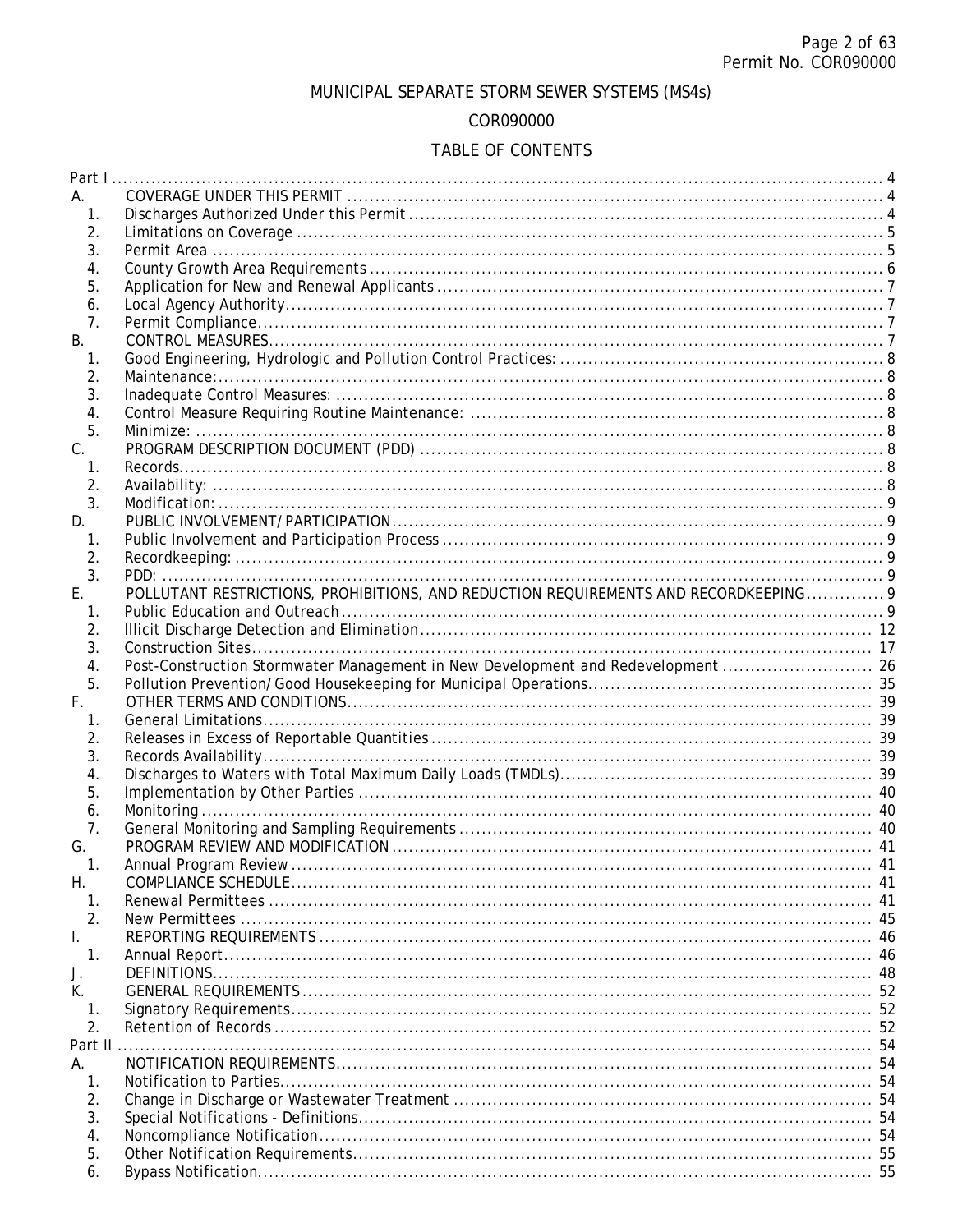| 7.             |                                                                            |  |
|----------------|----------------------------------------------------------------------------|--|
| 8.             |                                                                            |  |
| 9.             |                                                                            |  |
| 10.            |                                                                            |  |
| 11.            |                                                                            |  |
| 12.            |                                                                            |  |
| 13.            |                                                                            |  |
| 14.            |                                                                            |  |
| Β.             |                                                                            |  |
| 1.             |                                                                            |  |
| 2.             |                                                                            |  |
| 3.             |                                                                            |  |
| 4.             |                                                                            |  |
| 5.             |                                                                            |  |
| 6.             |                                                                            |  |
| 7.             |                                                                            |  |
| 8.             |                                                                            |  |
| 9.             |                                                                            |  |
| 10.            |                                                                            |  |
| 11.            |                                                                            |  |
| 12.            |                                                                            |  |
| 13.            |                                                                            |  |
| 14.            |                                                                            |  |
| 15.            |                                                                            |  |
| 16.            |                                                                            |  |
| Part III       |                                                                            |  |
| А.             | REQUIREMENTS APPLICABLE TO THE CITY OF BOULDER AND BOULDER COUNTY MS4S  63 |  |
| $\mathbf{1}$ . |                                                                            |  |
| 2.             |                                                                            |  |
|                |                                                                            |  |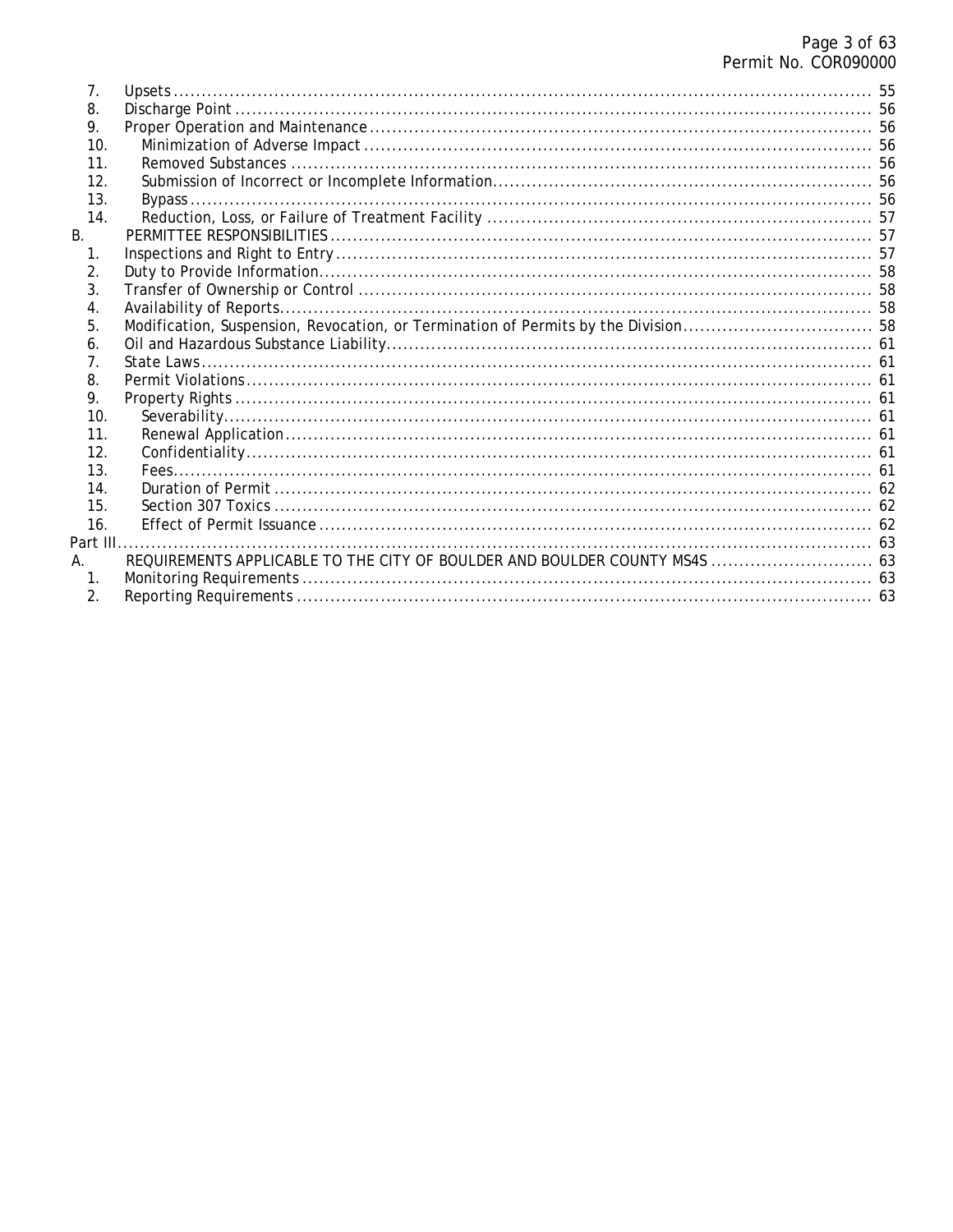## <span id="page-3-2"></span><span id="page-3-1"></span><span id="page-3-0"></span>A. **COVERAGE UNDER THIS PERMIT**

### **1. Discharges Authorized Under this Permit**

This permit authorizes discharges from the permittee's regulated small municipal separate storm sewer system (MS4) located within the permit area.

Discharges from the MS4 within the permit area that are designed or used to convey stormwater to surface waters of the state are considered part of an MS4 and are authorized by this permit.

- a. For the purposes of this permit:
	- i. "Discharge" means the discharge of pollutants as defined in section 25-8-103(3) C.R.S.
	- ii. "Pollutants" are dredged spoil, dirt, slurry, solid waste, incinerator residue, sewage, sewage sludge, garbage, trash, chemical waste, biological nutrient, biological material, radioactive material, heat, wrecked or discarded equipment, rock, sand, or any industrial, municipal or agricultural waste as defined in 5 CCR 1002-61.2(76).
- iii. "Discharge of a pollutant" means the introduction or addition of a pollutant into state waters. See 25-8-103(3) C.R.S.
- iv. A "municipal separate storm sewer system" is a conveyance or system of conveyances (including roads with drainage systems, municipal streets, catch basins, curbs, gutters, ditches, man-made channels, or storm drains) that is:
	- (A) Owned or operated by a State, city, town, county, district, association, or other public body (created by or pursuant to State law) having jurisdiction over disposal of sewage, industrial wastes, stormwater, or other wastes, including special districts under State law such as a sewer district, flood control district or drainage district, or similar entity, or a designated and approved management agency under section 208 of the CWA that discharges to state waters;
	- (B) Designed or used for collecting or conveying stormwater. For the purposes of this permit, stormwater conveyances also includes conveyances that are owned or operated by the permittee through agreement, contract, direct ownership, easement, or right-of-way and are for the purpose of managing flood plains, stream banks, and channels for conveyance of stormwater flows in order for the discharges to be authorized by this permit.;
	- (C) Which is not a combined sewer; and
	- (D) Which is not part of a publicly owned treatment works (POTW). See 5 CCR 1002- 61.2(62).
- v. "Municipal" refers to a city, town, county, district, association, or other public body created by or under State law and having jurisdiction over disposal of sewage, industrial wastes, or other wastes, or a designated and approved management agency under section 208 of CWA(1987).
- vi. "Illicit discharges" means any discharges to an MS4 that is not composed entirely of stormwater except discharges specifically authorized by a CDPS or NPDES permit and discharges resulting from emergency fire fighting activities. Permittees should note that there are many types of illicit discharges that in accordance with the permit need to be effectively prohibited. Only the discharges listed in Part.I.2.a.v. can be excluded from being effectively prohibited.
- vii. "Stormwater" is stormwater runoff, snow melt runoff, and surface runoff and drainage.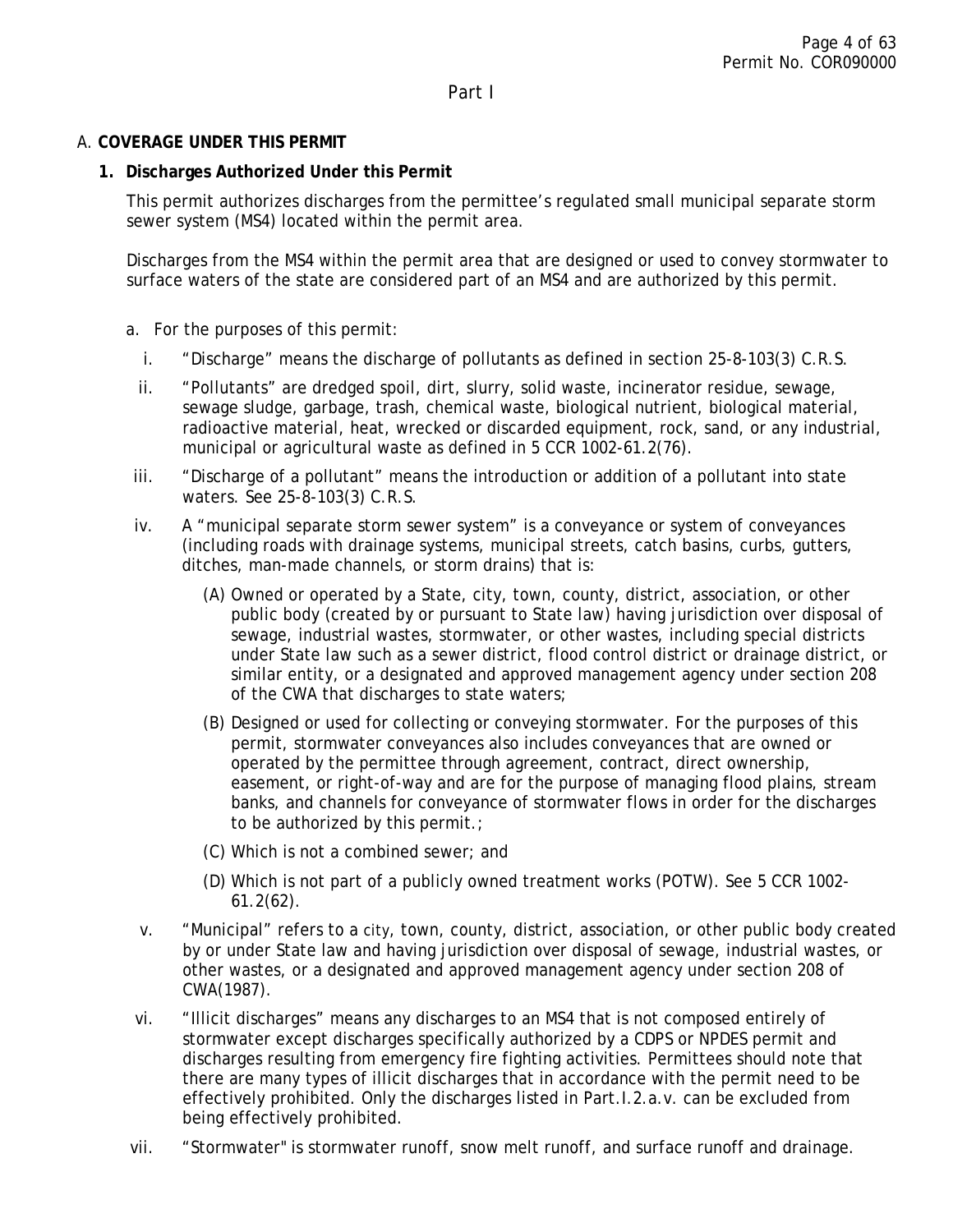viii. "Small municipal separate storm sewer system" means any municipal separate storm sewer that is not defined as a "large" or "medium" municipal separate storm sewer system pursuant to Regulation 61. This term includes publicly-owned systems similar to separate storm sewer systems in municipalities (i.e., non-standard MS4s), including, but not limited to, systems at military bases and large education, hospital or prison complexes, if they are designed for a maximum daily user population (residents and individuals who come there to work or use the MS4's facilities) of at least 1000.

### <span id="page-4-0"></span>**2. Limitations on Coverage**

- a. This permit in no way removes or modifies the responsibility for an operator with control of the facility or activity from which the discharge originates to obtain separate CDPS or NPDES permit coverage or report spills when required in accordance with the Colorado Water Quality Control Act, Regulation 5 CCR1002-61. An "operator" is the person or entity who is responsible for the overall operation of the facility or activity from which the associated discharge originates.
- b. Discharges that meet any of the following conditions, at the time of the effective date of the permit authorization, are not eligible for coverage under this permit:
	- i. The following are excluded from being part of the MS4: discharges from conveyances for which the flow is irrigation return flow, agricultural stormwater runoff, or a combination thereof; or water that is used for supplying irrigation water to irrigated land. "Irrigation return flow" is tailwater, tile drainage, or surfaced groundwater flow from irrigated land. Irrigation return flow (which includes surface and subsurface water that leaves a crop field following irrigation of that field) and agricultural stormwater runoff do not require NPDES permits, as they are exempted from the Clean Water Act.
	- ii. A permittee has the option to exclude from coverage under this permit portions of the MS4 where the flow is a combination of stormwater and irrigation return flow, and the majority of the flow is irrigation return flow or agricultural stormwater runoff. To exclude these portions of the MS4 from coverage under this permit, the permittee must identify in the permittee's application or a subsequent application supplement the portions of the MS4 for which the flow is a combination of stormwater and irrigation return flow, and the majority of the flow is irrigation return flow or agricultural stormwater runoff. These portions of the MS4 must also be listed in the permit certification issued by the Division.
- iii. The discharge is to a receiving water designated as outstanding waters, in accordance with Section 31.8(a) of Regulation 31. Outstanding waters is a type of designation. "Outstanding waters" are designated by the Water Quality Control Commission. These permittees must apply for coverage under another general permit or under an individual permit.
- iv. The discharge is from an MS4 operated by the City and County of Denver, City of Aurora, City of Lakewood, City of Colorado Springs, or Colorado Department of Transportation (large and medium MS4s). These permittees must apply for coverage under another general permit or an individual permit.
- v. The discharge is from a parcel or area that is not under the jurisdictional authority of the permittee.
- vi. The discharge is from areas covered by non-standard MS4s unless those lands are included within the permittee's MS4 permit by agreement.
- vii. The discharge is from an area adjacent to a state water that IS NOT owned or operated by the permittee for the purpose of managing flood plains, stream banks, and channels for conveyance of stormwater flows.

### <span id="page-4-1"></span>**3. Permit Area**

This permit covers all areas designated by the Water Quality Control Division (Division) of the Colorado Department of Public Health and Environment within the boundaries of the municipality identified in the certification that are served by, or contribute to, municipal separate storm sewers owned or operated by the municipality that discharge to state waters. The certification issued to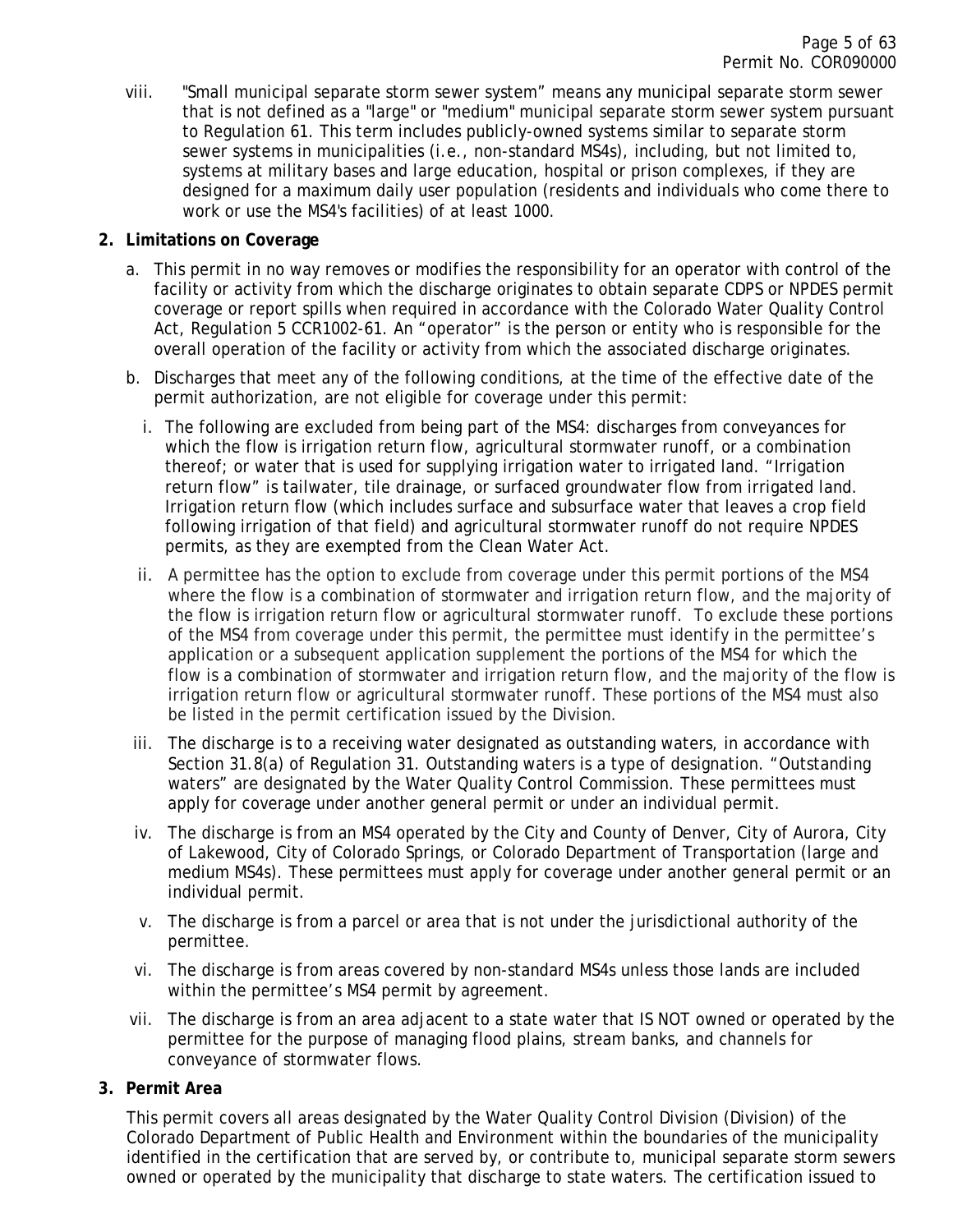each permittee will specify whether the coverage is for the areas listed in Part I.A.3.a or b and if the coverage includes additional areas designated by the Division.

- a. For the following locales, "permit area" is further defined below:
	- i. Cities: For all cities, including combined cities and counties, required to obtain coverage under this permit, the geographic area of permit coverage will include the entirety of the municipal incorporated boundary.
	- ii. Counties: For all counties required to obtain coverage under this permit, the geographic area of permit coverage is the following:
		- (A) US Census Bureau designated urbanized areas in accordance with the 2010 census; and
		- (B) County Growth Areas: Growth areas will be designated for permit coverage by the Division in accordance with one of the following processes, which will be identified in the permit certification.
		- 1) Growth Areas identified by the permittee: (i.e., map and narrative explanation) in the application or subsequent modification request, and accepted by the Division. The growth areas are the areas that the permittee has identified as projected to meet the US Census Bureau urbanized area criteria prior to 2020.
		- 2) Growth Areas identified by the Division: This process shall apply to permittees that do not submit growth area information to the Division in accordance with Part I.A.3.a.ii(B)(1) or (3), or for which the Division determines that the growth area provided in accordance with Part I.A.3.a.ii(B)(2) is not a reasonable approximation of the area projected to meet the US Census Bureau urbanized area criteria prior to 2020. The Division will designate all area under the jurisdictional control of the permittee that is within 5 linear miles of the 2010 US Census Bureau urbanized area as growth areas.
		- 3) No Growth Area determination: No growth area will be designated where a permittee effectively implements a regulatory mechanism that prohibits growth in excess of 1,000 people/square mile density outside of the US Census Bureau designated urbanized areas in accordance with the 2010 census. The permittee shall provide information identifying the mechanism in its permit application or subsequent modification request and the permittee must maintain the regulatory prohibition identified in the application as a requirement of this permit.
- b. In accordance with Part I.H, compliance with permit requirements shall begin immediately for areas that meet the permit area description through expansion of the municipal boundaries or infrastructure. Areas removed from a permittee's jurisdiction, such as through annexation or incorporation by a separate municipality, are removed from permit coverage at the time of the transfer of the jurisdiction.

### <span id="page-5-0"></span>**4. County Growth Area Requirements**

This permit includes terms and conditions for those portions of the permit area that are identified in the permit certification as growth areas. The terms and conditions in the following parts of the permit **do not** apply to growth areas:

- a. Part I.E.1 (Public Education and Outreach)
- b. Part I.E.2 (Illicit Discharge Detection and Elimination)
- c. Part I.E.5 (Pollution Prevention/Good Housekeeping for Municipal Operations)
- d. Part I.F.6 (Monitoring), unless the Division requires water quality sampling and testing on a case-by-case basis or in response to a TMDL based on the terms and conditions of this permit.
- e. Part III unless a term or condition is specifically identified within that Part as being applicable to growth areas.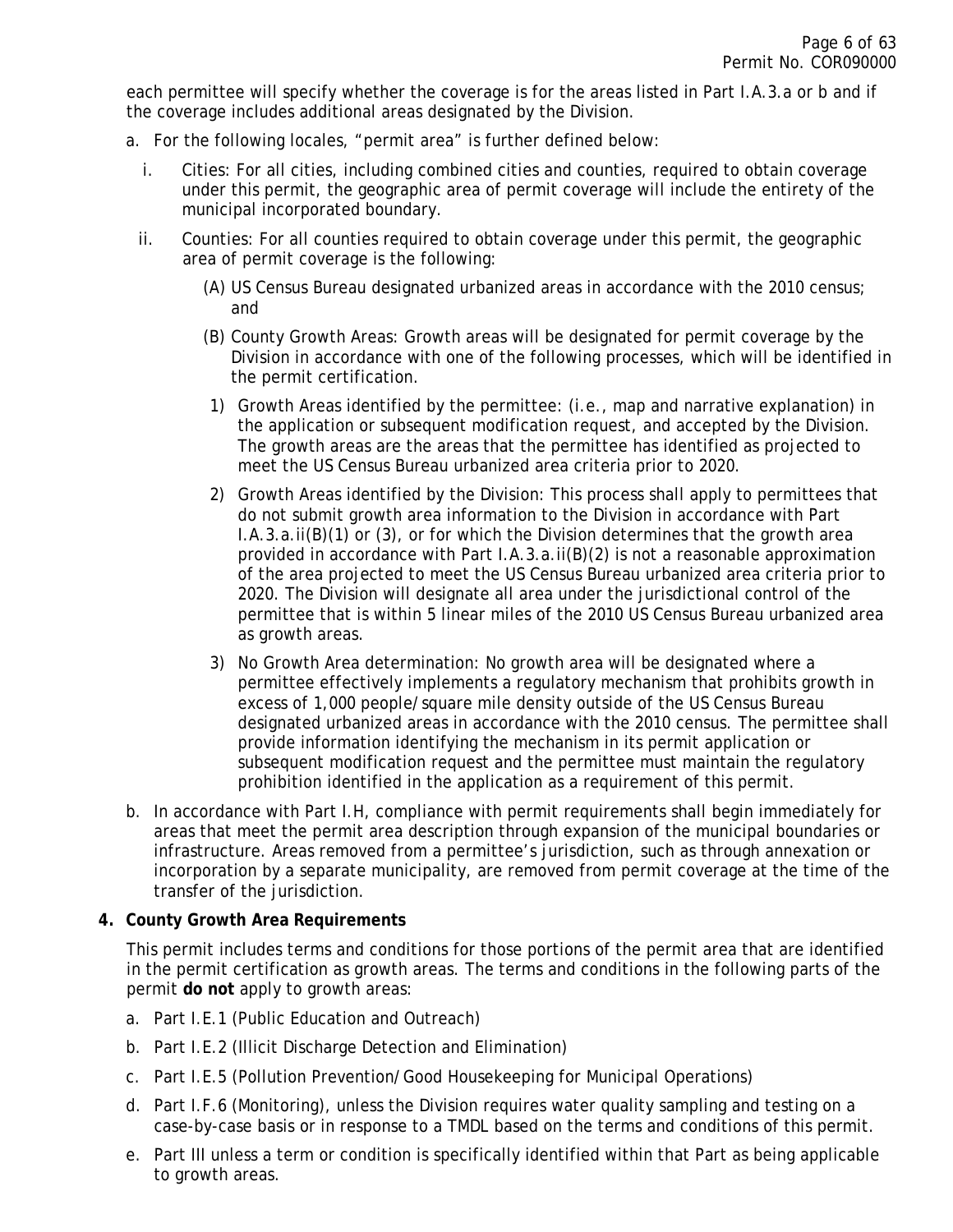### <span id="page-6-0"></span>**5. Application for New and Renewal Applicants**

The applicant shall apply for certification under this general permit by submitting an application with the content required by the Division at least 180 days before the anticipated date of required permit coverage.

The application in its entirety shall be submitted to:

Colorado Department of Public Health and Environment Water Quality Control Division Permits Section, WQCD-P-B2 4300 Cherry Creek Drive South Denver, Colorado 80246-1530

Following review of the application, the Division may request additional information or deny the authorization to discharge under this general permit. If the Division determines that an applicant does not fall under the scope of the general permit, then the information received may be processed for an individual permit. The applicant also may apply for coverage under an alternative general permit. The applicant shall be notified of the Division's determination. The certification may be revoked if during the renewal process, the Division determines that the applicant no longer qualifies for the general permit. The applicant also may be allowed to discharge under the general permit with additional terms and conditions in the amended certification until an individual permit or alternative general permit is issued.

A permittee desiring continued coverage under this general permit must reapply at least 180 days in advance of this permit expiration. If this permit is not reissued or replaced prior to the expiration date, it will be administratively continued and remain in force and effect. Any discharges authorized under this permit will automatically remain covered by this permit if a permittee was authorized to discharge under this permit prior to the expiration date until the earliest of the following:

- a. Authorization for coverage under a reissued permit or a replacement of this permit following the timely and appropriate submittal of a complete application requesting authorization to discharge under the new permit and compliance with the requirements of the application.
- b. The issuance and effect of a permit or permit certification termination issued by the Division.
- c. The issuance or denial of an individual permit for the facility's discharges.
- d. A formal permit decision by the Division not to reissue this general permit, at which time the Division will identify a reasonable time period for covered dischargers to seek coverage under an alternative general permit or an individual permit. Coverage under this permit will cease when coverage under another permit is granted/authorized.
- e. The Division has informed the permittee that they are no longer covered under this permit.

#### <span id="page-6-1"></span>**6. Local Agency Authority**

Nothing in this permit shall be construed to limit a local government's authority to impose land-use or zoning requirements or other limitations on the activities subject to this permit. This permit does not authorize any injury to person or property or any invasion of personal rights, nor does it authorize the infringement of federal, state, or local laws or regulations.

#### <span id="page-6-2"></span>**7. Permit Compliance**

A permittee must comply with all the terms and conditions of this permit. Violation of the terms and conditions specified in this permit may be subject to civil and criminal liability pursuant to sections 25-8-601 through 612, C.R.S. Correcting a permit violation does not eliminate the original violation.

#### <span id="page-6-3"></span>B. **CONTROL MEASURES**

"Control measures" are any best management practice or other method used to prevent or reduce the discharge of pollutants to waters of the state. Control measures include, but are not limited to best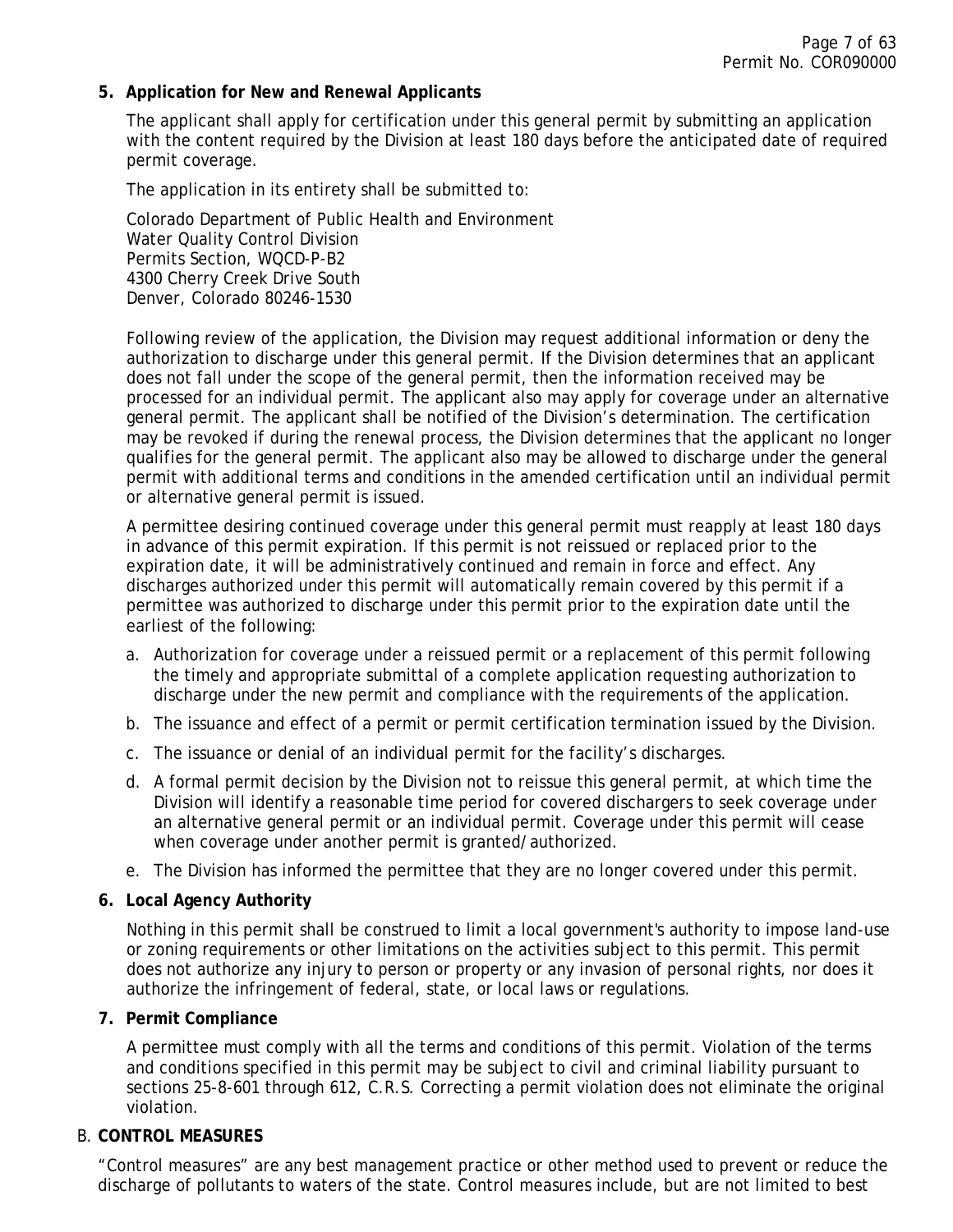management practices. "Waters of the State" of Colorado (state waters) are any and all surface and subsurface waters which are contained in or flow in or through this state, but not including waters in sewage systems, waters in treatment works of disposal systems, waters in potable water distribution systems, and all water withdrawn for use until use and treatment have been completed. This definition can include water courses that are usually dry. For the purposes of this permit, waters of the state do not include subsurface waters. The following requirements apply to all control measures used to achieve the effluent limits in this permit.

# <span id="page-7-0"></span>**1. Good Engineering, Hydrologic and Pollution Control Practices:**

Control measures must be selected, designed, installed, implemented, and maintained in accordance with good engineering, hydrologic, and pollution control practices as defined in Part I.J. "Pollution" is man-made or man-induced, or natural alteration of the physical, chemical, biological, and radiological integrity of water.

### <span id="page-7-1"></span>**2. Maintenance:**

Control measures must be maintained in effective operating condition.

### <span id="page-7-2"></span>**3. Inadequate Control Measures:**

Any control measure shall be considered an "inadequate control measure" if it is not designed, implemented, or operating in accordance with the requirements of the permit, including the specific requirements in each program area in Part I.E or requirements for specific permittees in Part III.

### <span id="page-7-3"></span>**4. Control Measure Requiring Routine Maintenance:**

Any control measure shall be considered a "control measure requiring routine maintenance" if it is still operating in accordance with its design and the requirements of this permit, but requires maintenance to prevent associated potential for failure during a runoff event.

### <span id="page-7-4"></span>**5. Minimize:**

The term "minimize," for purposes of implementing control measures of this permit, means reduce and/or eliminate to the extent achievable using control measures that are technologically available and economically practicable and achievable in light of best industry practices.

### <span id="page-7-6"></span><span id="page-7-5"></span>C. **PROGRAM DESCRIPTION DOCUMENT (PDD)**

### **1. Records**

The permittee must develop and maintain records in the form of a program description document (PDD). PDD information must be maintained to reflect current implementation. The PDD does not need to be submitted or approved by the Division, unless specifically requested by the Division. The PDD must include the following:

- a. **Current Control Measure Implementation and Procedures**: The specific PDD content required by Parts I.D., I.E. and III that describes how the requirements of Parts I.D., I.E. and III are met**.** Requirements subject to a compliance schedule do not need to be addressed in the PDD until the due date in the compliance schedule in Part I.H.
- b. **Current Documents and Electronic Records:** A list of citations for documents and electronic records used to comply with permit requirements. It is not required that the PDD repeat the information included in the cited documents. The PDD must include the names of the most recent version of the documents, date of the document, and location(s) where the supporting documentation is maintained.
- c. **Current Organizational Chart:** An organizational chart indicating responsibility over applicable departments by the legal contact.

### <span id="page-7-7"></span>**2. Availability:**

The PDD must be available to the public at reasonable times during regular business hours and maintained in a format that can be submitted to the Division within 10 business days of a request.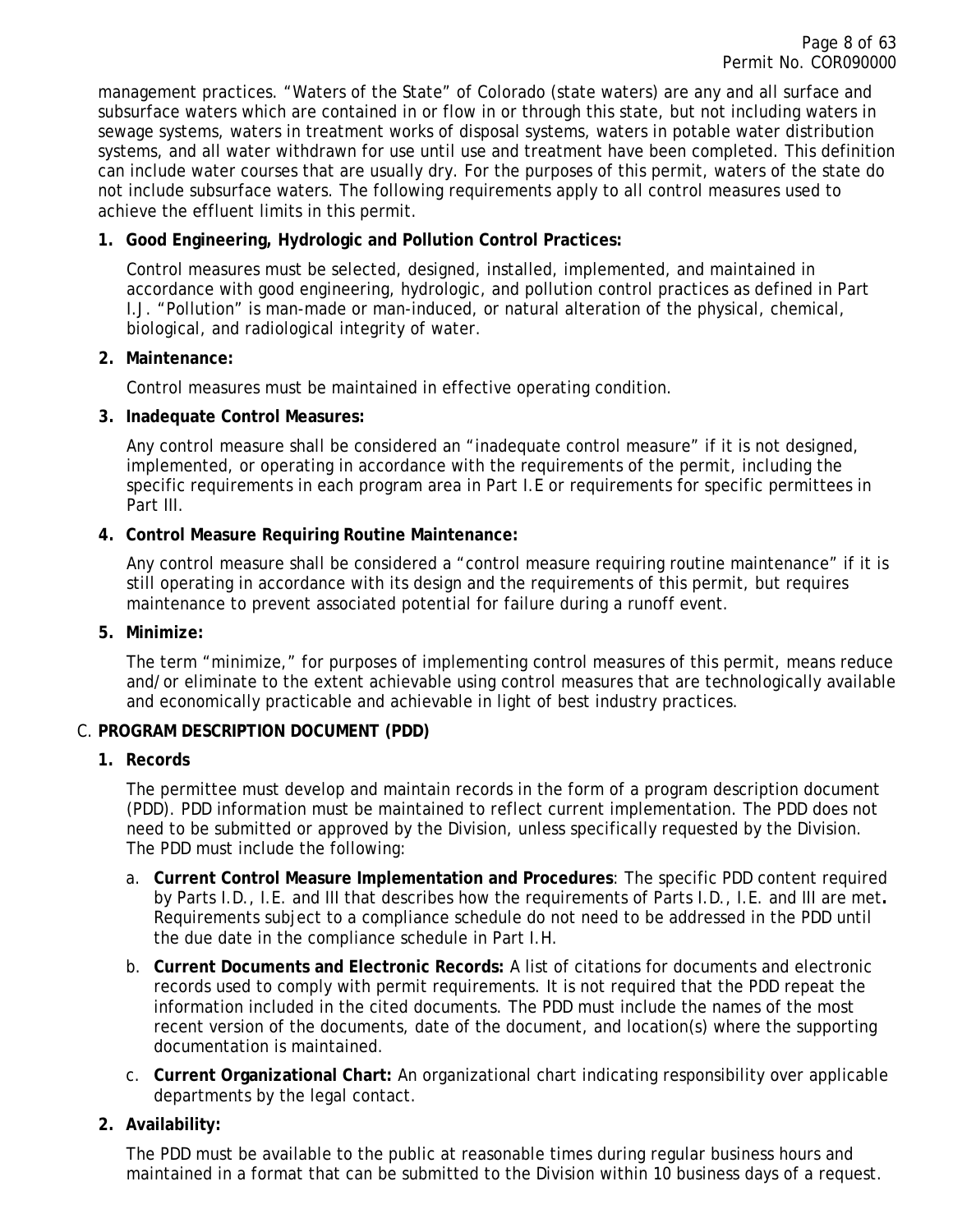### <span id="page-8-0"></span>**3. Modification:**

Information in the PDD may be revised by the permittee at any time. The permittee must modify the PDD as changes occur to ensure that the information is up to date.

#### <span id="page-8-2"></span><span id="page-8-1"></span>D. **PUBLIC INVOLVEMENT/PARTICIPATION**

#### **1. Public Involvement and Participation Process**

The permittee must implement and document a Public Involvement and Participation process that complies with state and local public notice requirements for actions conducted, when applicable, to comply with this permit. The following requirements apply:

- a. The permittee must follow its own public notice requirements to provide opportunities for public involvement that reach a majority of citizens within the permittee's jurisdiction through the notification process.
- b. The permittee must provide a mechanism and processes to allow the public to review and provide input on the control measures. At a minimum, the permittee must provide a statement on the permittee's web site that the PDD is publicly available for review and comment.
- c. The permittee must have the ability to accept and respond (in accordance with permit requirements) to information submitted by the public, including information on illicit discharges or failure to implement or meet control measure requirements associated with applicable construction activities, applicable development sites, or municipal operations.

### <span id="page-8-3"></span>**2. Recordkeeping:**

The permittee must maintain the following records for activities to meet the requirements of Part I.D. and Part I.K.2.:

- a. Copies of the documents used to provide public notice and any public comment received as part of the public notice process.
- b. Documentation of the mechanism used to allow the public to provide input.
- c. Records of information submitted by the public in accordance with Part I.D.1.c and any actions the permittee took to address the information.

### <span id="page-8-4"></span>**3. PDD:**

- a. A list of citation(s) and location(s) of the written procedures used for the permittee's public notice process.
- b. The web site address containing the statement that the PDD is available for public review.

### <span id="page-8-5"></span>E. **POLLUTANT RESTRICTIONS, PROHIBITIONS, AND REDUCTION REQUIREMENTS AND RECORDKEEPING**

Pollutant restrictions, prohibitions, and reduction requirements required by the permit are listed below. All control measures must be implemented before the discharge from the MS4, unless otherwise noted.

Where Part III includes an exclusion from a requirement in Part I.E for a specific MS4, the listed permittee is not responsible for compliance with that requirement. "Exclusion" is a removal of the applicability of a term or condition in this permit based on the given conditions.

Included in this section are requirements for the permittee to develop and maintain records (Recordkeeping and PDD requirements) associated with the terms and conditions of this section.

#### <span id="page-8-6"></span>**1. Public Education and Outreach**

The permittee must implement a public education program to promote behavior change by the public to reduce pollutants in discharges from the MS4. Education and outreach activities, individually or as a whole, must address the impacts of stormwater discharges on water bodies, the steps the target audience can take to reduce pollutants in stormwater runoff, and water quality impacts associated with illicit discharges and improper disposal of waste.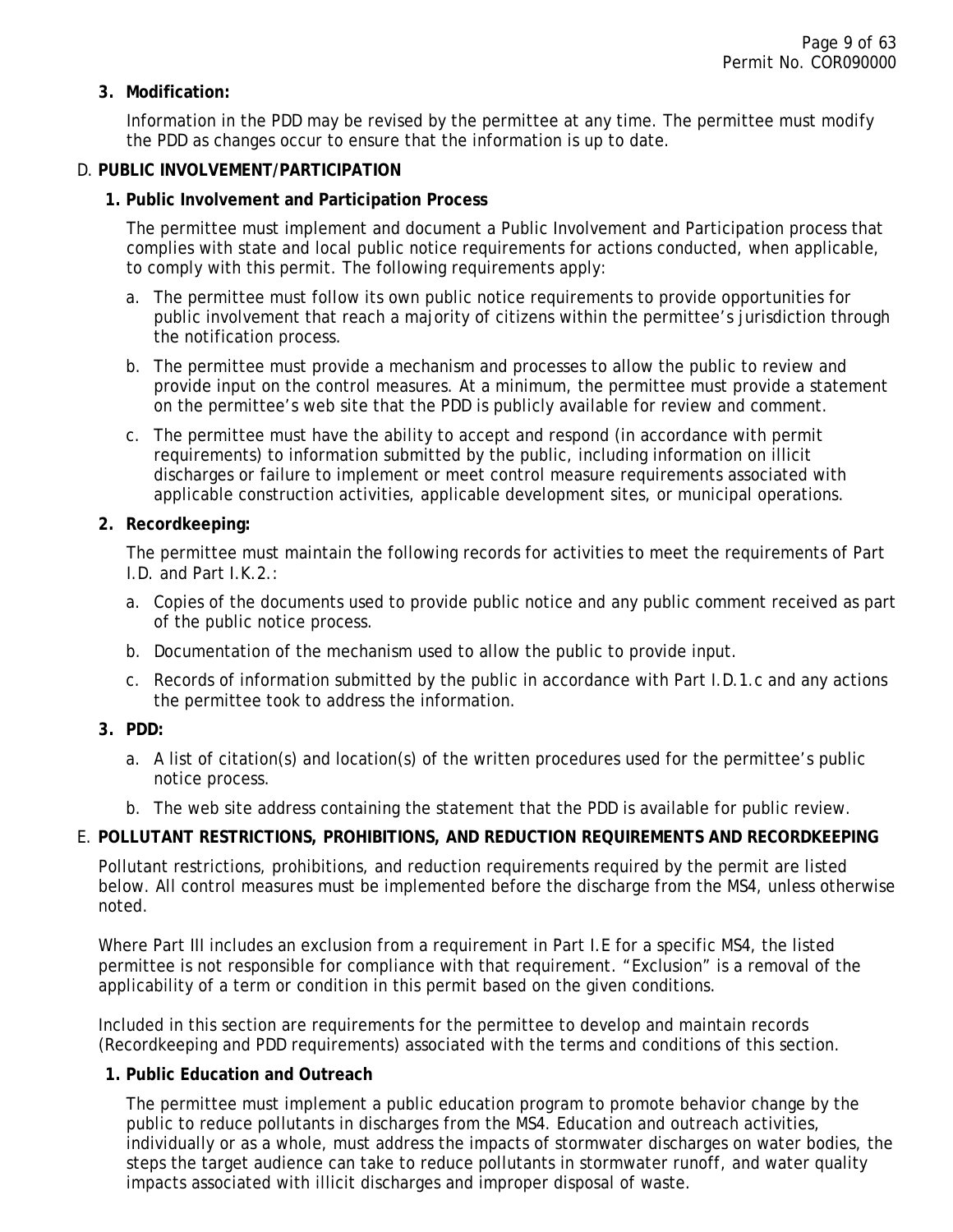- a. The following requirements apply:
	- i. Illicit Discharges: The permittee must provide information to businesses and the general public regarding the permittee's prohibitions of and the water quality impacts associated with illicit discharges as part of the public education program. The permittee may incorporate the education and outreach to meet this requirement into the education and outreach strategies provided in accordance with Part I.E.1.a.ii. The information must include the following:
		- (A) The permittee must determine the targeted businesses that are likely to cause an illicit discharge or improperly dispose of waste. At a minimum, the permittee must identify at least one type of business and a list of those businesses that fit the identified type of business.
		- (B) The permittee must develop and implement at least one education and outreach activity to those businesses identified in Part I.E.1.a.i.(A). Educational materials and activities, individually or as a whole, must describe water quality impacts associated with illicit discharges and the improper disposal of waste, the behaviors of concern, and actions that the business can take to reduce the likelihood of illicit discharges and the improper disposal of waste.
	- ii. Education and Outreach Activities Table: Each year, the permittee must implement at least four education and outreach activities (bulleted items) and at least two must be from the Active and Interactive Outreach column. The activities can be the same from year to year or be different each year.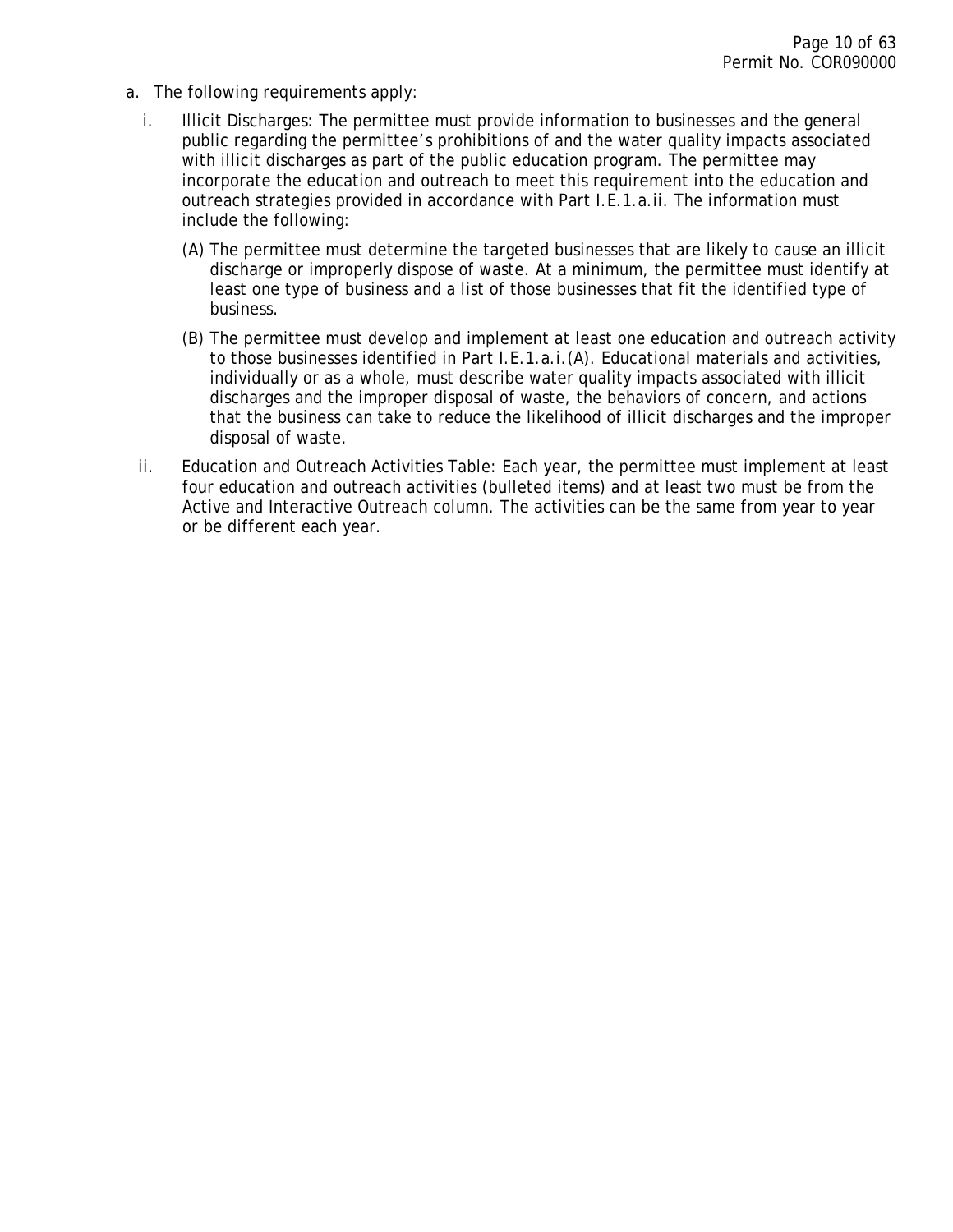| <b>TABLE 1</b><br><b>Education and Outreach Activities Table</b>                                                                                                                                                                                                                                                                                                                                                                                                                                                                                              |                                                                                                                                                                                                                                                                                                                                                                                                                                                                                                                                                                                                                                                                                                                                                                                                                                                                                                                                                                                                                                                                                                                                                                                                                                                                                                                                                                                                                                                                                                                                                                                                                                                                                                                                                                                                                                                                                                                      |  |  |  |
|---------------------------------------------------------------------------------------------------------------------------------------------------------------------------------------------------------------------------------------------------------------------------------------------------------------------------------------------------------------------------------------------------------------------------------------------------------------------------------------------------------------------------------------------------------------|----------------------------------------------------------------------------------------------------------------------------------------------------------------------------------------------------------------------------------------------------------------------------------------------------------------------------------------------------------------------------------------------------------------------------------------------------------------------------------------------------------------------------------------------------------------------------------------------------------------------------------------------------------------------------------------------------------------------------------------------------------------------------------------------------------------------------------------------------------------------------------------------------------------------------------------------------------------------------------------------------------------------------------------------------------------------------------------------------------------------------------------------------------------------------------------------------------------------------------------------------------------------------------------------------------------------------------------------------------------------------------------------------------------------------------------------------------------------------------------------------------------------------------------------------------------------------------------------------------------------------------------------------------------------------------------------------------------------------------------------------------------------------------------------------------------------------------------------------------------------------------------------------------------------|--|--|--|
| Passive Outreach                                                                                                                                                                                                                                                                                                                                                                                                                                                                                                                                              | Active and Interactive Outreach<br>(pick any two bullets each year)                                                                                                                                                                                                                                                                                                                                                                                                                                                                                                                                                                                                                                                                                                                                                                                                                                                                                                                                                                                                                                                                                                                                                                                                                                                                                                                                                                                                                                                                                                                                                                                                                                                                                                                                                                                                                                                  |  |  |  |
| • Bus shelter/bench advertisement<br>• Billboard/dasher board advertisement<br>• Vehicle/bus advertisement<br>• Radio/television/movie theatre advertisement<br>• Newspaper advertisement<br>• Distribute educational materials by brochure<br>• Distribute educational materials by fact sheet<br>• Distribute educational material by utility bill<br>insert<br>• Publish article (hard copy or electronic)<br>• Storm drain marking by permittee staff that<br>maintains 25% of permittee maintained inlets.<br>• Stormwater related signage<br>• Web site | • Ongoing advertisement/promotion of a stormwater hotline<br>number or other method to report an illicit discharge<br>• Ongoing advertisement/promotion on how to get more<br>information about the stormwater program<br>• Ongoing social media program<br>• Web site that is interactive or contains stormwater<br>information that includes actions that can be taken to<br>reduce stormwater pollution<br>• Newsletter (hard copy or electronic)<br>• Promotion of existing local stormwater/environmental<br>events or program that help protect water quality<br>• Distribute promotional items or giveaways<br>• Participate in or sponsor a water festival which involves<br>populations that exist within the permit boundary<br>• Participate in or sponsor a waterway clean-up and trash<br>removal event<br>• Participate in or sponsor a service project<br>• Participate in or sponsor a stormwater or environmental<br>presentation<br>• Participate in or sponsor a stormwater or environmental<br>event<br>• Participate in or sponsor community project based<br>programs that investigate watershed health and meet<br>applicable school Science, Technology, Engineering and<br>Math (STEM) standards<br>• Participate in or sponsor a household hazardous waste<br>event<br>• Participate in or sponsor an Adopt-a-Street program<br>• Participate in or sponsor an Adopt-a-Waterway program<br>• Participate in or sponsor an Adopt-a-Storm Drain program<br>• Provide ongoing access to motor vehicle fluids recycling<br>program<br>• Stormwater booth at a community event<br>• Conduct a stormwater survey<br>• Storm drain marking program performed by the<br>public/community<br>• Pet waste stations<br>· Participate in, plan or present stormwater materials to<br>schools<br>• Stormwater demonstration projects that show control<br>measures or other pollutant reduction methods |  |  |  |

- iii. Nutrients: As part of their public education program, the permittee must specifically address the reduction of water quality impacts associated with nitrogen and phosphorus in discharges from the MS4. Permittees can meet the requirements of this section through contribution to a collaborative program to evaluate, identify, target, and provide outreach that addresses sources state-wide or within the specific region or watershed that includes the receiving waters impacted by the MS4 permittee's discharge.
	- (A) The permittee must determine the targeted sources (e.g., residential, industrial, agricultural, or commercial) that are contributing to, or have the potential to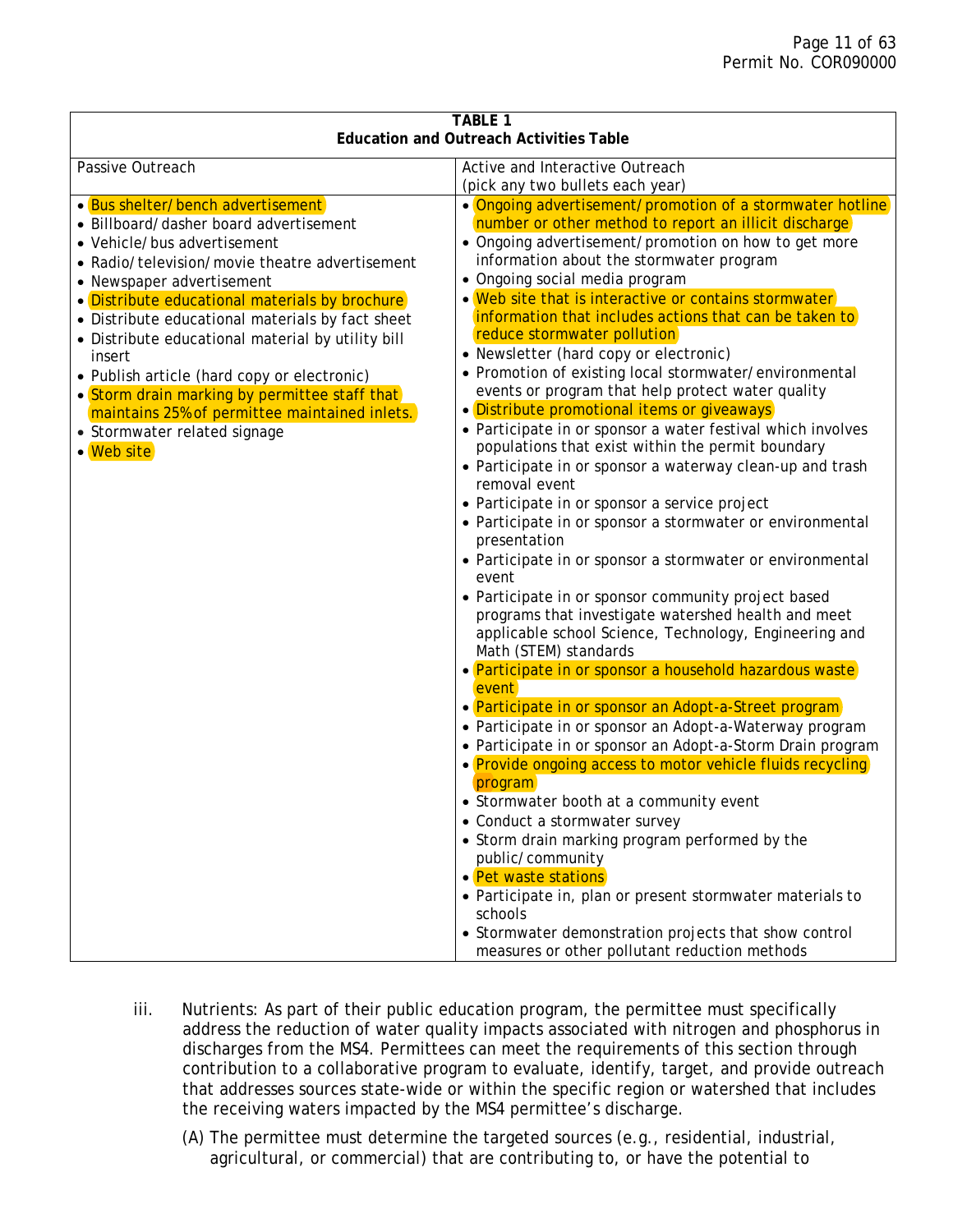contribute, nutrients to the waters receiving the discharge authorized under the MS4 permit.

- (B) The permittee must prioritize which targeted sources are likely to obtain a reduction in nutrient discharges through education. The permittee must distribute educational materials or equivalent outreach to the prioritized targeted sources. Educational materials or equivalent outreach, individually or as a whole, must describe stormwater quality impacts associated with nitrogen and phosphorus in stormwater runoff and illicit discharges, the behaviors of concern, and actions that the target source can take to reduce nutrients. The permittee may incorporate the education and outreach to meet this requirement into the education and outreach strategies provided in accordance with Part I.E.1.a.ii.
- b. Recordkeeping: The permittee must maintain the following records for activities to meet the requirements of Part I.E.1 and Part I.K.2.:
	- i. Illicit Discharges: A written list of the targeted business(es) that are likely to cause an illicit discharge or improperly dispose of waste and the education and outreach activity for the targeted business(es).
	- ii. Education and Outreach Activities: A written list of the targeted pollutant sources and/or pollutants, the target audience, and distribution mechanism for each activity and the following:
		- (A) Dates the activities were implemented, including, as applicable, dates of events and the materials that were made available.
		- (B) Documentation of the activities that were provided and/or made available and the dates of distribution. Signs, markers, or equivalent intended to be maintained for the permit term must be described with location information.
- iii. Nutrients: A written list of the targeted sources that are contributing to, or have the potential to contribute nutrients to stormwater and the education and outreach activity for the targeted sources.
- c. Program Description Document: The permittee must provide a list of the following information:
	- i. Illicit Discharges: A list of citation(s) and location(s) of the written procedures used to determine the targeted business(es), the outreach activity(ies) conducted, and the outreach distribution mechanism(s).
	- ii. Education and Outreach Activities: A list of the activities from Table 1 selected for implementation for each calendar year.
- iii. Nutrients: A list of citation(s) and location(s) of the written procedures used to determine factors considered and the targeted sources, the prioritized targeted sources, the outreach activities conducted, and the outreach distribution mechanisms.

### <span id="page-11-0"></span>**2. Illicit Discharge Detection and Elimination**

The permittee must implement a program to effectively prohibit illicit discharges.

- a. The following requirements apply:
	- i. Storm Sewer System Map: The permittee shall maintain a current map of the location of all MS4 outfalls within the permit area, and the names and location of all state waters that receive discharges from those outfalls. A "municipal separate storm sewer system outfall" (outfall) is a point source, as defined herein, at the point where a municipal separate storm sewer discharges to state waters. A "municipal separate storm sewer system outfall" does not include the point where a municipal separate storm sewer discharges into an open conveyances connecting two municipal separate storm sewers, or pipes, tunnels or other conveyances which connect segments of the same stream or other state waters and are used to convey state waters. A "point source" is any discernible, confined, and discrete conveyance, including, but not limited to, any pipe, ditch, channel, tunnel, conduit, well,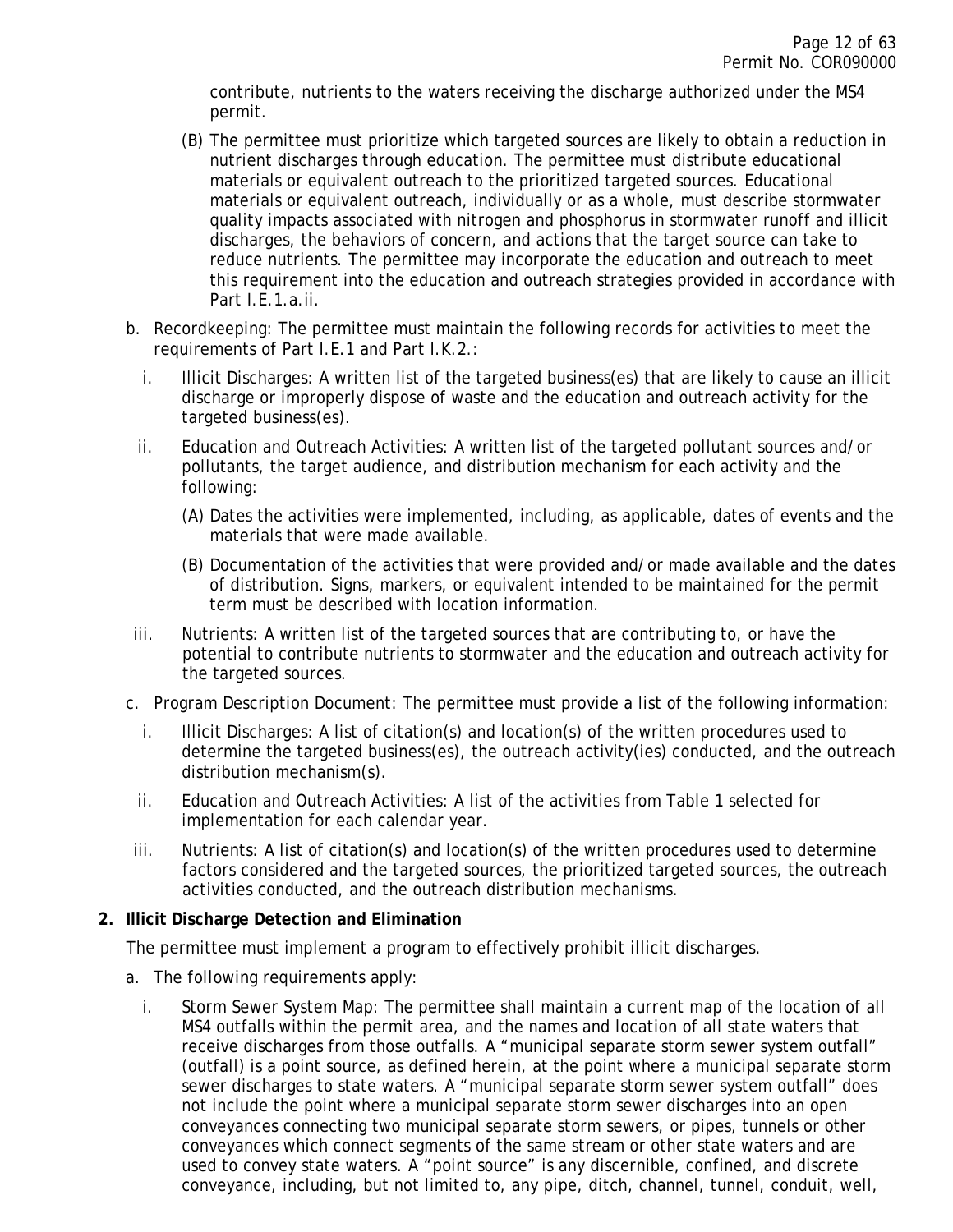discrete fissure, container, rolling stock, concentrated animal feeding operation, or vessel or other floating craft, from which pollutants are or may be discharged. Point source does not include irrigation return flow.

- ii. Regulatory Mechanism: A "regulatory mechanism" is the mechanism that allows the permittee to implement and enforce the requirements of this permit. To the extent allowable under state or local law, the permittee must implement a regulatory mechanism to meet the requirements in Part I.E.2.a. "To the extent allowable under state or local law" is a standard of implementation of permit requirements and refers to the extent that the permittee is not constrained by state or local laws. Local laws that can be legally changed by the permittee to allow implementation of permit requirements do not constitute a barrier to implementation of a permit requirement. The permittee's regulatory mechanism must:
	- (A) Prohibit illicit discharges into the MS4;
	- (B) Have a procedure to request access to property(ies), as necessary to implement the illicit discharges procedures, to include judicial action; and
	- (C) Provide the permittee the legal ability to cease or require to be ceased and remove, or require and ensure the removal of, and impose penalties for all illicit discharges for the period from when the illicit discharge is identified until removed.
- iii. Regulatory Mechanism Exemptions: An "exemption" is an exemption, waiver, or variance implemented by the permittee for permittee control measures used to meet the effluent limits in this permit. Procedures must be implemented to ensure that any exemptions, waivers, or variances included in the regulatory mechanism are applied in a manner that complies with the terms and conditions of this permit.
- iv. Tracing an Illicit Discharge: The permittee must implement procedures to respond to reports/identification of illicit discharges. The permittee is not expected to actively seek out unreported illicit discharges, but is required to identify and respond to illicit discharges observed during day-to-day normal work activities. The permittee must document and implement procedures, including the tools needed, to trace the source of an illicit discharge when identified within the MS4.
- v. Discharges that can be Excluded from being Effectively Prohibited: The following discharges do not need to be effectively prohibited and the permittee is not required to address the discharges as illicit discharges in accordance with the requirements of this permit. The permittee must list all discharges excluded from being effectively prohibited in their regulatory mechanism as an allowable non stormwater discharge. Any discharges listed below that are not listed in the permittee's regulatory mechanism must be effectively prohibited.
	- (A) Landscape irrigation
	- (B) Lawn watering
	- (C) Diverted stream flows
	- (D) Irrigation return flow
	- (E) Rising ground waters
	- (F) Uncontaminated groundwater infiltration
	- (G) Uncontaminated pumped groundwater

(Note: Discharges containing groundwater that comes into contact with construction activity is not considered "uncontaminated" due to the potential for sediment content.)

- (H) Springs
- (I) Flows from riparian habitats and wetlands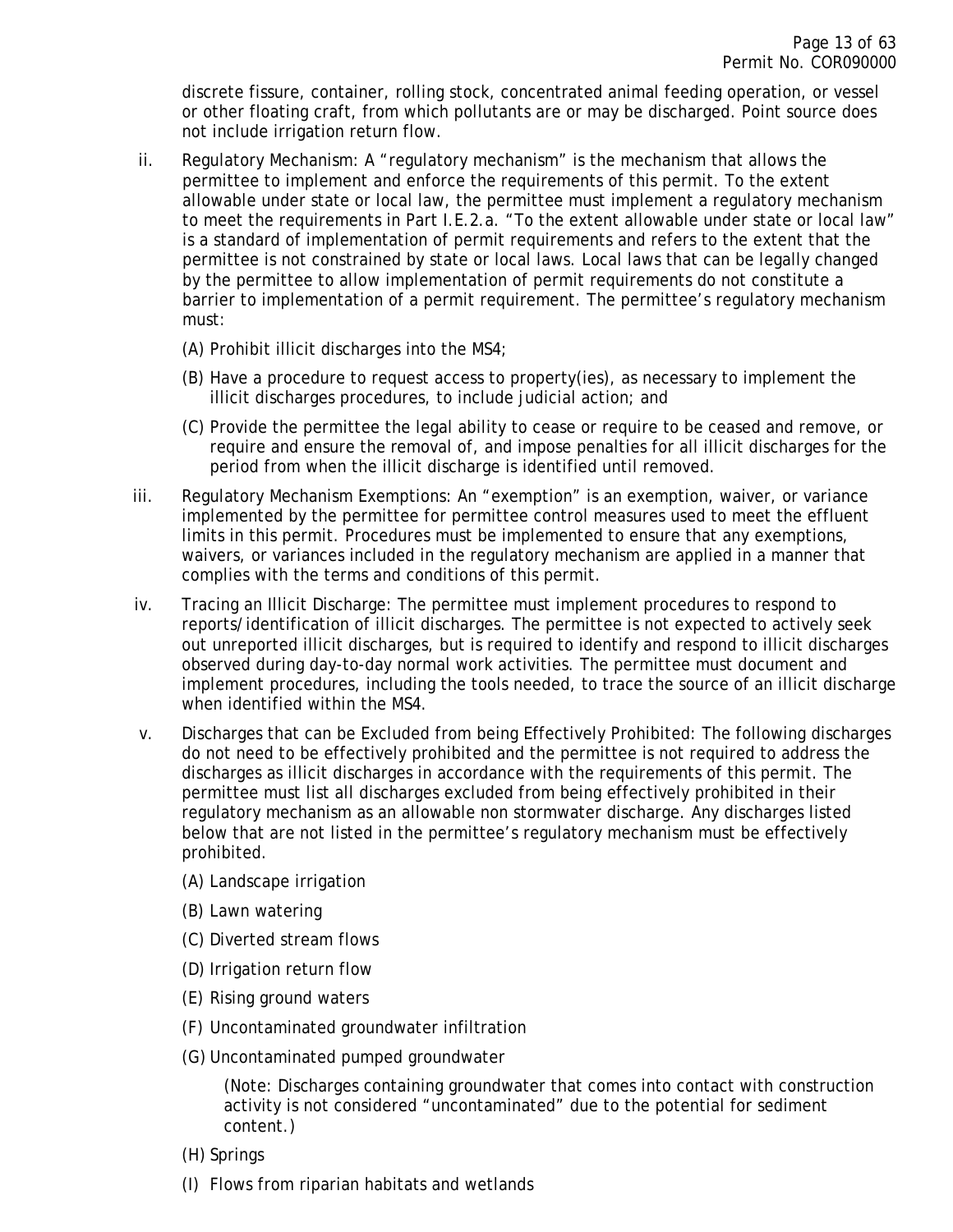- (J) Water line flushing in accordance with the division's Low Risk Policy Discharge Guidance: Potable Water
- (K) Discharges from potable water sources in accordance with the Division's *Low Risk Discharge Guidance: Potable Water*.
	- 1) The potable water shall not be used in any additional process. Processes include, but are not limited to, any type of washing, heat exchange, manufacturing, and hydrostatic testing of pipelines not associated with treated water distribution systems.
- (L) Foundation drains
- (M) Air conditioning condensation
- (N) Water from crawl space pumps
- (O) Footing drains
- (P) Individual residential car washing
- (Q) Dechlorinated swimming pool discharges in accordance with the division's *Low Risk Discharge Guidance: Swimming Pools*.
- (R) Water incidental to street sweeping (including associated sidewalks and medians) and that is not associated with construction
- (S) Dye testing in accordance with the manufacturers recommendations
- (T) Stormwater runoff with incidental pollutants
- (U) Discharges resulting from emergency fire fighting activities
- (V) Discharges authorized by a CDPS or NPDES permit
- (W)Agricultural stormwater runoff
- (X) Discharges that are in accordance with the Division's Low Risk Policy guidance documents or other Division policies and guidance documents where the Division has stated that it will not pursue permit coverage or enforcement for specified point source discharges.
- (Y) Other discharges that the permittee will not consider as an illicit discharge and approved by the Division: The permittee may propose discharges in accordance with the requirements below to seek Division approval to allow the permittee to not effectively prohibit the discharges. Upon approval by the Division, the permittee is not required to address the discharges as illicit discharges in accordance with the requirements of this permit. The permittee can still effectively prohibit these discharges if the permittee determines that the discharge is a significant source of pollution. The permittee must complete the following actions for discharges to be authorized by the Division:
	- 1) The permittee must submit a list of the discharges and the basis that the discharges meet one of the following criteria:
		- (a) The discharges, with proper management, are not expected to contain pollutants in concentrations that are toxic or in concentrations that would cause or contribute to a violation of a water quality standard; or
		- (b) The discharges are not eligible for coverage under a CDPS or NPDES general permit and prohibiting the discharges would result in changes to existing practices for the owner or operator of the discharges that are determined by the permittee to be impracticable.
		- 2) For all such discharges identified prior to the effective date of this permit and that will continue to be allowed, the information required by Subsection (1) must be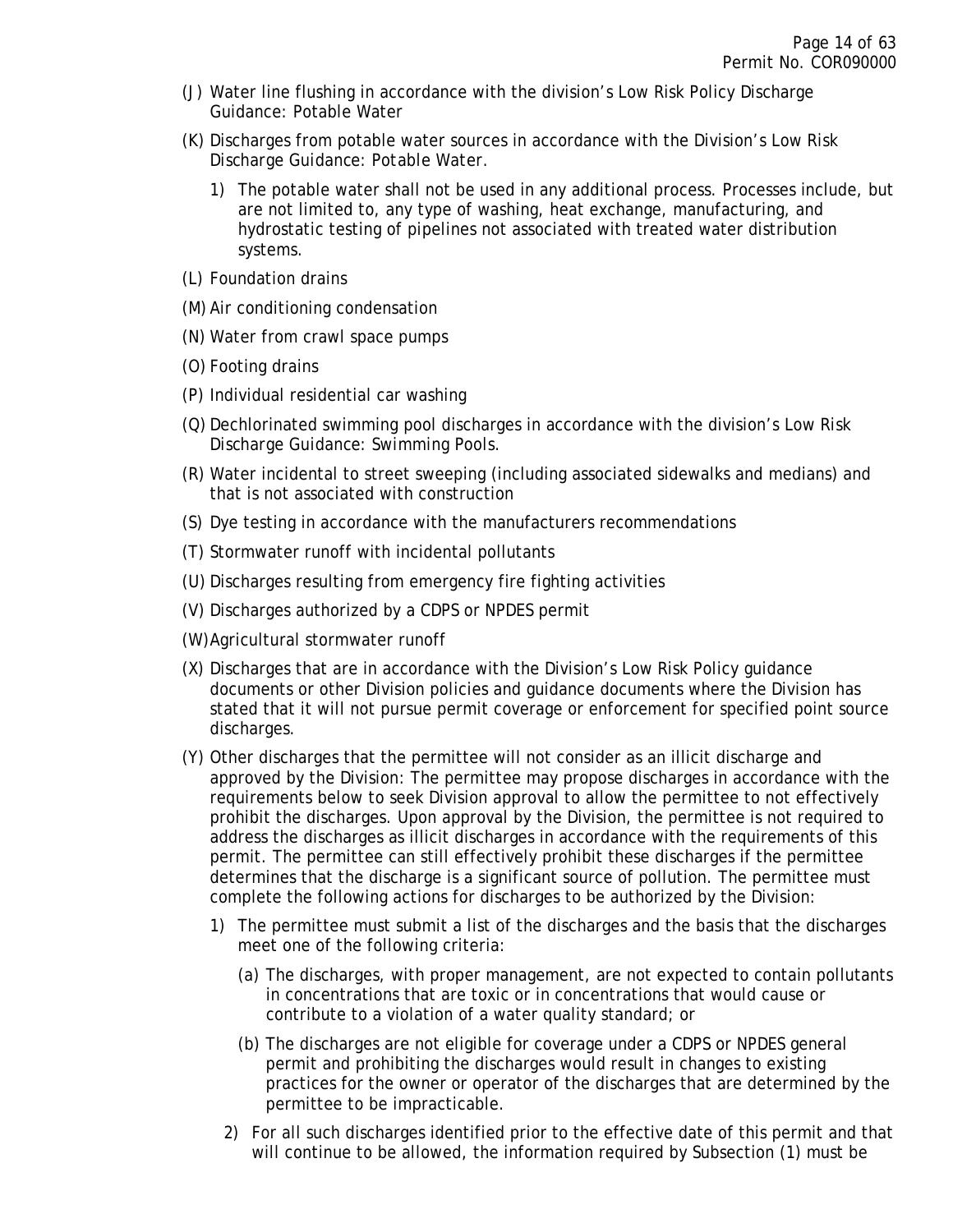submitted to the Division for approval in accordance with the compliance schedule in I.H.

- 3) The discharge is not approved until the permittee receives an approval letter from the Division.
- 4) The Division may deny approval of the discharge in writing. The Division's denial will be based on a determination that the provided information does not demonstrate that the criterion of Part I.E.2.v(Y)(1) has been met.
- 5) The permittee must public notice the discharges authorized by the Division in accordance with its public notification procedures.
- 6) The permittee must notify the Division within 30 days and revise its regulatory mechanism and procedures within 180 days if the permittee becomes aware of new information that the discharges authorized using the criterion in Part I.E.2.a.v(Y) no longer meets the criteria of that Part.
- vi. Removing an Illicit Discharge: When an illicit discharge is identified, the permittee must remove or require the removal of the source of the illicit discharge. The permittee must also cease or require the cessation of the illicit discharge. After the illicit discharge has been ceased, the permittee must also minimize surface contamination by removing or requiring the removal of surface residue or other type of pollutant source. The removal requirement can be met by notifying the Division through a written report when CDPS or NPDES general permit coverage is available for a discharge and the discharge is not subject to prohibitions against issuance of a permit in regulation 61.8(1). The permittee must also have written procedures for requiring cleanup from the operator and procedures for cleanup conducted by the permittee, when necessary, to remove materials associated with the illicit discharge.
- vii. Enforcement Response: The permittee must implement appropriate written enforcement procedures and actions to eliminate the source of an illicit discharge when identified/reported, discourage responsible parties from willfully or negligently repeating or continuing illicit discharges, and discourage future illicit discharges from occurring. The written procedures must address mechanisms for enforcement for all illicit discharges from the moment an illicit discharge is identified/reported until it is eliminated. The permittee must escalate enforcement as necessary based on the severity of violation and/or the recalcitrance of the responsible party to ensure that findings of a similar nature are enforced upon consistently. Written enforcement procedures must include informal, formal, and judicial enforcement responses.
- viii. Priority Areas: The permittee must locate priority areas with a higher likelihood of having illicit discharges, including areas with higher likelihood of illicit connections. At a minimum, the priority areas must include areas with a history of past illicit discharges.
- ix. Training: The permittee must train applicable municipal staff to recognize and appropriately respond to illicit discharges observed during typical duties. The permittee must identify those who will be likely to make such observations and provide training to those individuals. The training must address how suspected illicit discharges will be reported/identified, general information for recognizing and responding to illicit discharges observed during typical duties, information on the sources and types of operations or behaviors that can result in an illicit discharge, and information on the location of priority areas.
- b. Recordkeeping: The permittee must maintain the following records for activities to meet the requirements of Part I.E.2 and Part I.K.2:
	- i. Storm Sewer System Map: The current map.
	- ii. Regulatory Mechanism: The applicable codes, resolutions, ordinances, and program documents used to meet the permit requirements.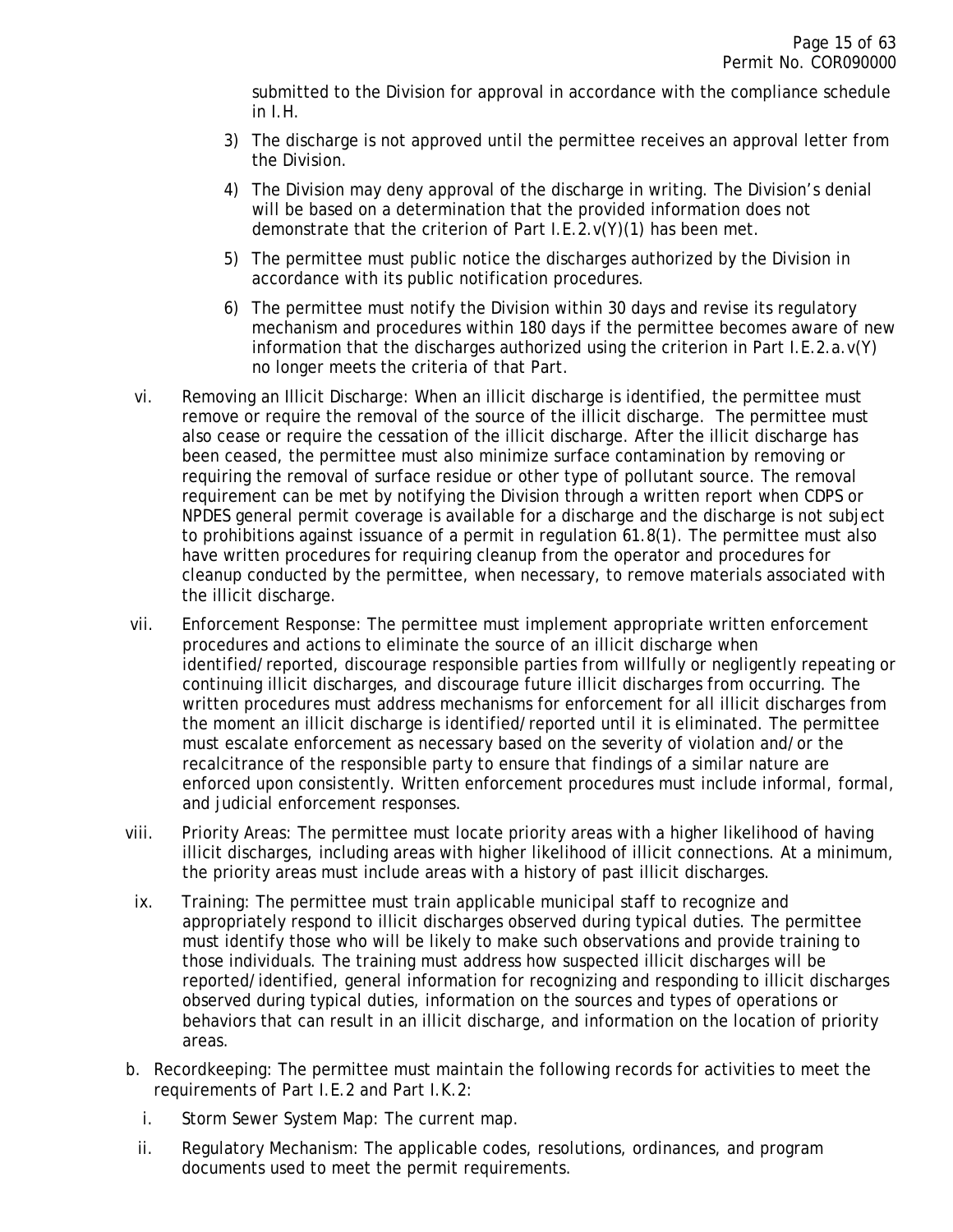- iii. Regulatory Mechanism Exemptions: The applicable codes, resolutions, ordinances, and program documents used to meet the permit requirements.
- iv. Tracing an Illicit Discharge:
	- (A) The applicable program documents and procedures used to respond to reports/identification of illicit discharges.
	- (B) The permittee must maintain centralized recordkeeping systems of illicit discharge responses conducted by the permittee. Records maintained by other departments can be in different centralized recordkeeping systems. The centralized record keeping system must contain the information in Part 1.E.2.b.vi(A) below or provide a reference to where the information is maintained.
- v. Discharges that could be excluded from being effectively prohibited:
	- (A) Copies of all required submittals to the Division.
	- (B) Copies of the documents used to provide any required public notice and any public comment received as part of the public notice process.
- vi. Removing an Illicit Discharge:
	- (A) The information used by the permittee to identify repeat occurrences from the same responsible party concerning the same type of illicit discharge. The permittee must document and maintain records of each illicit discharge identified by the permittee that includes the following information, or identifies that the information is unknown or not applicable:
		- 1) The date that the illicit discharge was reported to and/or identified by the permittee.
		- 2) The date the permittee responded to the reported/identified illicit discharge.
		- 3) The location of the illicit discharge.
		- 4) Responsible party for the illicit discharge (if identified).
		- 5) A description of the source and nature of the illicit discharge.
		- 6) A description of how the source of the illicit discharge was eliminated/resolved.
		- 7) Documentation of enforcement actions (if applicable).
- vii. Enforcement Response: The applicable codes, resolutions, ordinances, and program documents used to meet the permit requirements.
- viii. Priority Areas: The map and/or list of priority areas.
- ix. Training: Name and department of each individual trained, date of training, the type of training, and a list of topics covered.
- c. PDD: The permittee's PDD must include the following information:
	- i. Storm Sewer System Map: A list of citation(s) and location(s) of the storm sewer system map and procedures for updating the map for new outfalls or expanded permit areas.
	- ii. Regulatory Mechanism: A list of the citation(s) and location(s) of the required elements of the regulatory mechanism, including a list of the associated program documents used to meet the regulatory mechanism requirements.
- iii. Regulatory Mechanism Exemptions: A list of the citation(s) and location(s) of regulatory mechanism elements that allow for exemptions and the documented procedures that confirm that any exemptions, waivers, and variances comply with the permit.
- iv. Tracing an Illicit Discharge: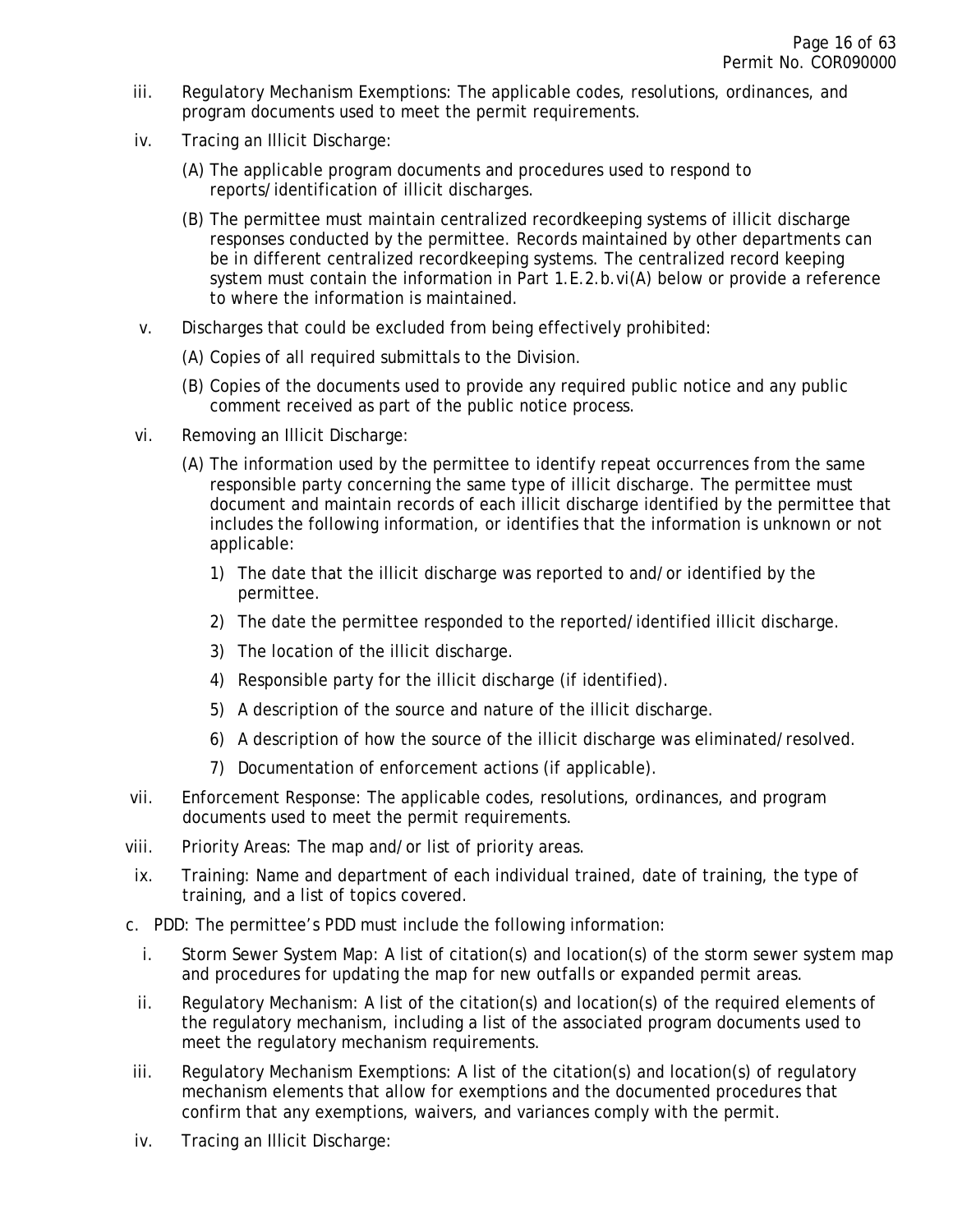- (A) A list of citation(s) and location(s) of the written procedures for tracing an illicit discharge, including the citation(s) and location(s) of supporting documents.
- (B) Documenting an illicit discharge:
	- 1) A list of citation(s) and location(s) of the record keeping system(s) used to maintain the required information.
	- 2) A list of citation(s) and location(s) of the written procedures used for documenting information on illicit discharge reports, including if applicable, identification of how information is consolidated between separate functional groups within the permittee's organization.
- v. Discharges that could be Excluded from being effectively prohibited: A list of citation(s) and location(s) of the written procedures for excluding discharges from being effectively prohibited and the discharges that have been excluded from being effectively prohibited.
- vi. Removing an Illicit Discharge: A list of citation(s) and location(s) of the written procedures for removing an illicit discharge, including the citation(s) and location(s) of supporting documents.
- vii. Enforcement Response: A list of citation(s) and location(s) of the specific enforcement mechanisms available and written procedures for enforcement response, including the citation(s) and location(s) of supporting documents. The document(s) must detail the types of escalating enforcement responses the permittee will take in response to common violations and time periods within which responses will take place.
- viii. Priority Areas: A list of citation(s) and location(s) of the priority areas.
- ix. Training: A list of citation(s) and location(s) of the training program and supporting documents.

#### <span id="page-16-0"></span>**3. Construction Sites**

The permittee must implement a program to reduce or prevent the discharge of pollutants to the MS4 from applicable construction activities.

Applicability: Applicable construction activities must meet the requirements of Part I.E.3.

"Applicable construction activities" include construction activities that result in a land disturbance of greater than or equal to one acre or that is less than one acre, but is part of a larger common plan of development or sale that would disturb, or has disturbed since March 2, 2001, one acre or more, unless excluded below or the disturbed areas have been finally stabilized.

"Construction activity" refers to ground surface disturbing and associated activities (land disturbance), which include, but are not limited to, clearing, grading, excavation, demolition, installation of new or improved haul roads and access roads, staging areas, stockpiling of fill materials, and borrow areas. Activities that include routine maintenance to maintain original line and grade, hydraulic capacity, or original purpose of the facility are not considered construction activities. Activities to conduct repairs that are not part of regular maintenance and activities that are for replacement are considered construction activities and are not considered routine maintenance. Repaving activities where underlying or surrounding soil is cleared, graded, or excavated as part of the repaving operation are construction activities unless they are an excluded site under Part I.E.4.a.i. Construction activity occurs from initial ground breaking to final stabilization regardless of ownership of the construction activities.

"Land disturbing activity" is any activity that results in a change in the existing land (both vegetative and non-vegetative). Land disturbing activities include, but are not limited to clearing, grading, excavation, demolition, installation of new or improved haul roads and access roads, staging areas, stockpiling of fill materials, and borrow areas. Compaction that is associated with stabilization of structures and road construction must also be considered a land disturbing activity.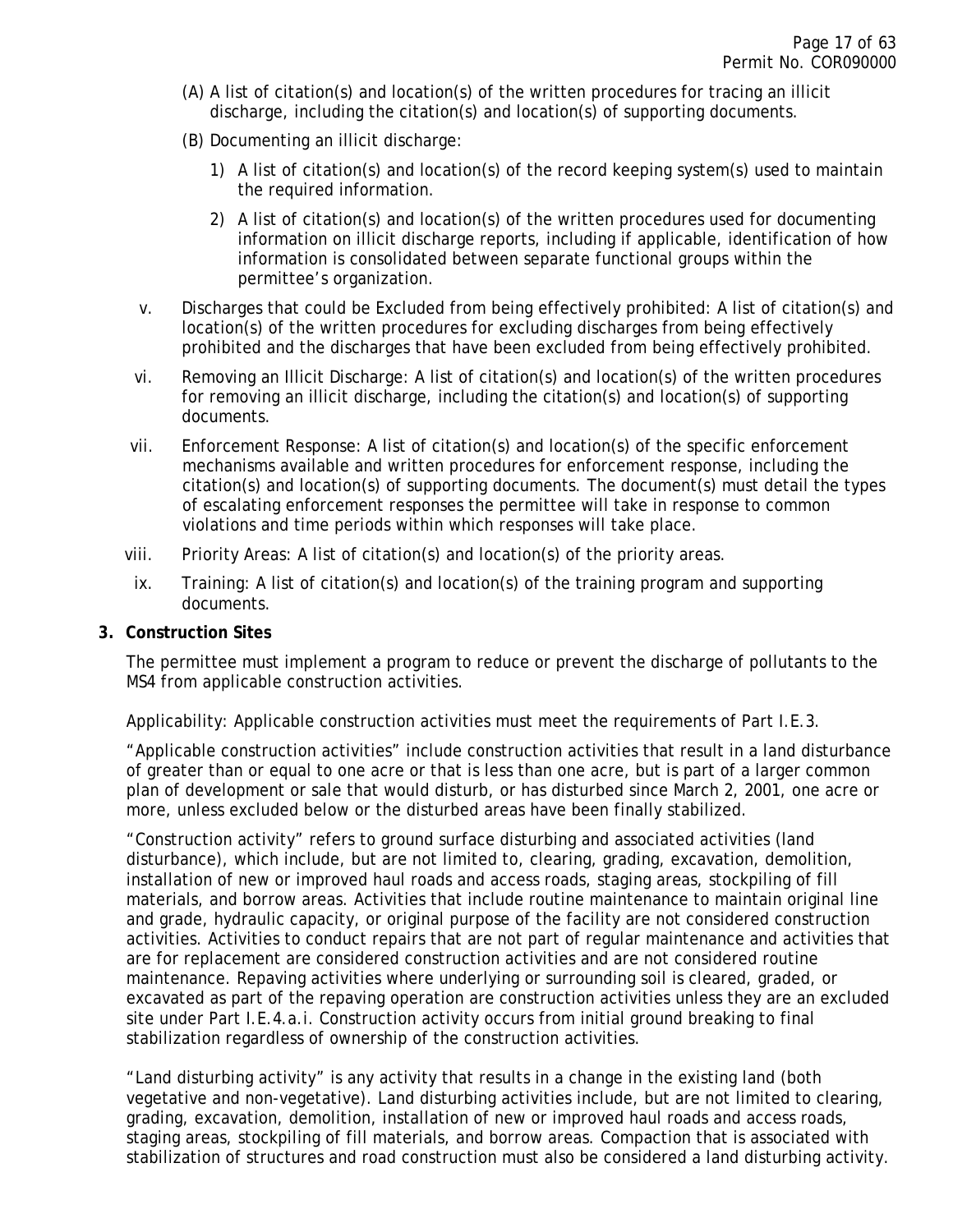A "common plan of development or sale" is a contiguous area where multiple separate and distinct construction activities may be taking place at different times on different schedules, but remain related. The Division has determined that "contiguous" means construction activities located in close proximity to each other (within ¼ mile).

"Final stabilization" is the condition reached when all ground surface disturbing activities at the site have been completed, and for all areas of ground surface disturbing activities a uniform vegetative cover has been established with an individual plant density of at least 70 percent of pre-disturbance levels, or equivalent permanent, physical erosion reduction methods have been employed.

- a. The following requirements apply:
	- i. Exclusions: The following construction activities are not subject to the requirements of this section (1.E.3.)
		- (A) Construction Activities with R-Factor Waiver: The permittee may exclude the waived activity from being an applicable construction activity if the Division waives requirements for stormwater discharges associated with a small construction activity in accordance with Regulation 61.3(2)(f)(ii)(B) (the "R-Factor" waiver).
		- (B) Activities for County Growth Areas: Permittees that are counties may exclude the following activities from being applicable construction activities when they occur within a county growth area:
			- 1) Construction activities on sites that began as part of a plan of development prior to July 1, 2019, which is the deadline in Part I.H to implement a construction sites program in the county growth areas.
			- 2) Large lot single family development: A land disturbance greater than one acre on a single-family residential lot, or agricultural zoned lands, with an area greater than or equal to 2.5 acres in size and having a total site impervious area that is equal to or less than 10 percent.

A land disturbance greater than one acre on a single-family residential lot, or agricultural zoned lands, with an area greater than or equal to 2.5 acres in size and having a total site impervious area that is equal to or less than 20 percent only when a study specific to the watershed and/or permittee, shows that expected soil and vegetation conditions are suitable for infiltration/filtration of the 100% of the WQCV for a typical site has been conducted and approved by the permittee. "WQCV" is the volume equivalent to the runoff from an 80th percentile storm, meaning that 80 percent of the most frequently occurring storms are fully captured and treated and larger events are partially treated.

"Impervious area" is a developed area with covering or pavement that prevents the land's natural ability to absorb and infiltrate typical precipitation and irrigation events. Impervious areas include, but are not limited to; roof tops, walkways, patios, driveways, parking lots, storage areas, impervious concrete and asphalt, and any other continuous non-pervious pavement or covering.

Agricultural facilities and structures on agricultural zoned lands. These facilities might still be covered under the state general permit for Stormwater Discharges Associated with Construction Activity.

- (C) Activities for Non-Urban Areas
	- 1) Facilities associated with oil and gas exploration, production, processing, or treatment operations, or transmission facilities, including activities necessary to prepare a site for drilling and for the movement and placement of drilling equipment, whether or not such field activities or operations may be considered to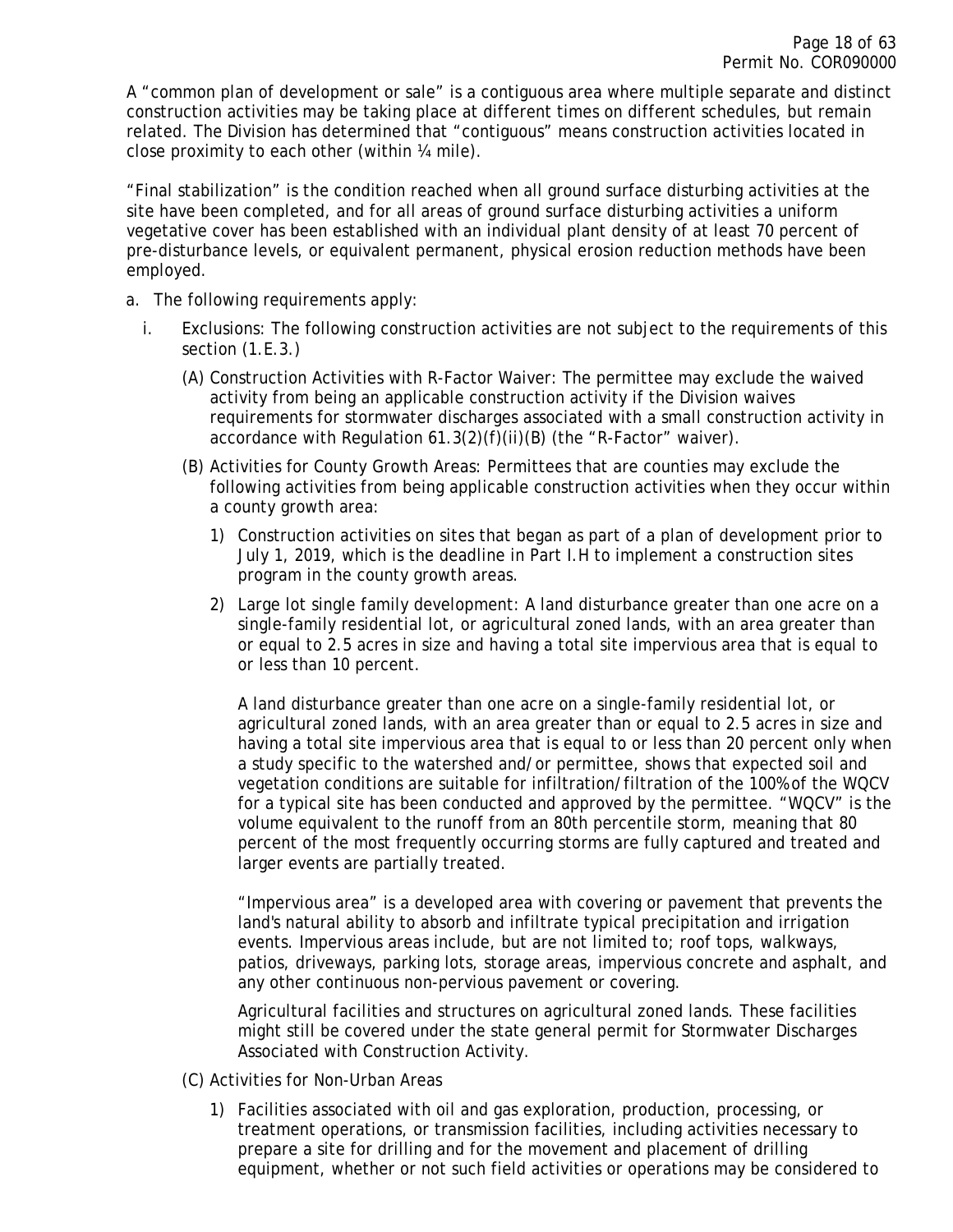be construction activity. These facilities might still be covered under the state general permit for Stormwater Discharges Associated with Construction Activity.

- ii. Regulatory Mechanism: To the extent allowable under state or local law, implement a regulatory mechanism to meet the requirements in Part I.E.3.a., including the following:
	- (A) The ability to implement sanctions against entities responsible for applicable construction activities.
	- (B) Require control measures to be implemented for all applicable construction activities from initial disturbance until final stabilization.
- iii. Regulatory Mechanism Exemptions: Procedures must be implemented to ensure that any exemptions, waivers or variances included in the regulatory mechanism are applied in a manner that complies with the terms and conditions of this permit.
- iv. Control Measure Requirements: The permittee's Construction Sites Program must address selection, installation, implementation, and maintenance of control measures that meet the requirements of Part I.B. Control measures must prevent pollution or degradation of state waters. Control measures must also be appropriate for the specific construction activity, the applicable pollutant sources, and phase of construction. There are a wide variety of structural and non-structural control measures that can be used at applicable construction sites. Control measures must meet the minimum requirements below.
	- (A) Appropriate control measures must be implemented prior to the start of construction activity, must control potential pollutants during each phase of construction, and must be continued through final stabilization. Appropriate structural control measures must be maintained in operational condition.
	- (B) Control measures must be selected, designed, installed, implemented, and maintained to provide control of all potential pollutants, such as but not limited to sediment, construction site waste, trash, discarded building materials, concrete truck washout, chemicals, sanitary waste, and contaminated soils in discharges to the MS4. At a minimum pollutant sources associated with the following activities (if part of the applicable construction activity) must be addressed:
		- 1) Land disturbance and storage of soils
		- 2) Vehicle tracking
		- 3) Loading and unloading operations
		- 4) Outdoor storage of construction site materials, building materials, fertilizers, and chemicals
		- 5) Bulk storage of materials
		- 6) Vehicle and equipment maintenance and fueling
		- 7) Significant dust or particulate generating processes
		- 8) Routine maintenance activities involving fertilizers, pesticides, detergents, fuels, solvents, and oils
		- 9) Concrete truck/equipment washing, including the concrete truck chute and associated fixtures and equipment
		- 10) Dedicated asphalt and concrete batch plants.
		- 11) Other areas or operations where spills can occur.
		- 12) Other non-stormwater discharges including construction dewatering not covered under the Construction Dewatering Discharges general permit and wash water that may contribute pollutants to the MS4.
- v. Site Plans: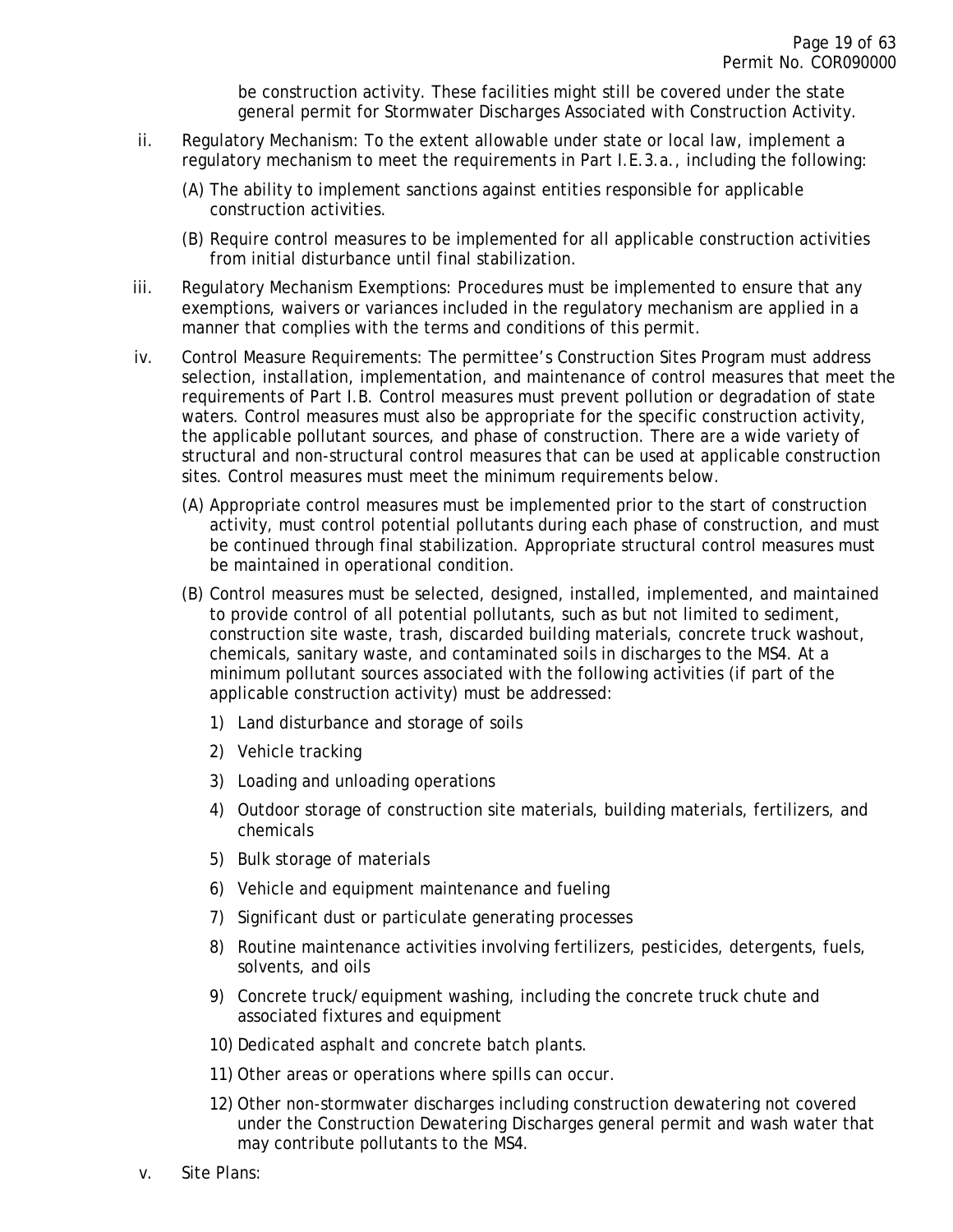"Site plans" are also known as construction stormwater site plans; sediment and erosion control plans, stormwater pollution prevention plans, drainage reports, drainage plans, and stormwater management plans.

- (A) Renewal Permittees: For the time period between the effective date of this permit and the date by which a renewal permittee meets the conditions in Parts I.E.3.a.v (B) through (C), the renewal permittee must continue to implement requirements for construction site operators to implement appropriate erosion and sediment control as documented in the permittee's CDPS Stormwater Management Plan Description developed in accordance with the terms and conditions of the previous permit.
- (B) Site Plan Requirement: The permittee must require operators to develop site plan(s) that locate (if applicable) and identify all structural and non-structural control measures for the applicable construction activities. The site plan(s) must contain installation and implementation specifications or a reference to the document with installation and implementation specifications for all structural control measures. A narrative description of non-structural control measures must be included in the site plan (s).
- (C) Initial Site Plan Review: The permittee must implement site plan review for **all** applicable construction activities prior to the start of construction activities. The waiver, however, does not apply to the requirements of Part I.E.3.a.v(A). Initial site plan review shall include the following:
	- 1) Confirmation that the site plan(s) includes appropriate control measures for all stages of construction, including final stabilization.
	- 2) Confirmation that the control measures meet the requirements in Part I.E.3.a.iv.
- (D) Confirmation that the site plan meets the requirements in Part I.E.3.a. $v(A)$ .
- vi. Site Inspection: Documentation of inspections outlined below must be maintained in accordance with recordkeeping requirements in I.E.3.b. The following requirements apply:
	- (A) Renewal Permittees: For the time period between the effective date of this permit and the date by which a renewal permittee meets the conditions in Parts I.E.3.a.vi (B) through (E), the renewal permittee must continue to implement procedures for construction site inspections, as documented in the permittee's CDPS Stormwater Management Plan Description developed in accordance with the terms and conditions of the previous permit.
	- (B) Site Inspection Frequency Exclusion: For any of the following, the permittee is only required to conduct inspections if there are observations or reports of discharges of sediment from disturbed areas:
		- 1) Exclusions
			- (a) Individual Homes in a Residential Subdivision-Finished Home: Inspections are not required for a residential lot that has been conveyed to a homeowner when all of the following criteria have been met:
				- (i) The lot has been sold to the homeowner(s) for private residential use.
				- (ii) The lot has less than one acre of disturbed area.
				- (iii) All construction activity associated with grading the lot and building the home is completed.
				- (iv) A certificate of occupancy (or equivalent) has been issued to the homeowner.
				- (v) The permittee has documented that the lot is subject to this exclusion.
				- (vi) The residential development site must have a permittee-approved site plan and still be inspected by the permittee under the inspection frequencies described in Part I.E.3.a.vi.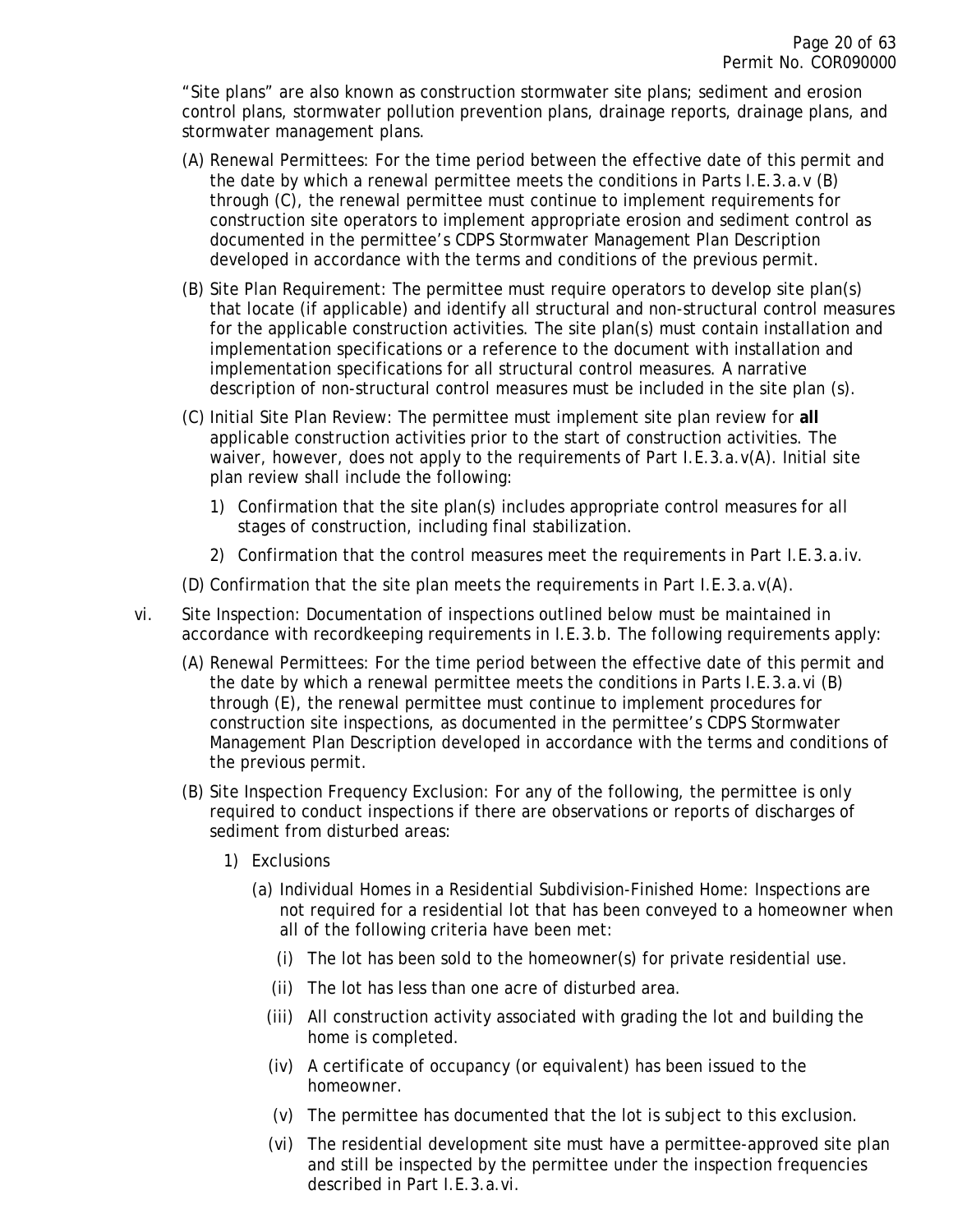- (b) Individual Homes in a Residential Subdivision-Unfinished Home: Inspections are not required for a residential lot with an unfinished home when all of the following criteria have been met:
	- (i) The lot has less than one acre of disturbed area.
	- (ii) The permittee has documented that the lot is subject to this exclusion.
	- (iii) The residential development site must have a permittee-approved site plan and still be inspected by the permittee under the inspection frequencies described in Part I.E.3.a.vi.
- (c) Winter Conditions: Inspections are not required at sites where construction activities are temporarily halted, snow cover exists over the entire site for an extended period, and melting conditions posing a risk of surface erosion do not exist. This exclusion is applicable only during the period where melting conditions do not exist. The following information must be documented for this exclusion: dates when snow cover occurred, date when construction activities ceased, and date melting conditions began.
- (C) Routine Inspection: A routine inspection must be conducted at least once before final stabilization. Routine inspections do not apply to sites eligible for other inspection frequencies in accordance with this section (Part I.E.3.a.vi).
	- 1) Frequency: Conduct at least every 45 days.
	- 2) Scope: The inspection must assess the following:
		- (a) Control measures: Identify failure to implement control measures, inadequate control measures, and control measures requiring routine maintenance.
		- (b) Pollutant sources: Evaluate all pollutant sources, including trash, to determine if an illegal discharge has occurred.
		- (c) Discharge points: Evaluate discharge points to the MS4, or beyond the limits of the construction site as necessary to determine if an illicit discharge has occurred. The permittee must require the removal of the pollutants, when feasible, from the MS4 when the permittee identifies a failure to implement a control measure or an inadequate control measure resulting in pollutants discharging to the MS4 or beyond the limits of the construction site.
- (D) Reduced Site Inspection: Reduced site inspections must occur at the frequency and include the scope indicated below for each type of site:
	- 1) Inactive Site Inspection: Sites where surface ground disturbance activities are completed and are pending growth for final stabilization or for sites where no construction activity has occurred since the last inspection.
		- (a) Frequency: Conduct at least every 90 days.
		- (b) Scope: The inspection must assess the following:
			- (i) Control measures: Identify failure to implement control measures, inadequate control measures, and control measures requiring routine maintenance.
			- (ii) Discharge points: Evaluate discharge points to the MS4, or beyond the limits of the construction site as necessary to determine if an illicit discharge has occurred. The permittee must require the removal of the pollutants, when feasible, from the MS4 when the permittee identifies a failure to implement a control measure or an inadequate control measure resulting in pollutants discharging to the MS4 or beyond the limits of the construction site.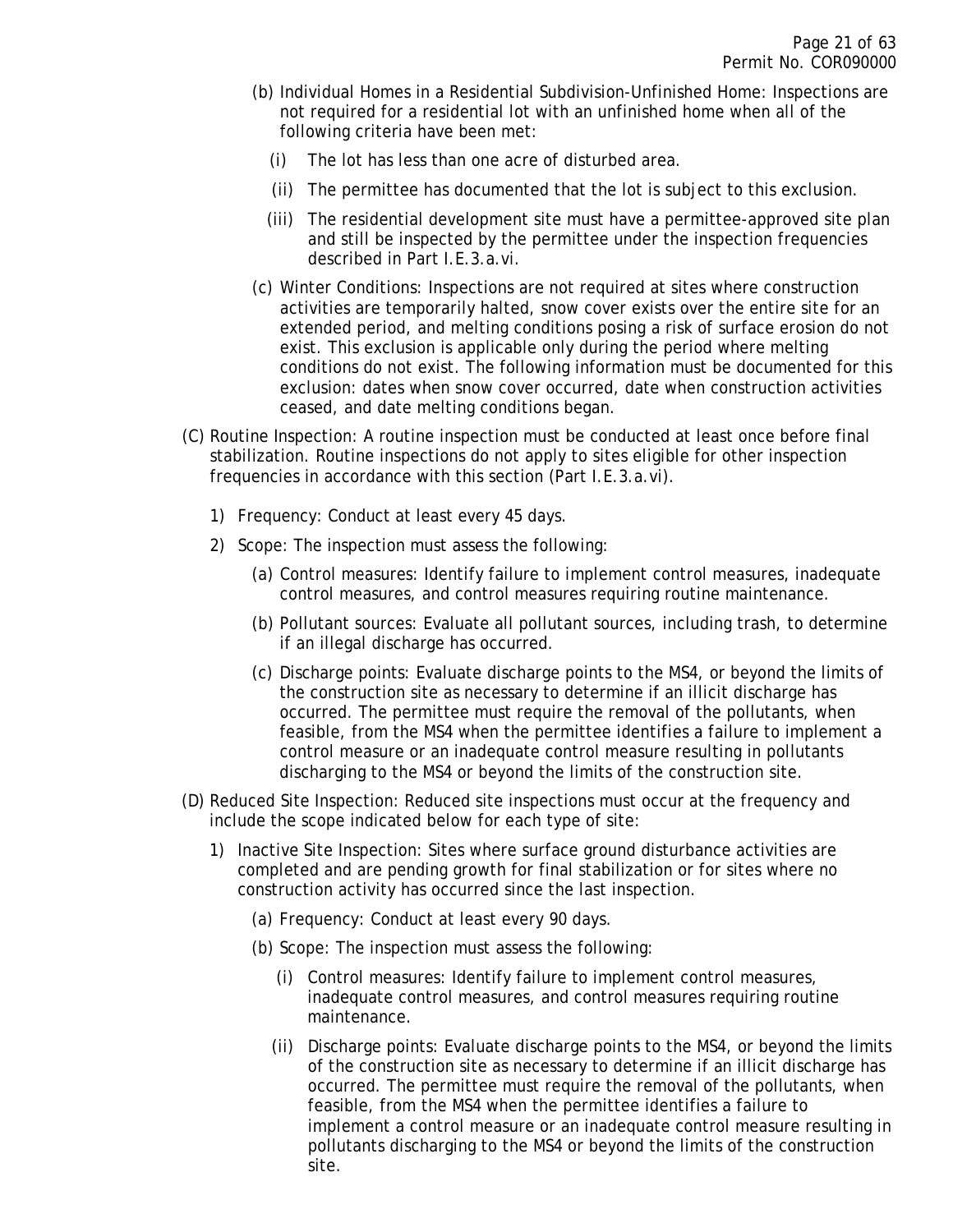- 2) Stormwater Management System Administrator's Program Inspection: These inspections are for construction activities operated by a participant in a Division designated Stormwater Management System Administrator's Program in accordance with Article 8 of title 25, Colorado Revised Statutes that has been identified by the Stormwater Management System Administrator to be fully implementing the program and qualified for reduced oversight incentives of the program.
	- (a) Frequency: Conduct at least every 90 days.
	- (b) Scope: The inspection must assess the following:
		- (i) Control measures: Identify failure to implement control measures, inadequate control measures, and control measures requiring routine maintenance.
		- (ii) Pollutant sources: Evaluate all pollutant sources, including trash, to determine if an illicit discharge has occurred.
		- (iii) Discharge points: Evaluate discharge points to the MS4, or beyond the limits of the construction site as necessary to determine if an illicit discharge has occurred. The permittee must require the removal of the pollutants, when feasible, from the MS4 when the permittee identifies a failure to implement a control measure or an inadequate control measure resulting in pollutants discharging to the MS4 or beyond the limits of the construction site.
- 3) Staff Vacancy: These inspections are allowed to accommodate a staff vacancy or temporary leave due to vacation or illness.
	- (a) Frequency: Conduct at least every 90 days.
	- (b) Scope: The inspection must assess the following:
		- (i) Control measures: Identify failure to implement control measures, inadequate control measures, and control measures requiring routine maintenance.
		- (ii) Pollutant sources: Evaluate all pollutant sources, including trash, to determine if an illicit discharge has occurred.
		- (iii) Discharge points: Evaluate discharge points to the MS4, or beyond the limits of the construction site as necessary to determine if an illicit discharge has occurred. The permittee must require the removal of the pollutants, when feasible, from the MS4 when the permittee identifies a failure to implement a control measure or an inadequate control measure resulting in pollutants discharging to the MS4 or beyond the limits of the construction site.
- 4) Indicator Inspection: Indicator inspections, such as a drive-by or screening, are conducted to assess sites for indicators of noncompliance and do not fully assess the adequacy of control measures and overall site management. A routine inspection must be conducted at least once at the site with an applicable construction activity before an indicator inspection can be used. In addition, if the indicator inspection indicates a need for a compliance inspection, then another routine inspection must be conducted before the indicator inspection frequency and scope can be used again.

Indicator inspections are a reduced scope inspection that can be used to extend the frequency required of routine inspections up to 90 days when all indicators evaluated determine control measures meet Good Engineering, Hydrologic and Pollution Control Practices as defined in I.B.1. and there is no evidence of discharges to the MS4. Types of Indicator inspections are defined below: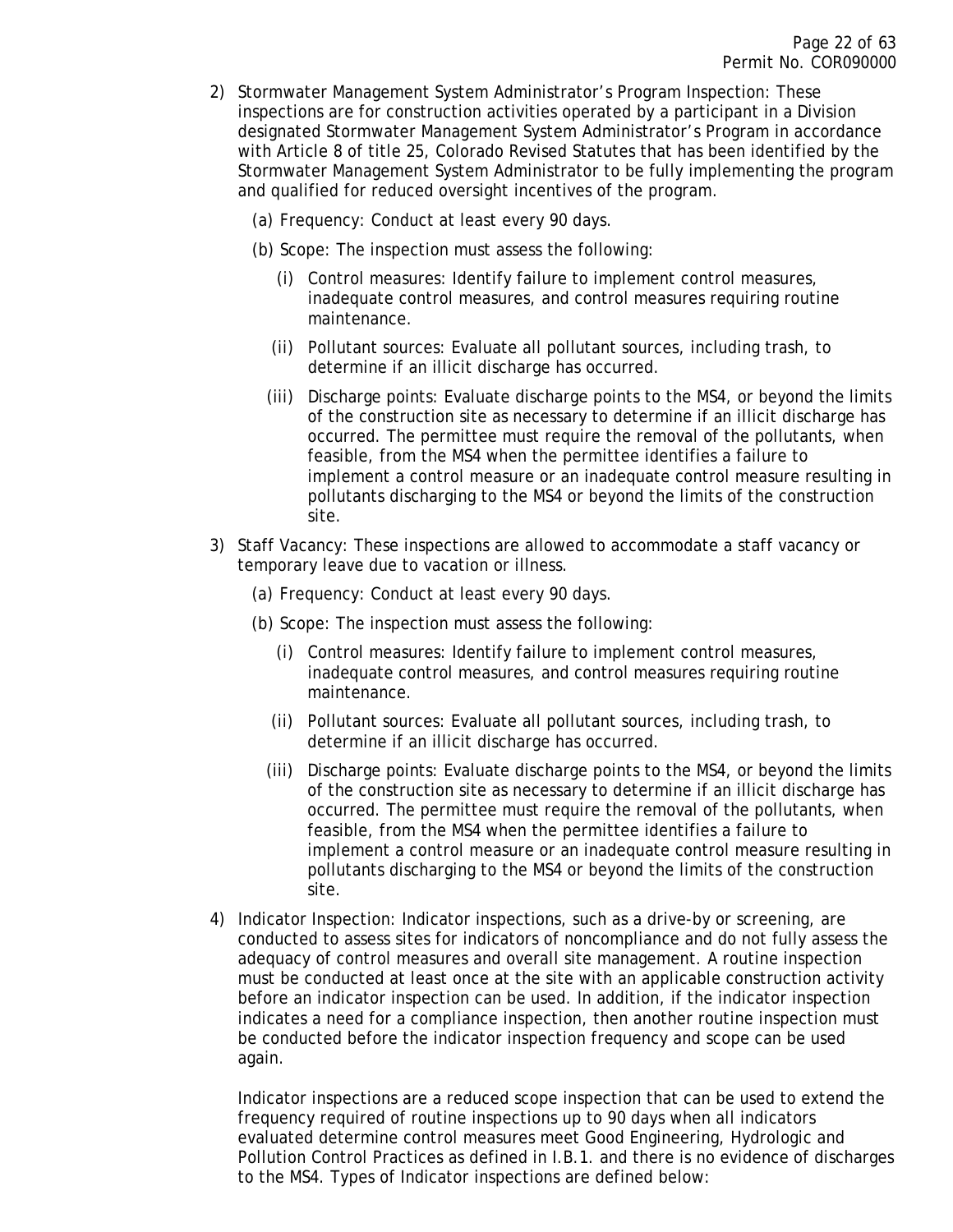- (a) Frequency: Conduct at least every 14 days. A Routine Inspection must be conducted every 90 days.
- (b) Scope: Perimeter of the site must be evaluated for indicators of inadequate control measures. The inspection must assess the following:
	- (i) Control measures: Identify failure to implement control measures and inadequate control measures.
	- (ii) Discharge points: Evaluate discharge points to the MS4, or beyond the limits of the applicable construction activities as necessary to determine if an illicit discharge has occurred. The permittee must require the removal of the pollutants, when feasible, from the MS4 when the permittee identifies a failure to implement a control measure or an inadequate control measure resulting in pollutants discharging to the MS4 or beyond the limits of the construction site.
- (E) Compliance Inspection: A compliance inspection must occur after the permittee documents an illicit discharge or identifies that there is a failure to implement a control measure or an inadequate control measure, unless corrections were made and observed by the inspector during the initial inspection.
	- (a) Frequency: Conduct within at least 14 days from the time the permittee documents an illicit discharge or identifies that there is a failure to implement a control measure or an inadequate control measure, unless corrections were made and observed by the inspector during the initial inspection.
	- (b) Scope: A compliance inspection, or alternative inspection listed below, must identify if corrections have been completed on sites where the permittee has documented an illicit discharge or failure to implement a control measure or an inadequate control measure during the previous inspection. One of the following, that incorporates this required scope, may be performed or required in lieu of a compliance inspection within 14 days of the permittee site inspection identifying that there is a failure to implement a control measure or an inadequate control measure:
		- (i) Routine inspection in accordance with  $I.E.3.a.vi(C)$ ;
		- (ii) Indicator Inspection in accordance with  $I.E.3.a.vi(D)$ ; or
		- (iii) Operator Compliance Inspection: Require the operator to inspect and report that the control measure has been implemented or corrected as necessary to meet the requirements of Part I.E.3. The operator report must include photographs of the new/adequate control measure(s).
- vii. Enforcement Response: Implement appropriate enforcement procedures and actions to meet the requirements of Part I.E.3.
	- (A) The permittee must have processes and sanctions to minimize the occurrence of, and obtain compliance from, chronic and recalcitrant violators of control measure requirements.
	- (B) The permittee must escalate enforcement as necessary based on the severity of violation and/or the recalcitrance of the violator to ensure that findings of a similar nature are enforced upon consistently. Enforcement procedures must include informal, formal, and judicial enforcement responses.
- viii. Training: The permittee must provide information to operators of applicable construction activities as necessary to ensure that each operator is aware of the permittee's applicable requirements, including controlling pollutants such as trash. The training must also include information on trash as pollutant source.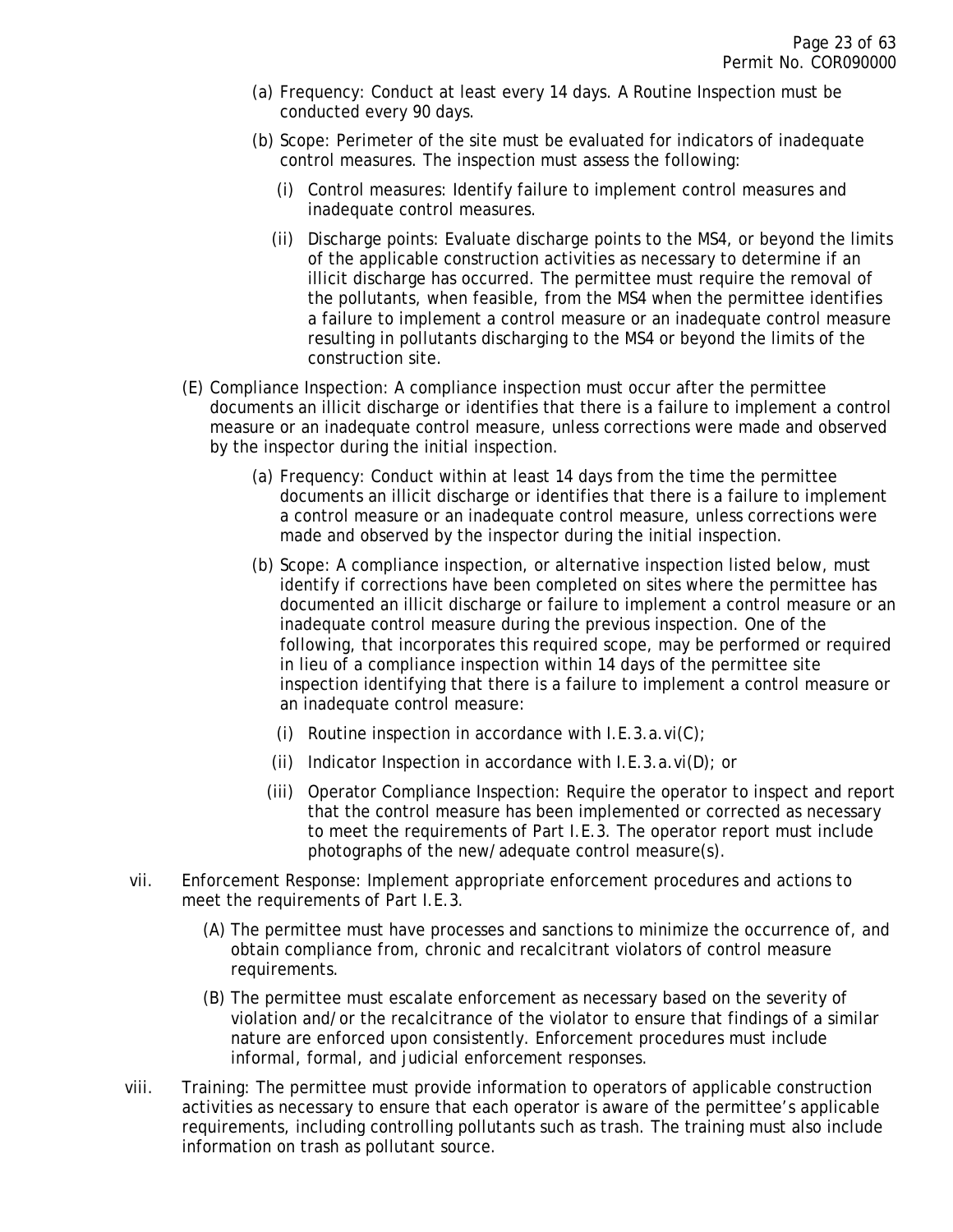- ix. For Applicable Construction Activities that Overlap Multiple Permit Areas, when a written agreement is in place with a co-regulating MS4 permittee:
	- (A) Control measure requirements may be imposed on the operator in accordance with the requirements of a co-regulating MS4 permittee pursuant to the written agreement.
	- (B) Site plan review/acceptance and site inspection actions may be conducted by a coregulating MS4 permittee to meet the requirement of the permit.
- b. Recordkeeping: The permittee must maintain the following records for activities to meet the requirements of this Part I.E.3 and Part I.K.2:
	- i. Exclusion: Maintain records for activities covered under Part I.E.3.a.i(A) and Part I.E.3.a.i(B)(1)(2). Records must include the site name, owner name, location, completion date, planned disturbed acreage for the site, and reason for exclusion.
	- ii. Regulatory Mechanism: The applicable codes, resolutions, ordinances, and program documents used to meet the permit requirements.
- iii. Regulatory Mechanism Exemptions: The applicable codes, resolutions, ordinances, and program documents used to meet the permit requirements.
- iv. Control Measure Requirements: The applicable codes, resolutions, ordinances, and program documents used to meet the permit requirements.
- v. Site Plans: Copy of the final site plan reviewed to meet the initial site plan review requirement, and confirmation of the permittee's review and acceptance.
- vi. Site Inspection:
	- (A) Routine Site Inspection: Maintain inspection records with the following minimum information for all inspections conducted to meet the minimum inspection frequency:
		- 1) Inspection date
		- 2) Name of inspector
		- 3) Site identification
		- 4) Inspection results including the location of any illicit discharges, failure to implement control measures, and inadequate control measures. The inspection results should also list (not locate) any control measures requiring routine maintenance.
		- 5) If the inspection is conducted in lieu of a compliance inspection, identification of any inadequate control measures that have not been resolved from the previous inspection.
		- 6) Type of inspection
	- (B) Reduced Site Inspection: Maintain inspection records with the following minimum information for all inspections conducted to meet the minimum inspection frequency:
		- 1) Inspection date
		- 2) Name of inspector
		- 3) Site identification
		- 4) Inspection results including the location of any illicit discharges, failure to implement control measures, and inadequate control measures. The inspection results should also list (not locate) any control measures requiring routine maintenance.
		- 5) If the inspection is conducted in lieu of a compliance inspection, identification of any inadequate control measures that have not been resolved from the previous inspection.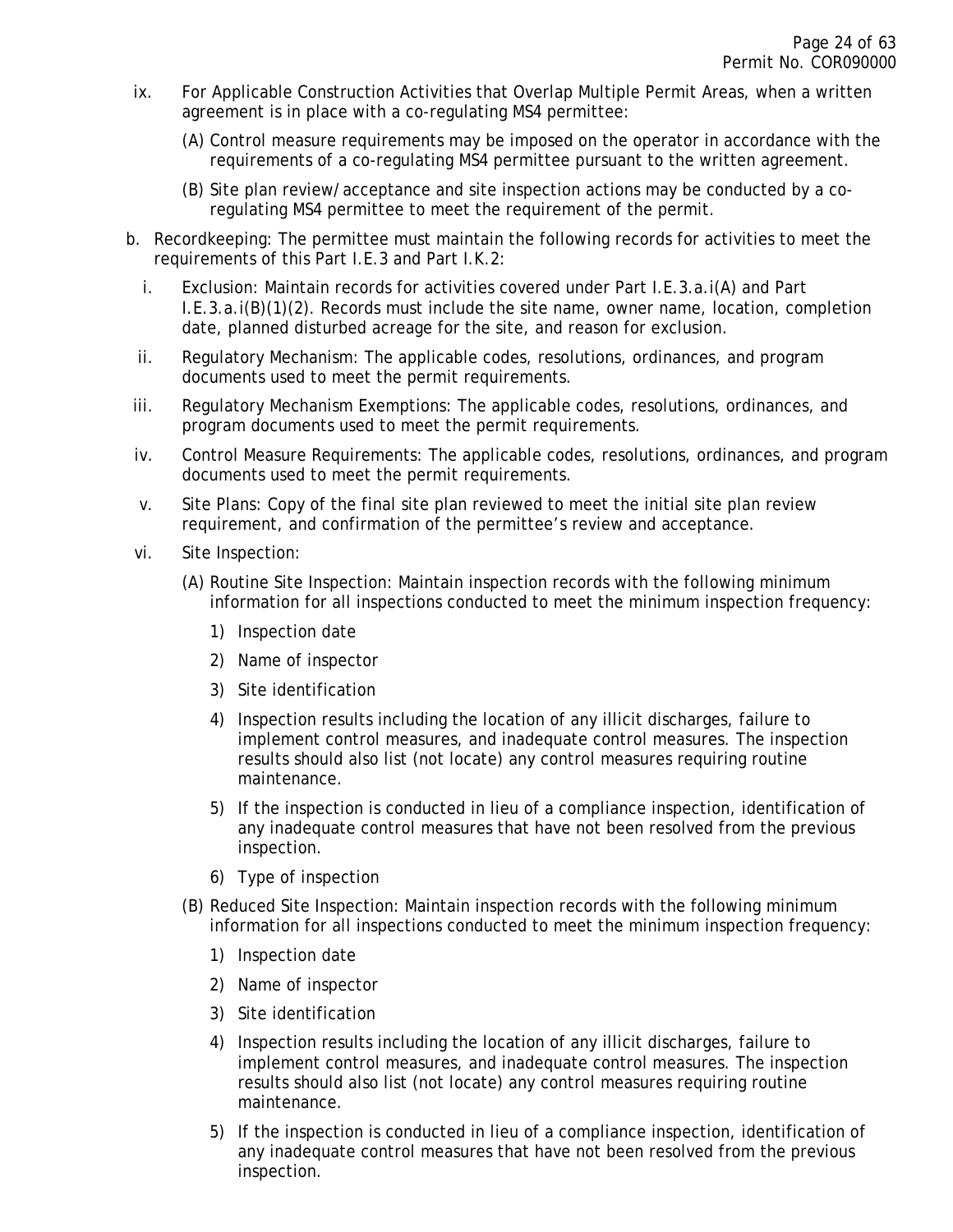- 6) Type of inspection
	- (a) Inactive Site
	- (b) Stormwater Management System Administrator
	- (c) Staff Vacancy
	- (d) Indicator Inspection
- (C) Compliance Inspection: Maintain inspection records with the following minimum information for all inspections conducted to meet the minimum inspection frequency:
	- 1) Inspection date
	- 2) Name of inspector
	- 3) Site identification
	- 4) Inspection results including any inadequate control measures that have not been resolved from the previous inspection.
	- 5) Type of inspection
- (D) Operator Compliance Inspection: The report must contain the following:
	- 1) Inspection date
	- 2) Name of the operator inspector
	- 3) Site identification
	- 4) Inspection results including photos of the new or additional control measure to resolve issued from the previous inspection and any inadequate control measures that have not been resolved from the previous inspection.
- vii. Enforcement Response: The applicable codes, resolutions, ordinances and program documents used to meet the permit requirements. Maintain records of the enforcement response.
- viii. Training: The applicable mechanism or program documents used to train construction operators.
- ix. For Applicable Construction Activities that Overlap Multiple Permit Areas: Copies of any written agreements between co-regulating MS4 permittees when required by Part I.E.3.a.ix.
- c. PDD: The permittee must provide a list of the following information:
	- i. Exclusions: A list of citation(s) and location(s) of regulatory mechanism(s) that allow for exclusions and supporting documents used to implement the process.
	- ii. Regulatory Mechanism: A list of the citation(s) and location(s) of the required elements of the regulatory mechanism, including a list of the associated program documents used to meet the regulatory mechanism requirements.
- iii. Regulatory Mechanism Exemptions: A list of the citation(s) and location(s) of regulatory mechanism elements that allow for exemptions and the documented procedures that confirm that any exemptions, waivers, and variances comply with the permit.
- iv. Control Measure Requirements: A list of citation(s) and location(s) of applicable documents that demonstrate that the permittee requires operators to meet the requirements in Part I.E.3.a.iv. A list of the citation(s) and location(s) of supporting documents, including any documents that provide control measure design considerations, criteria, or standards.
- v. Site Plans:
	- (A) A list of citation(s) and location(s) of applicable documents that demonstrate that the permittee requires operators to develop, site plans, including the citation(s) and location(s) of supporting documents.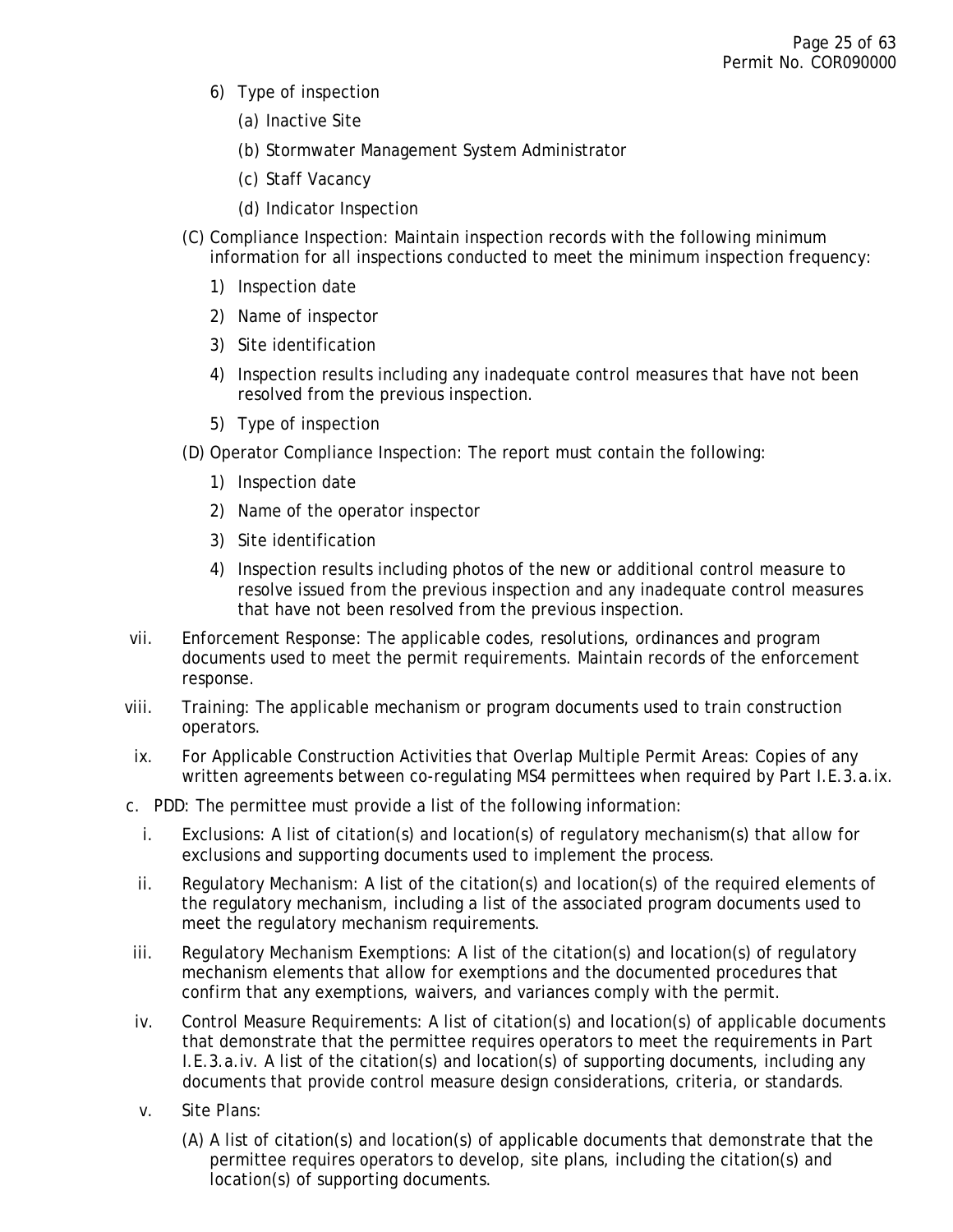- (B) A list of citation(s) and location(s) of applicable documents that demonstrate that the permittee conducts initial site plan reviews, including the citation(s) and location(s) of supporting documents.
- vi. Site Inspection: A list of citation(s) and location(s) of applicable documents that demonstrate that the permittee has written procedures for conducting site inspections, including the citation(s) and location(s) of supporting documents that describe the following:
	- (A) The process for determining, implementing, and documenting the inspection frequencies.
	- (B) The process for inspection follow-up, including determining, implementing, and documenting the nature of the follow-up action.
	- (C) The process and tools used for documenting inspections.
- vii. Enforcement Response: A list of citation(s) and location(s) of applicable documents that demonstrate that the permittee has written procedures for enforcement response. The document(s) must detail the types of escalating enforcement responses the permittee will take in response to common violations and time periods within which responses will take place, including as a minimum:
	- (A) Construction commencing without site plan review in accordance with I.E.3.a.v.
	- (B) Control measures not maintained in operational condition at time of permittee inspection, including sites that have temporarily shut down construction activities.
	- (C) Uncorrected finding(s) from previous inspections.
	- (D) Failure to implement a control measure for a pollutant source or inadequate control measure resulting in a discharge of pollutants from the applicable construction site or to the MS4.
- viii. Training: A list of citation(s) and location(s) of the training program and supporting documents.
- ix. For Applicable Construction Activities that Overlap Multiple Permit Areas: A list of citation(s) and location(s) of applicable documents that demonstrate that the permittee meets all permit requirements in Part I.E.3 for construction activities for which the permittee is the owner or operator, if different than procedures for private sites.

#### <span id="page-25-0"></span>**4. Post-Construction Stormwater Management in New Development and Redevelopment**

The permittee must implement a program to reduce the discharge of pollutants to the MS4 from applicable development sites.

Applicability: Applicable development sites must meet the requirements of Part I.E.4.

"Applicable development sites" are those that result in land disturbance of greater than or equal to one acre, including sites less than one acre that are part of a larger common plan of development or sale, unless excluded below. Applicable development sites include all new development and redevelopment sites for which permanent water quality control measures were required in accordance with an MS4 permit. "New Development" means land disturbing activities; structural development, including construction or installation of a building or structure, creation of impervious surfaces; and land subdivision for a site that does not meet the definition of redevelopment. "Redevelopment" includes a site that is already substantially developed with 35% or more of existing imperviousness; with the creation or addition of impervious area (including removal and/or replacement), to include the expansion of a building footprint or addition or replacement of a structure; structural development including construction, replacement of impervious area that is not part of a routine maintenance activity; and land disturbing activities. At a minimum, applicable development sites includes all sites meeting the criteria of the previous MS4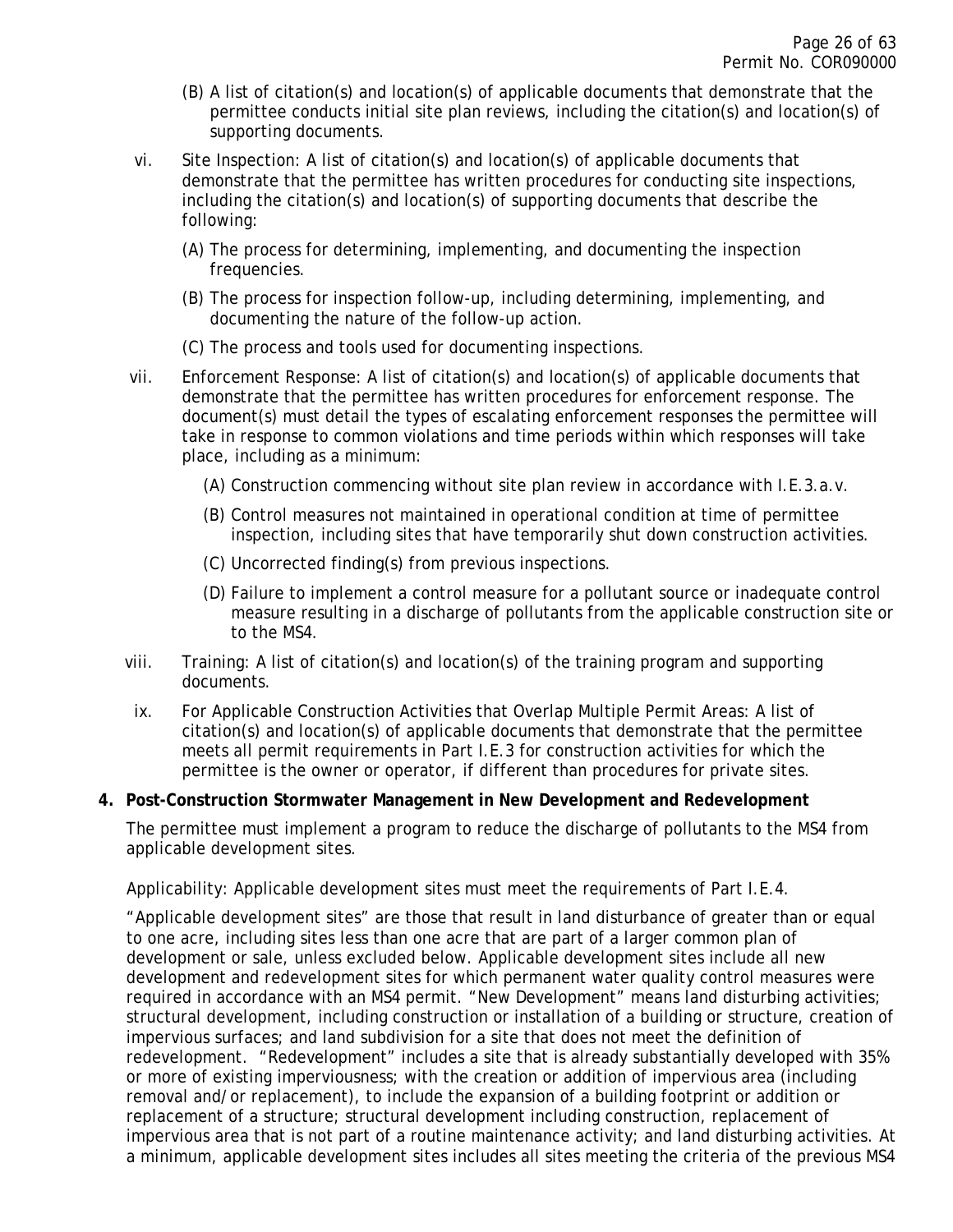permit for renewal permittees and completed after the date in Part I.H for all (renewal and new) permittees.

- a. The following requirements apply:
	- i. Excluded Sites: Permittees may exclude the following from the requirements of an applicable development site.
		- (A) "Pavement Management Sites": Sites, or portions of sites, for the rehabilitation, maintenance, and reconstruction of roadway pavement, which includes roadway resurfacing, mill and overlay, white topping, black topping, curb and gutter replacement, concrete panel replacement, and pothole repair. The purpose of the site must be to provide additional years of service life and optimize service and safety. The site also must be limited to the repair and replacement of pavement in a manner that does not result in an increased impervious area and the infrastructure must not substantially change. The types of sites covered under this exclusion include day-to-day maintenance activities, rehabilitation, and reconstruction of pavement. "Roadways" include roads and bridges that are improved, designed or ordinarily used for vehicular travel and contiguous areas improved, designed or ordinarily used for pedestrian or bicycle traffic, drainage for the roadway, and/or parking along the roadway. Areas primarily used for parking or access to parking are not roadways.
		- (B) Excluded Roadway Redevelopment: Redevelopment sites for existing roadways, when one of the following criteria is met:
			- 1) The site adds less than 1 acre of paved area per mile of roadway to an existing roadway, or
			- 2) The site does not add more than 8.25 feet of paved width at any location to the existing roadway.
		- (C) Excluded Existing Roadway Areas: For redevelopment sites for existing roadways, only the area of the existing roadway is excluded from the requirements of an applicable development site when the site does not increase the width by two times or more, on average, of the original roadway area. The entire site is not excluded from being considered an applicable development site for this exclusion. The area of the site that is part of the added new roadway area is still an applicable development site.
		- (D) Aboveground and Underground Utilities: Activities for installation or maintenance of underground utilities or infrastructure that does not permanently alter the terrain, ground cover, or drainage patterns from those present prior to the construction activity. This exclusion includes, but is not limited to, activities to install, replace, or maintain utilities under roadways or other paved areas that return the surface to the same condition.
		- (E) Large Lot Single Family Sites: A single-family residential lot, or agricultural zoned lands, greater than or equal to 2.5 acres in size per dwelling and having a total lot impervious area of less than 10 percent. A total lot imperviousness greater than 10 percent is allowed when a study specific to the watershed and/or MS4 shows that expected soil and vegetation conditions are suitable for infiltration/filtration of the WQCV for a typical site, and the permittee accepts such study as applicable within its MS4 boundaries. The maximum total lot impervious covered under this exclusion shall be 20 percent.
		- (F) Non-Residential and Non-Commercial Infiltration Conditions: This exclusion does not apply to residential or commercial sites for buildings. This exclusion applies to applicable development sites for which post-development surface conditions do not result in concentrated stormwater flow during the  $80<sup>th</sup>$  percentile stormwater runoff event. In addition, post-development surface conditions must not be projected to result in a surface water discharge from the 80th percentile stormwater runoff events. Specifically, the 80<sup>th</sup> percentile event must be infiltrated and not discharged as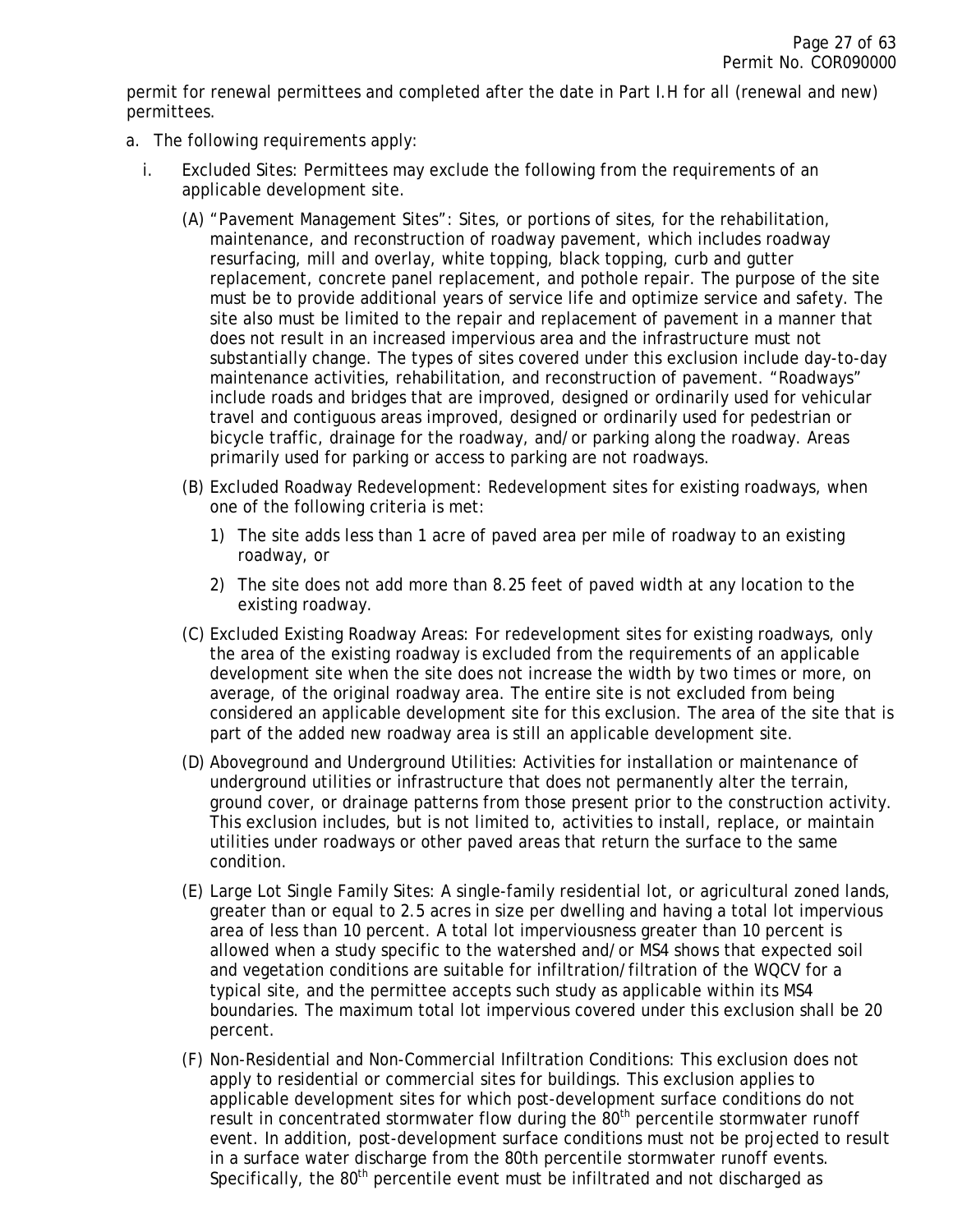concentrated flow. For this exclusion to apply, a study specific to the site, watershed and/or MS4 must be conducted. The study must show rainfall and soil conditions present within the permitted area; must include allowable slopes, surface conditions, and ratios of impervious area to pervious area; and the permittee must accept such study as applicable within its MS4 boundaries.

- (G) Sites with Land Disturbance to Undeveloped Land that will Remain Undeveloped: Permittees may exclude sites with land disturbance to undeveloped land (land with no human-made structures such as buildings or pavement) that will remain undeveloped after the site.
- (H) Stream Stabilization Sites: Permittees may exclude stream stabilization sites.
- (I) Trails: Permittees may exclude bike and pedestrian trails. Bike lanes for roadways are not included in this exclusion, unless attached to a roadway that qualifies under another exclusion in this section.
- (J) Oil and Gas Exploration: Permittees may exclude facilities associated with oil and gas exploration, production, processing, or treatment operations, or transmission facilities, including activities necessary to prepare a site for drilling and for the movement and placement of drilling equipment, whether or not such field activities or operations may be considered to be an applicable construction activity.
- (K) County Growth Areas: Permittees that are counties may exclude the following when they occur within a county growth areas:
	- 1) Construction activities on sites that began as part of a plan of development prior to July 1, 2019, which is the deadline in Part I.H to implement a construction sites program in the county growth areas.
	- 2) Agricultural facilities and structures on agricultural zoned lands (e.g., barn, stables).
	- 3) Residential development site or larger common plans of development for which associated construction activities results in a land disturbance of less than or equal to 10 acres and have a proposed density of less than 1,000 people per square mile.
	- 4) Commercial or industrial development site or larger common plans of development for which associated construction activities results in a land disturbance of less than or equal to10 acres.
- ii. Regulatory Mechanism: To the extent allowable under state or local law, implement a regulatory mechanism to meet the requirements in Part I.E.4.a., including:
	- (A) Require control measures to be implemented for all applicable development sites.
	- (B) Enforce the conditions of the exclusions above, if applicable.
	- (C) Require the long-term operation and maintenance of control measures.
	- (D) Ensure that mechanisms are in place as necessary to meet this requirement for control measures used to meet the requirements of this permit by an applicable development site in the permit area that are located outside of the jurisdictional control of the permittee.
	- (E) Implement sanctions against entities responsible for applicable development sites and for the long-term operation and maintenance of the control measures.
- iii. Regulatory Mechanism Exemptions: Procedures must be implemented to ensure that any exclusions, exemptions, waivers, and variances included in the regulatory mechanism are applied in a manner that complies with the terms and conditions of this permit.
- iv. Control Measure Requirements: The permittee's requirements and oversight for applicable development sites must be implemented to address the selection, installation, implementation, and maintenance of control measures in accordance with requirements in Part I.B. The "base design standard" is the minimum design standard for new development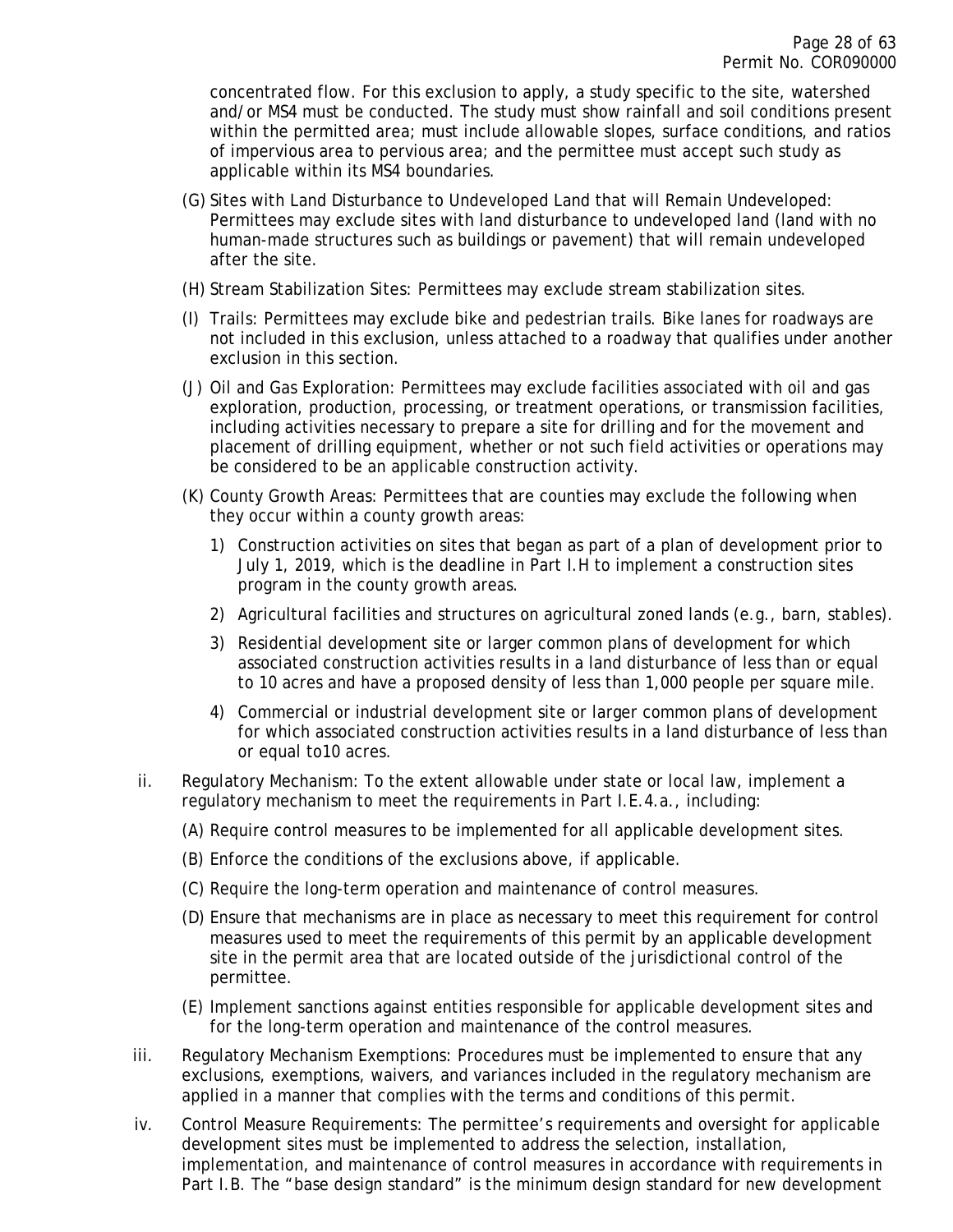and redevelopment. The control measures for applicable development sites shall meet one of the following base design standards listed below:

- (A) WQCV Standard: The control measure(s) is designed to provide treatment and/or infiltration of the WQCV and:
	- 1) 100% of the applicable development site is captured, except the permittee may exclude up to 20 percent, not to exceed 1 acre, of the applicable development site area when the permittee has determined that it is not practicable to capture runoff from portions of the site that will not drain towards control measures. In addition, the permittee must also determine that the implementation of a separate control measure for that portion of the site is not practicable (e.g., driveway access that drains directly to street).
	- 2) Evaluation of the minimum drain time shall be based on the pollutant removal mechanism and functionality of the control measure implemented. Consideration of drain time shall include maintaining vegetation necessary for operation of the control measure (e.g., wetland vegetation).
- (B) Pollutant Removal Standard: The control measure(s) is designed to treat at a minimum the 80th percentile storm event. The control measure(s) shall be designed to treat stormwater runoff in a manner expected to reduce the event mean concentration of total suspended solids (TSS) to a median value of 30 mg/L or less.
	- 1) 100% of the applicable development site is captured, except the permittee may exclude up to 20 percent not to exceed 1 acre of the applicable development site area when the permittee has determined that it is not practicable to capture runoff from portions of the site that will not drain towards control measures. In addition, the permittee must also determine that the implementation of a separate control measure for that portion of the site is not practicable (e.g., driveway access that drains directly to street).
- (C) Runoff Reduction Standard: The control measure(s) is designed to infiltrate into the ground where site geology permits, evaporate, or evapotranspire a quantity of water equal to 60% of what the calculated WQCV would be if all impervious area for the applicable development site discharged without infiltration. This base design standard can be met through practices such as green infrastructure. "Green infrastructure" generally refers to control measures that use vegetation, soils, and natural processes or mimic natural processes to manage stormwater. Green infrastructure can be used in place of or in addition to low impact development principles.
- (D) Applicable Development Site Draining to a Regional WQCV Control Measure: The regional WQCV control measure must be designed to accept the drainage from the applicable development site. Stormwater from the site must not discharge to a water of the state before being discharged to the regional WQCV control measure. The regional WQCV control measure must meet the requirements of the WQCV in Part I.E.4.a.iv(A).
- (E) Applicable Development Site Draining to a Regional WQCV Facility: The regional WQCV facility is designed to accept drainage from the applicable development site. Stormwater from the site may discharge to a water of the state before being discharged to the regional WQCV facility. Before discharging to a water of the state, at least 20 percent of the upstream imperviousness of the applicable development site must be disconnected from the storm drainage system and drain through a receiving pervious area control measure comprising a footprint of at least 10 percent of the upstream disconnected impervious area of the applicable development site. The control measure must be designed in accordance with a design manual identified by the permittee. In addition, the stream channel between the discharge point of the applicable development site and the regional WQCV facility must be stabilized.

The regional WQCV facility must meet the following requirements: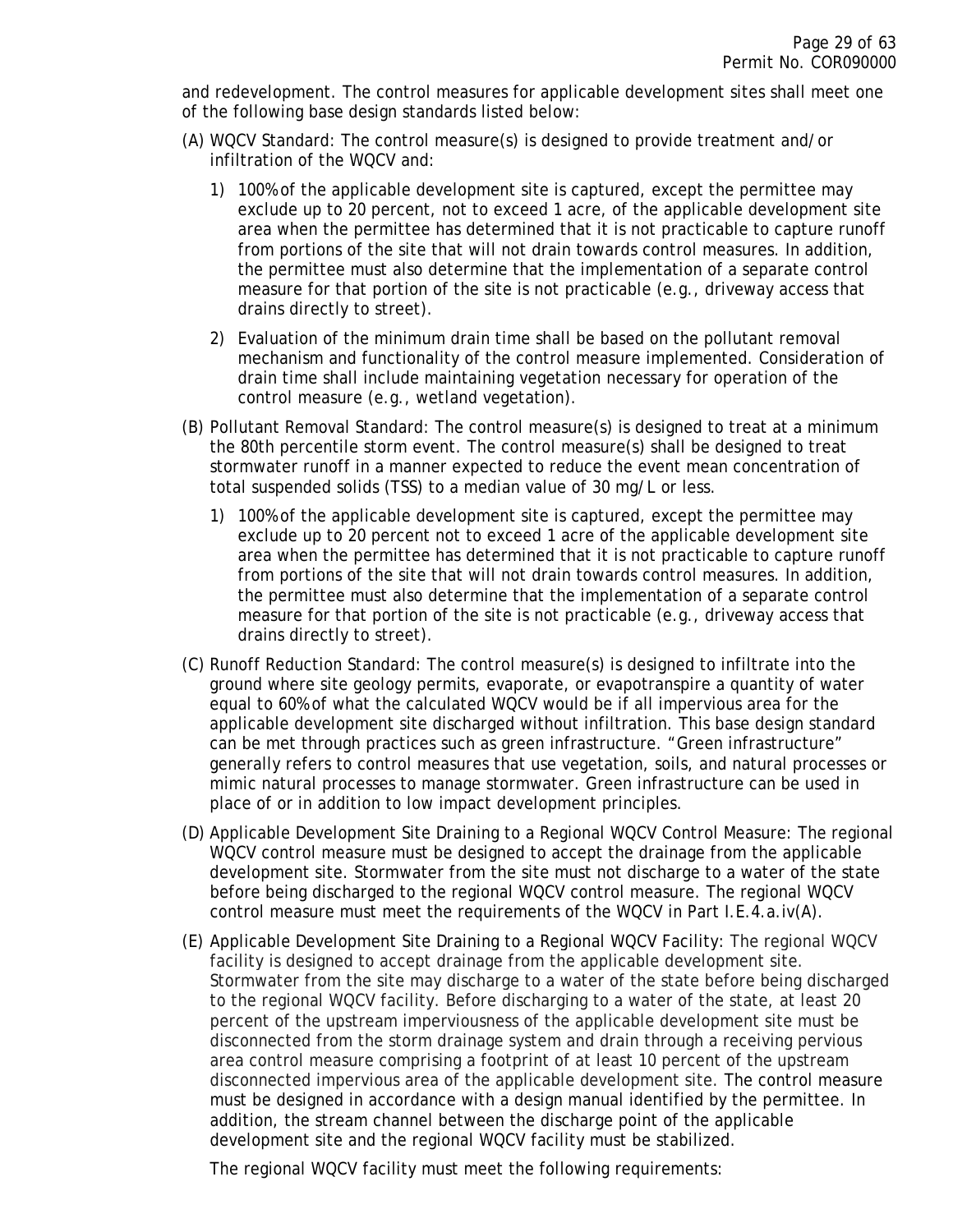- 1) The regional WQCV facility must be implemented, functional, and maintained following good engineering, hydrologic and pollution control practices.
- 2) The regional WQCV facility must be designed and maintained for 100% WQCV for its entire drainage area.
- 3) The regional WQCV facility must have capacity to accommodate the drainage from the applicable development site.
- 4) The regional WQCV facility be designed and built to comply with all assumptions for the development activities planned by the permittee within its drainage area, including the imperviousness of its drainage area and the applicable development site.
- 5) Evaluation of the minimum drain time shall be based on the pollutant removal mechanism and functionality of the facility. Consideration of drain time shall include maintaining vegetation necessary for operation of the facility (e.g., wetland vegetation).
- 6) The permittee shall meet the requirements in Parts I.E.4.a.v. and vii. and Part I.E.4.b. for the regional WQCV facility consistent with requirements and actions for control measures.
- 7) The regional WQCV facility must be subject to the permittee's authority consistent with requirements and actions for a Control Measure in accordance with Part I.E.4.a.iv.
- 8) Regional Facilities must be designed and implemented with flood control or water quality as the primary use. Recreational ponds and reservoirs may not be considered Regional Facilities. Water bodies listed by name in surface water quality classifications and standards regulations (5 CCR 1002-32 through 5 CCR 1002-38) may not be considered regional facilities.
- (F) Constrained Redevelopment Sites Standard:
	- 1) Applicability: The constrained redevelopment sites standard applies to redevelopment sites meeting the following criteria:
		- (a) The applicable redevelopment site is for a site that has greater than 75% impervious area, and
		- (b) The permittee has determined that it is not practicable to meet any of the design standards in Parts I.E.4.a.iv(A),(B), or (C). The permittee's determination shall include an evaluation of the applicable redevelopment sites ability to install a control measure without reducing surface area covered with the structures.
	- 2) Constrained Redevelopment Sites Design Standard: The control measure(s) is designed to meet **one** of the following:
		- (a) Provide treatment of the WQCV for the area captured. The captured area shall be 50% or more of the impervious area of the applicable redevelopment site. Evaluation of the minimum drain time shall be based on the pollutant removal mechanism and functionality of the control measure implemented,
		- (b) The control measure(s) is designed to provide for treatment of the 80th percentile storm event. The control measure(s) shall be designed to treat stormwater runoff in a manner expected to reduce the event mean concentration of total suspended solids (TSS) to a median value of 30 mg/L or less.

A minimum of 50% of the applicable development area including 50% or more of the impervious area of the applicable development area shall drain to the control measure(s). This standard does not require that 100% of the applicable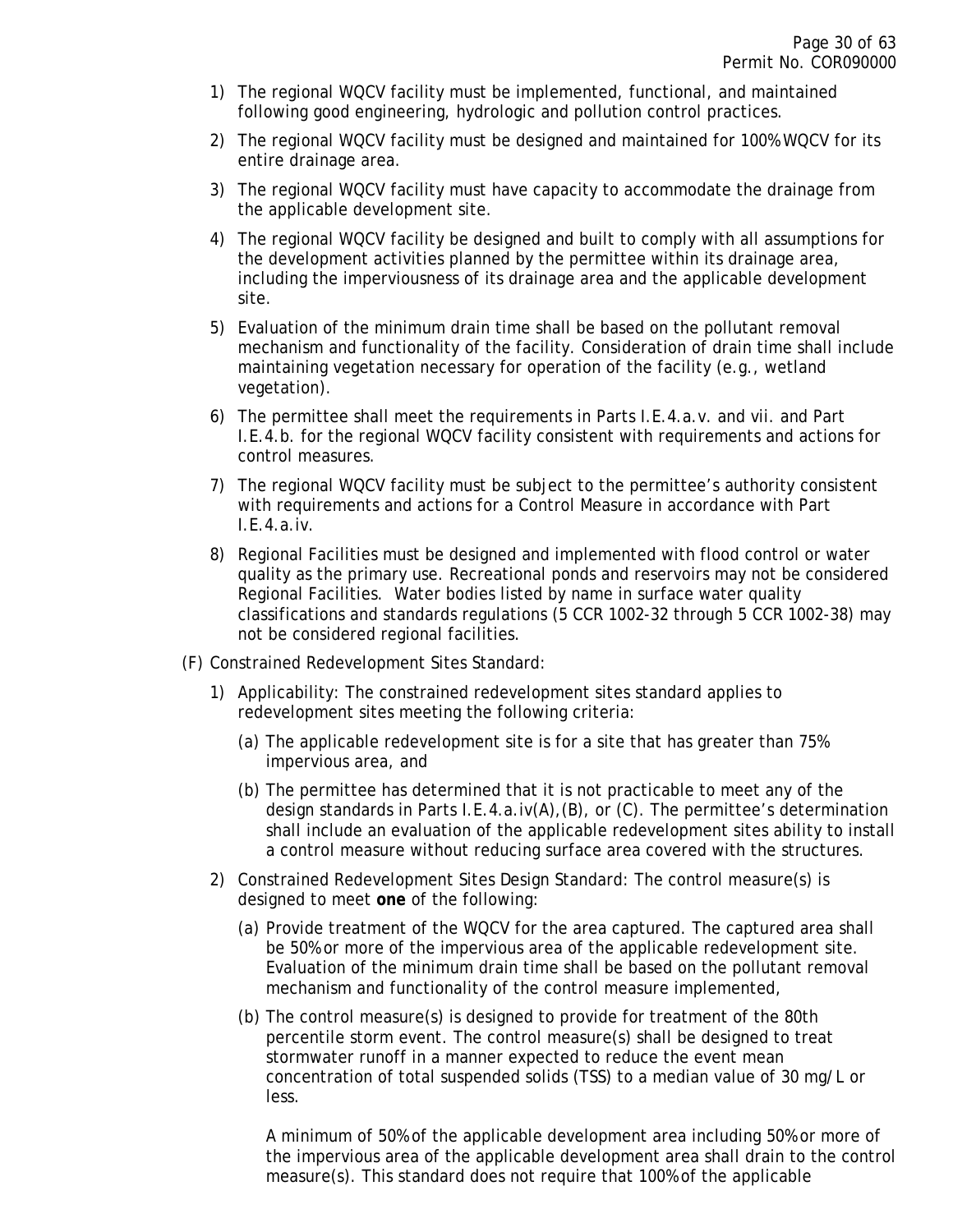redevelopment site area be directed to control measure(s) as long as the overall removal goal is met or exceeded (e.g., providing increased removal for a smaller area), or

- (c) Infiltrate, evaporate, or evapotranspirate, through practices such as green infrastructure, a quantity of water equal to 30% of what the calculated WQCV would be if all impervious area for the applicable redevelopment site discharged without infiltration.
- (G) Previous Permit Term standard:
	- 1) Applicability: The previous permit term standard is only applicable to applicable development activities where one of the following criteria are met:
		- (a) The control measure(s) is constructed for the applicable development site prior to July 1, 2019, which is the deadline in Part I.H to implement a postconstruction sites program.
		- (b) The control measure(s) for the applicable development site is designed and in review prior July 1, 2019, which is the deadline in Part I.H to implement a postconstruction sites program..
		- (c) The control measure(s) for the applicable development site is designed and approved prior to July 1, 2019, which is the deadline in Part I.H to implement a post-construction sites program.
	- 2) The previous permit design standard is the design approved by the permittee consistent with the CDPS Stormwater Management Plan Description submitted to the Division in accordance with the requirements of the previous permit.
	- 3) Any modifications to the control measure(s) shall be consistent with the CDPS Stormwater Management Plan Description submitted to the Division in accordance with the requirements of the previous permit, or consistent with one of the control measure requirements in I.E.4.a.i(A) through (F).
- v. Site Plans
	- (A) Site Plan Requirements: Site plans that include control measures for the applicable development sites must include the following:
		- 1) Design details for all structural control measures implemented to meet the requirements of Part I.E.4.
		- 2) A narrative reference for all non-structural control measures for the site, if applicable. "Non-structural control measures" are control measures that not structural control measures, and include, but are not limited to; control measures that prevent or reduce pollutants being introduced to water or that prevent or reduce the generation of runoff or illicit discharges.
		- 3) Documentation of operation and maintenance procedures to ensure the long term observation, maintenance, and operation of the control measures. The documentation shall include frequencies for routine inspections and maintenance activities.
		- 4) Documentation regarding easements or other legal means for access of the control measure sites for operation, maintenance, and inspection of control measures.
	- (B) Site Plan Review: The permittee shall implement a site plan review process for applicable development sites. The site plan review shall include the following minimum requirements designed to prevent inadequate control measures from being implemented or modified:
		- 1) Confirmation that control measures meet the requirements of Part I.E.4.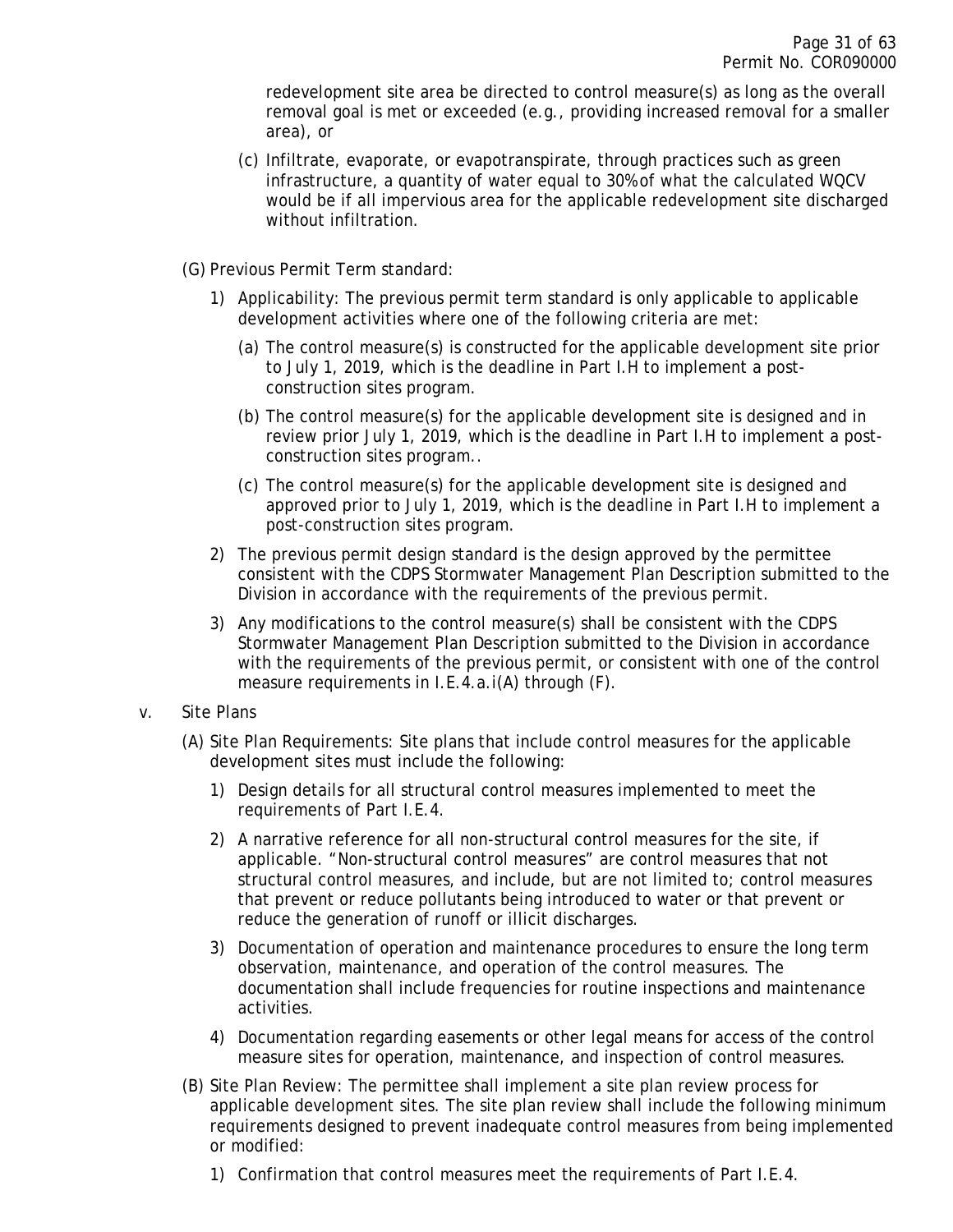- 2) Confirmation that site plans meet the requirements of Part I.E.4.a.v.
- (C) The permittee must meet the requirements of Part I.E.4.a.v(A) and (B) before approving any modifications to the site plan
- vi. Construction Inspection and Acceptance: The permittee must implement inspection and acceptance procedures to ensure that control measures are installed and implemented in accordance with the site plan and include the following:
	- (A) Confirmation that the completed control measure operates in accordance with the approved site plan.
	- (B) All applicable development sites must have operational permanent water quality control measures at the completion of the site. In the case where permanent water quality control measures are part of future phasing, the permittee must have a mechanism to ensure that all control measures will be implemented, regardless of completion of future phases or site ownership. In such cases, temporary water quality control measures must be implemented as feasible and maintained until removed or modified. All temporary water quality control measure must meet one of the design standards in Part I.E.4.a.iv.

For the purpose of this section, completion of a site or phase shall be determined by the issuance of a certificate of occupancy, use of the completed site area according to the site plan, payment marking the completion of a site control measure, the nature of the selected control measure or equivalent determination of completion as appropriate to the nature of the site.

- vii. Long-Term Operation and Maintenance and Post Acceptance Oversight: The permittee must implement written procedures which include the following minimum requirements to ensure adequate long-term operation and maintenance of control measures to ensure that they are functioning as designed:
	- (A) Procedures to enforce the requirements for the owner or operator to implement and maintain control measures when necessary.
	- (B) Oversight shall include inspections of field conditions and control measures to confirm conformity with the site plan, identify any inadequate control measures, and identify control measures requiring routine maintenance, such as trash removal. All functional elements of control measures shall be inspected at a frequency determined by the permittee. Inspections of each control measure shall occur at least once during the permit term except when Inspections for oversight of control measures on individual residential lots serving only the individual lot shall occur as determined by the permittee and may rely on alternative oversight process.
- viii. Enforcement Response: Implement appropriate written enforcement procedures and actions to meet the requirements of Part I.E.4. The permittee must escalate enforcement as necessary based on the severity of violation and/or the recalcitrance of the violator to ensure that findings of a similar nature are enforced upon consistently. The permittee must have processes and sanctions to minimize the occurrence of, and obtain compliance from, chronic and recalcitrant violators of control measure requirements. Written enforcement procedures must include informal, formal, and judicial enforcement responses.
- ix. Tracking: Implement and document procedures and mechanisms to track the location of and adequacy of operation of control measures implemented in accordance with the program.
- x. Training: Train applicable municipal staff to inspect the control measures in accordance with the permittee's procedures in Part I.E.4.a.vi and vii. The permittee must identify those who will be likely to inspect the control measures and provide training to those individuals. The training must also include information on trash and its effects on water quality.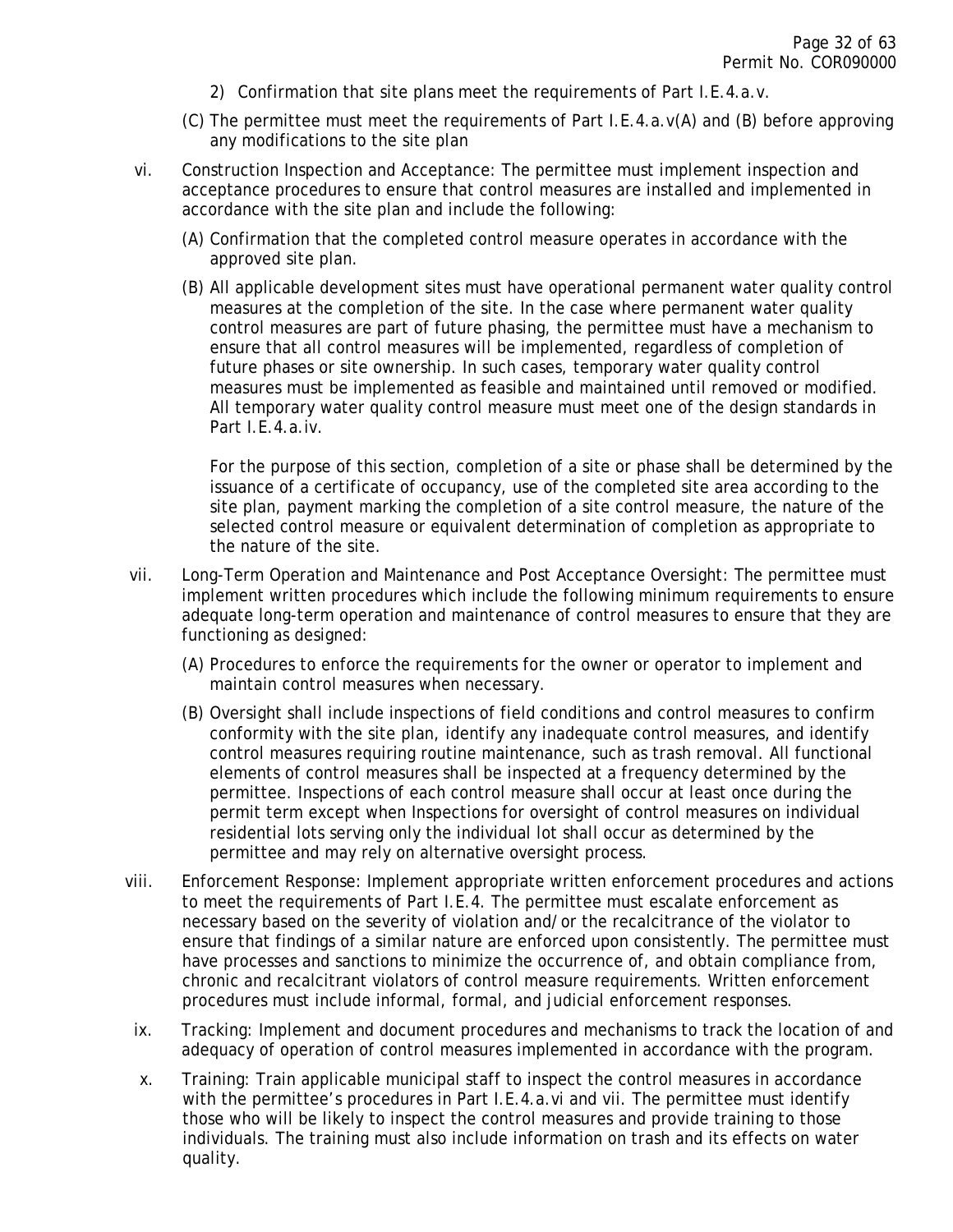- xi. For Applicable Development Sites that Overlap Multiple Permit Areas co-regulating MS4 permittee), when a written agreement is in place with a co-regulating MS4 permittee the following is required:
	- (A) Control measure requirements may be imposed on the operator in accordance with the requirements of a co-regulating MS4 permittee pursuant to the written agreement. This requirement does not apply to applicable development sites in the permit area of the Colorado Department of Transportation.
	- (B) Site plan review/acceptance and site inspection actions may be conducted by a coregulating MS4 permittee to meet the requirement of the permit.
- b. Recordkeeping: The permittee must maintain the following records for activities to meet the requirements of Part I.E.4 and Part I.K.2:
	- i. Excluded Sites: Maintain records for activities covered under Part I.E.4.a.i. Records must include the site name, owner name, location, completion date, site acreage, reason for exclusion, and any information required below.
		- (A) Pavement Management Sites The acreage of the excluded impervious area for rehabilitation and reconstruction of pavement that are not maintenance sites.
		- (B) Excluded Roadway Redevelopment The acreage of the excluded impervious area.
		- (C) Excluded Existing Roadway Areas for Roadway Redevelopment The acreage of the excluded impervious area.
		- (D) Non-Residential and Non-Commercial Infiltration Conditions The acreage of the excluded impervious area.
		- (E) Sites with Land Disturbance to Undeveloped Land that will Remain Undeveloped Redevelopment – The acreage of the excluded impervious area.
		- (F) Stream Stabilization Sites Redevelopment The acreage of the excluded impervious area.
		- (G) Trails The acreage of the excluded impervious area.
	- ii. Regulatory Mechanism: The applicable codes, resolutions, ordinances, and program documents used to meet the permit requirements.
- iii. Regulatory Mechanism Exemptions: The applicable codes, resolutions, ordinances, and program documents used to meet the permit requirements.
- iv. Control Measure Requirements: The applicable codes, resolutions, ordinances and program documents used to meet the permit requirements, including the procedures to determine which design standard applies to each applicable development site and the design specifications for each design standard (if applicable).
- v. Site Plans: Copies of final site plans for all applicable development sites.
	- (A) For all sites for which the stormwater runoff going to a regional WQCV control measure or facility is applied: The name and location of the regional WQCV control measure or facility.
	- (B) For all sites for which the constrained redevelopment sites standard is applied: The site plan and the permittee's written determination that it is not practicable to meet any of the other design standards in Parts I.E.4.a.iv(A)(B) or (C). The permittee's written determination shall include an evaluation of the applicable redevelopment sites ability to install a control measure without reducing surface area covered with the structures.
	- (C) For all sites for which the previous permit term standard is applied: Date of the start of the permittee's review process, the permittee's approval of the site plan (if applicable), the control measure implementation, and any modifications to the site plan.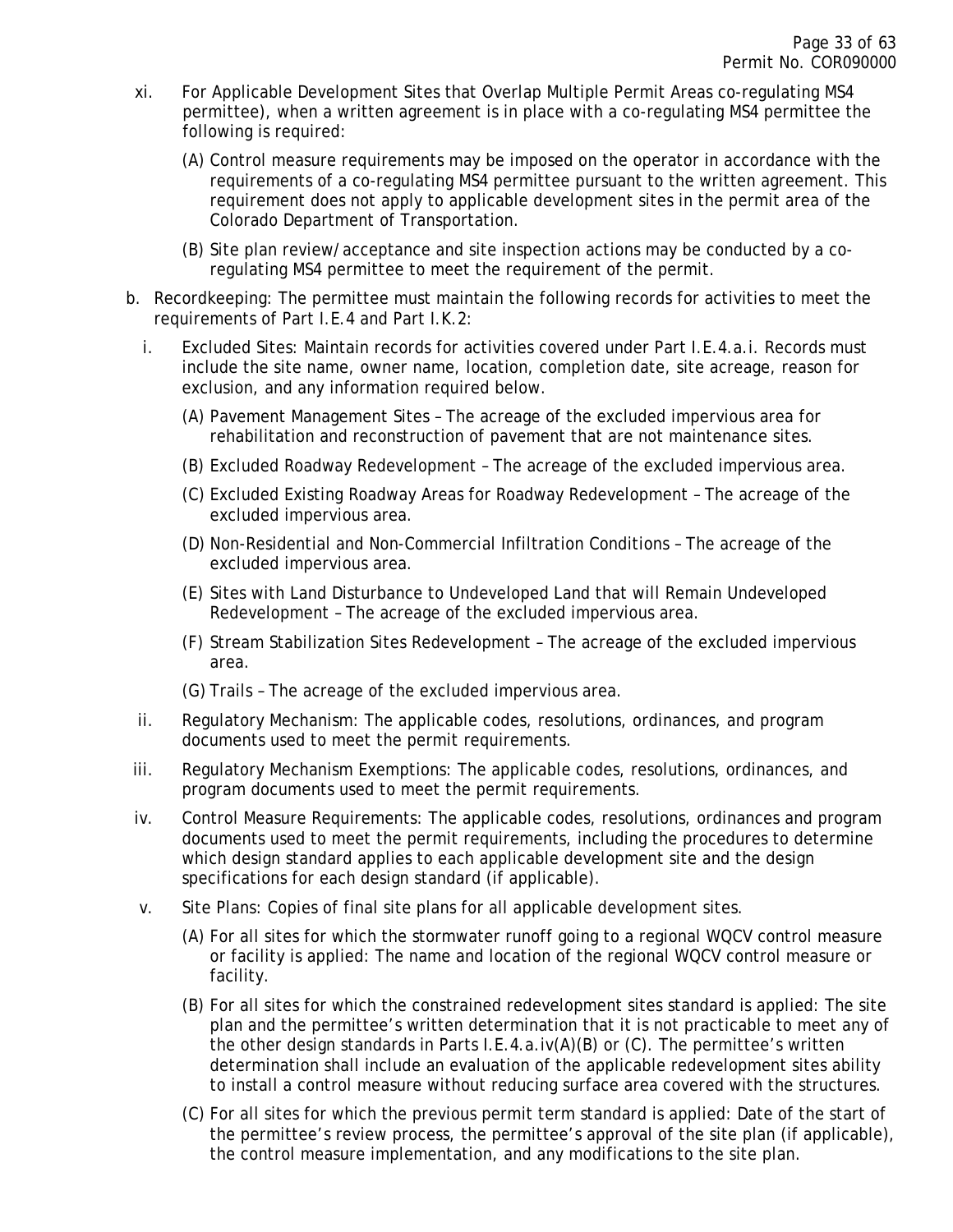- (D) The applicable documentation for the operation and maintenance procedures that ensure the long-term observation, maintenance, and operation of control measures, including routine inspection frequencies and maintenance activities.
- (E) The applicable documentation regarding easements or other legal means for access to the control measure for operation, maintenance, and inspection of control measures.
- vi. Construction Inspection and Acceptance: Maintain records of inspections conducted during construction and the permittee's acceptance of the control measure(s).
- vii. Post Acceptance Oversight: Maintain inspection records with the following minimum information for all inspections conducted to meet the minimum inspection frequency:
	- (A) Inspection date
	- (B) Name of inspector
	- (C) Control measure identification, including the type of control measure
	- (D) Owner of the control measure
	- (E) Confirmation that the control measure operates in accordance with the approved plan
	- (F) Inspection findings including, when present: inadequate control measures and control measures requiring routine maintenance
	- (G) Confirmation that the control measure is operating as designed or a list of follow up actions

Permittees only have to keep the inspection records for the once a permit term inspection. Permittees do not have to keep records for inspections conducted more frequently than required by this permit.

- viii. Enforcement Response: Maintain records of the enforcement response.
- ix. Tracking: Maintain records of the required control measure and regional WQCV control measure and facilities information.
- x. Training: Name and title of each individual trained, date of training, the type of training, and a list of topics covered.
- xi. For Applicable Construction Activities that Overlap Multiple Permit Areas: Copies of any written agreements between co-regulating MS4 permittees when required by Part I.E.4.a.xi.
- c. PDD: The permittee must provide a list of the following information:
	- i. Excluded Sites: A list of citation(s) and location(s) of regulatory mechanism(s) that allow for exclusions and supporting documents used to implement the process.
	- ii. Regulatory Mechanism: A list of the citation(s) and location(s) of the required elements of the regulatory mechanism, including the section of the regulatory mechanism used for enforcement activities. A list of the associated program documents used to meet the regulatory mechanism requirements.
- iii. Regulatory Mechanism Exemptions: A list of citation(s) and location(s) of regulatory mechanism elements that allow for exemptions. A list of the documented procedures that confirm that any exemptions, waivers, and variances comply with the permit.
- iv. Control Measure Requirements: A list of citation(s) and location(s) of applicable documents that demonstrate that the permittee requires operators to meet the requirements in Part I.E.4.v, including any documents that provide control measure design considerations, criteria, or standards.
- v. Site Plan Requirements:
	- (A) A list of citation(s) and location(s) of applicable documents that demonstrate that the permittee requires operators to develop, maintain, and modify site plans, including the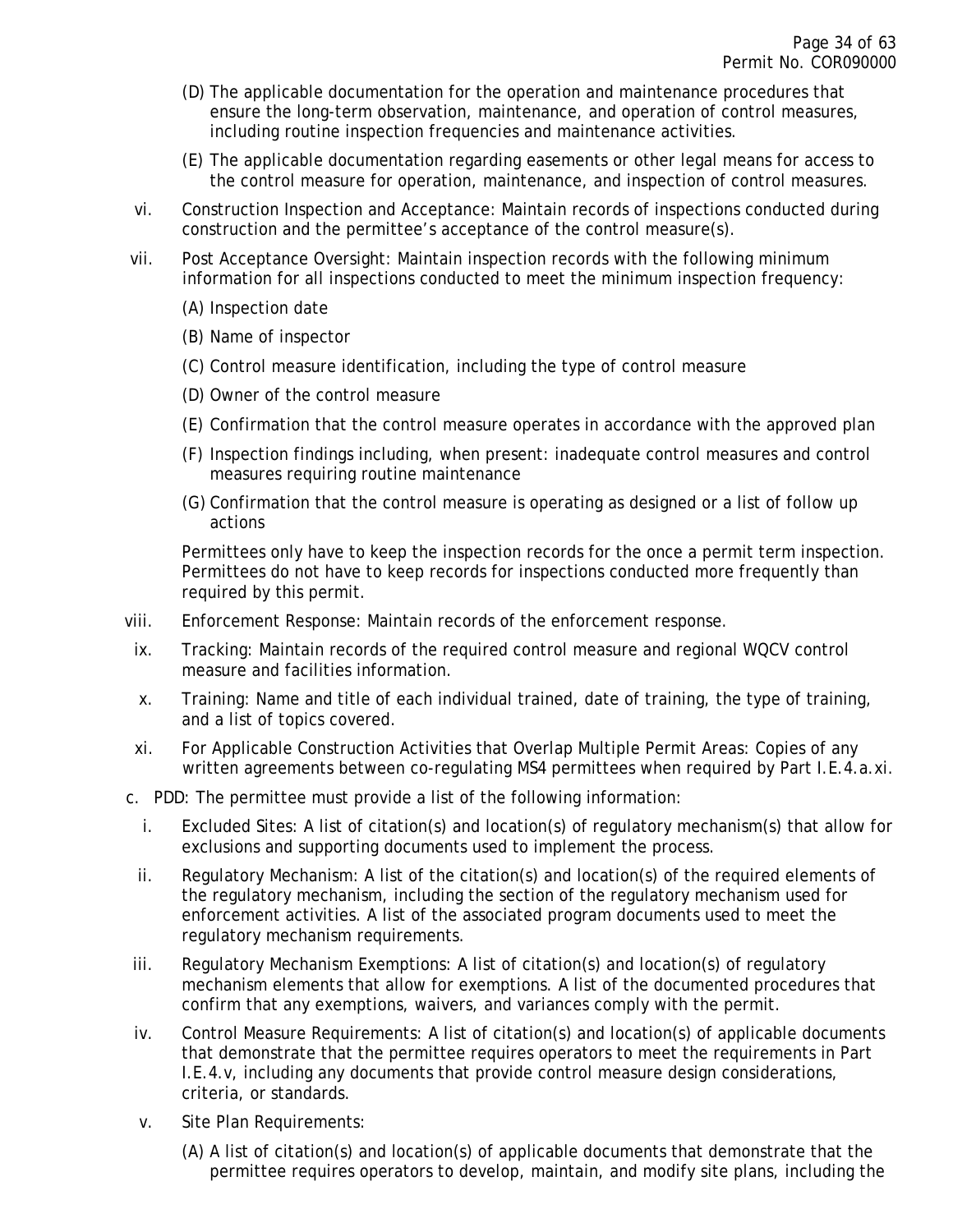citation(s) and location(s) of supporting documents.

- (B) A list of citation(s) and location(s) of applicable documents that demonstrate that the permittee conducts initial site plan reviews, including the citation(s) and location(s) of supporting documents.
- (C) A list of citation(s) and location(s) of applicable documents that demonstrate that the permittee has operation and maintenance procedures that ensure the long-term observation, maintenance, and operation of control measures , including routine inspection frequencies and maintenance activities.
- (D) A list of citation(s) and location(s) of applicable documents that demonstrate that the permittee has procedures to ensure that structural control measures have easements or other legal means for access to the control measure for operation, maintenance, and inspection of control measures.
- vi. Construction Inspection and Acceptance and Post Acceptance Oversight Site Inspection: A list of citation(s) and location(s) of applicable documents that demonstrate that the permittee has written procedures for inspections, including the citation(s) and location(s) of supporting documents that describe the following:
	- (A) The process and tools used for documenting inspections.
	- (B) The process for inspection follow-up, including determining, implementing, and documenting the nature of the follow-up action.
	- (C) The process for determining, implementing, and documenting Post Acceptance Site Inspection frequencies if different than once a permit term.
	- (D) Procedures for determining ownership through property records, as needed.
- vii. Enforcement Response: A list of citation(s) and location(s) of applicable documents that demonstrate that the permittee has written procedures for enforcement response. The document(s) must detail the types of escalating enforcement responses the permittee will take in response to common violations and time periods within which responses will take place.
- viii. Tracking: A list of citation(s) and location(s) of applicable documents that demonstrate that the permittee has written procedures for maintaining the required tracking information.
- ix. Training: A list of citation(s) and location(s) of the training program and supporting documents.
- x. For Applicable Construction Activities that Overlap Multiple Permit Areas: A list of citation(s) and location(s) of applicable documents that demonstrate that the permittee meets all permit requirements in Part I.E.4 for applicable development site for which the permittee is the owner or operator, if different than procedures for private sites.

#### <span id="page-34-0"></span>**5. Pollution Prevention/Good Housekeeping for Municipal Operations**

The permittee must implement a program for Pollution Prevention/Good Housekeeping for facilities and operations that they own, operate, or perform within the permit area. The program must prevent or reduce water quality impacts from pollutants being discharged to the MS4 from municipal facilities and operations. "Applicable municipal operations and facilities" are municipal operations and facilities that *are not* authorized by a separate CDPS or NPDES discharge permit.

- a. The following requirements apply:
	- i. Control Measure Requirements: The permittee must address the selection, installation, implementation, and maintenance of control measures in accordance with Part I.B. At a minimum, control measures must be adequately designed to prevent or reduce all potential pollutant associated with applicable municipal facilities and operations to prevent or minimize the discharge of pollutants, including trash, to state waters.
	- ii. Municipal Facility Runoff Control Measures: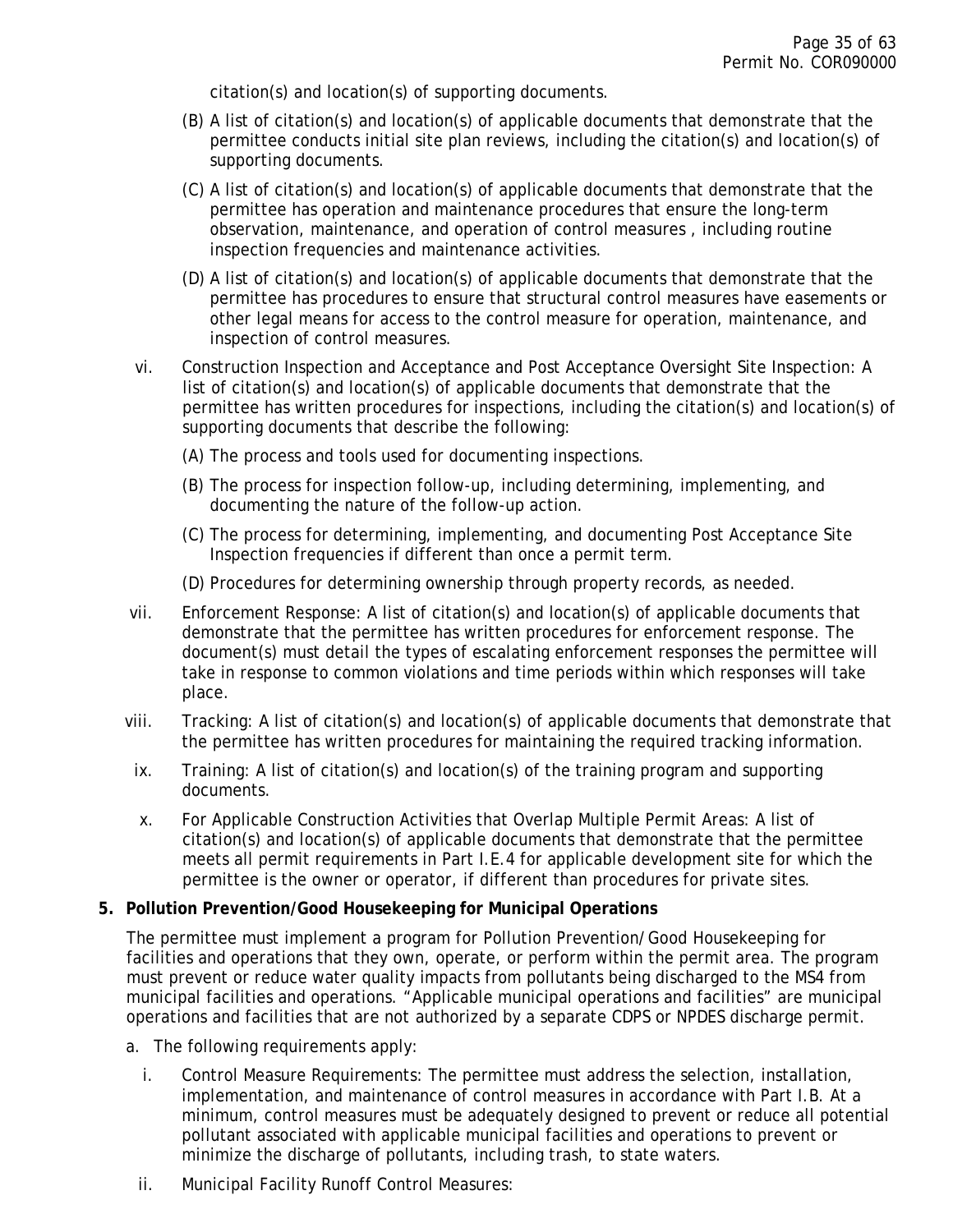- (A) The permittee shall implement control measures to prevent or reduce potential discharges of pollutants to the MS4 from the applicable municipal facilities listed below. New written procedures shall be developed and implemented for any new applicable municipal facilities prior to associated pollutant sources being present.
	- 1) Vehicle maintenance facilities
	- 2) Asphalt and concrete batch plants which are not already authorized by a separate CDPS or NPDES discharge permit
	- 3) Solid-waste transfer stations where waste and recyclables are briefly held before further transport
	- 4) Outdoor storage yards with exposed stockpiles of materials, including stockpiles of road deicing salt, salt and sand, sand, and rotomill material
- (B) The permittee shall implement the following categories of control measures as necessary to prevent or reduce the pollutant sources present:
	- 1) Preventive maintenance
	- 2) Good housekeeping
	- 3) Spill prevention and response procedures
	- 4) Structural control measures
	- 5) Evaluation of non-stormwater discharges
	- 6) Employee training
- (C) The permittee shall implement written municipal facility inspection procedures, which must at a minimum include the following:
	- 1) An annual visual inspection of each applicable municipal facility.
	- 2) A verification that the written facility procedures and documentation reflect current conditions.
	- 3) Observation of locations and areas where stormwater from municipal facilities are discharged off-site; or discharged to waters of the state, or to a storm sewer system that drains to waters of the state.
	- 4) Observation of facility conditions, including pollutant sources and control measures, to identify inadequate control measure and control measure requiring maintenance.
- iii. Municipal Operations and Maintenance Procedures: The permittee shall implement control measures that prevent or reduce discharges for applicable municipal operations that are not covered under Part I.E.5.a.ii(A). New written procedures shall be developed and implemented for any new applicable municipal operations prior to associated pollutant sources being present.
	- (A) At a minimum, implementation of the procedures must prevent or reduce stormwater pollution from the following operations conducted by the permittee:
		- 1) Operation and maintenance of streets, roads, highways
		- 2) Operation and maintenance of municipal parking lots
		- 3) Operations at maintenance and storage yards
		- 4) Operations at maintenance shops with outdoor storage areas
		- 5) Operation and maintenance of snow dumps/snow disposal areas
		- 6) Operation and maintenance of sites used for temporary storage of sweeper tailings or other waste piles
		- 7) Park and open space maintenance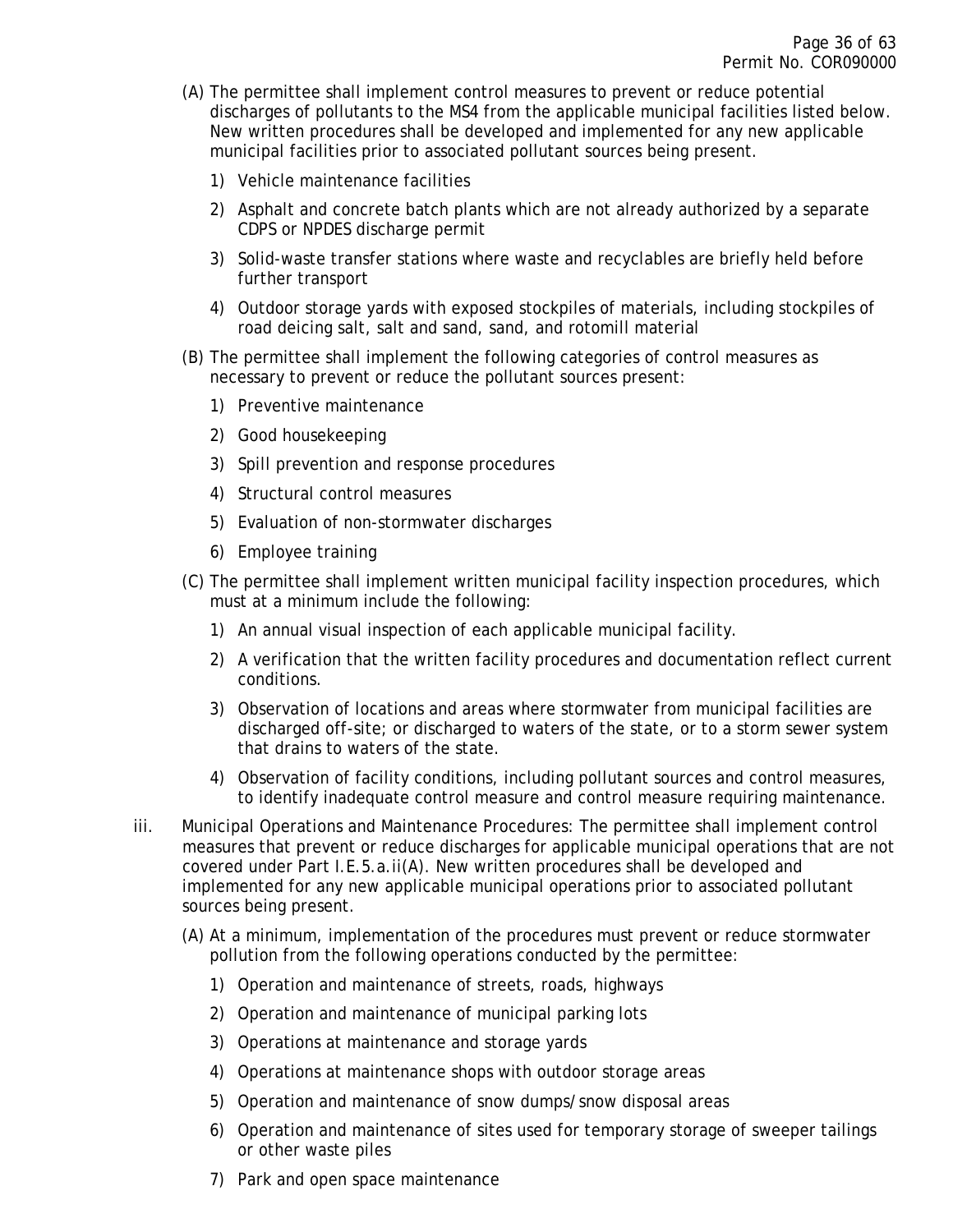- 8) Building maintenance
- 9) New construction of municipal facilities
- 10) Application of pesticides, herbicides, and fertilizers
- 11) Large outdoor festivals and events
- 12) Construction activities not subject to the requirements of Part I.E.3
- 13) Maintenance, replacement, and construction of utilities and the storm system, including operations, such as storage, dewatering, or disposal, associated with removal of sediment, debris, trash, and other pollutant sources from the MS4, including removal of materials, such as trash, from control measures implemented in accordance with Part I.E.4, unless covered by a separate CDPS or NPDES permit.
- iv. Nutrient Source Reductions: The permittee shall implement a municipal operations program that has the ultimate goal of preventing or reducing nitrogen and phosphorus in stormwater runoff associated with the applicable municipal operations and facilities.
	- (A) The permittee shall evaluate, identify, and document the municipal operations and facilities that are and/or have the potential to contribute nitrogen and phosphorus to the waters receiving the discharge authorized under this permit (identified municipal operations nutrient sources). The permittee is authorized to meet the requirements of this section through contribution to a collaborative program to evaluate, identify, and target sources state-wide or within the specific region or watershed that includes the receiving waters impacted by the permittee's discharge(s). At a minimum, if the permittee has any operations that use fertilizers, then the permittee shall include the storage and application of fertilizer, including subsequent stormwater or irrigation runoff from areas were fertilizer has been applied, as an identified municipal operations nutrient source if these operations were not covered under Part I.E.5.a.ii and iii.
	- (B) The permittee shall implement control measures that prevent or reduce the nitrogen and phosphorus in stormwater runoff associated with identified municipal operations nutrient sources. The control measures shall be implemented and documented in accordance with Part I.E.5.a.ii, if associated with an applicable municipal facility, or in accordance with Part I.E.5.a.iii., if associated with an applicable municipal operation.
- v. Outdoor bulk storage structures, of more than 55 gallons, for petroleum products and any other liquid chemicals located at applicable municipal facilities must have control measures implemented that provide secondary containment or equivalent protection that contains all spills and prevents any spilled material from entering state waters. For the scenario of a single containment system serving multiple tanks, the containment system must have sufficient capacity to contain 10% of the volume of containers, or the volume of the largest container plus 10%, whichever is greater. Bulk storage on mobile refuelers that are subject to the authority and control of the U.S. Department of Transportation, as defined in the Memorandum of Understanding between the Secretary of Transportation and the Administrator of EPA, dated November 24, 1971 are not subject to the requirements of Part I.E.5.a.ii(A)(5). Before the implementation of such controls, the permittee shall implement practices, such as spill prevention and response, to prevent or reduce pollutants in runoff associated with bulk storage structures.
- vi. Training: Train applicable municipal staff to implement the Pollution Prevention/Good Housekeeping for Municipal Operations, including training for employees that will conduct inspections in accordance with Part I.E.5.a.ii(C). The permittee must identify those who will be likely to inspect the control measures and provide training to those individuals. The program must inform public employees responsible for operations with the potential to result in an illicit discharge about the permittee's prohibitions against, and potential impacts associated with, illicit discharges from municipal operations. The training must also include information on trash and its effects on water quality.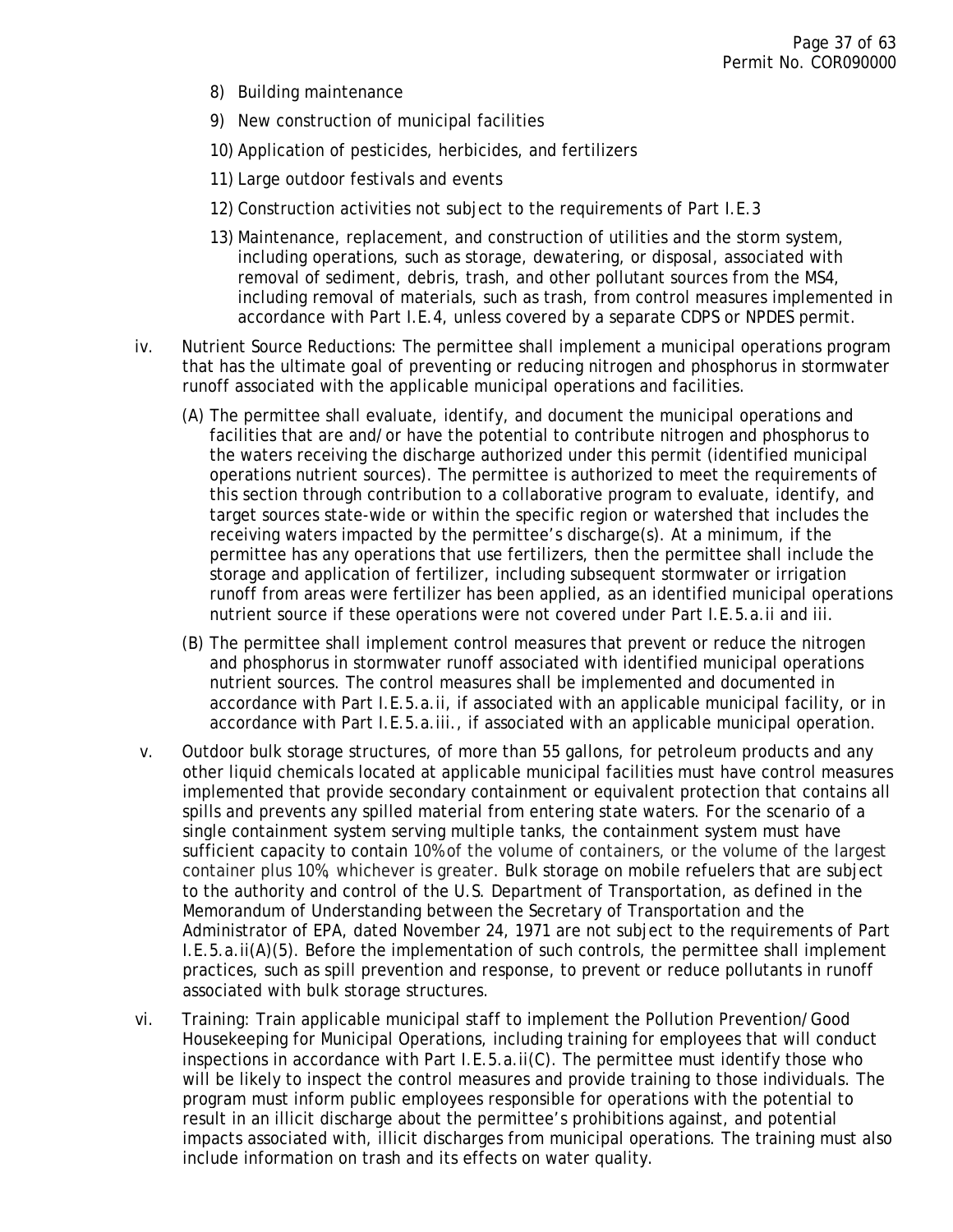- b. Recordkeeping: The permittee must maintain the following records for activities to meet the requirements of this section I.E.5 and Part I.K.2:
	- i. Municipal Facility Runoff Control Measures: For each applicable municipal facility:
		- (A) Facility identification
		- (B) Description of all pollutant sources
		- (C) Control measures implemented, including installation and implementation specifications and information
		- (D) Staff (position title) responsible for implementation of control measures and associated documentation
		- (E) Description of control measures implemented for bulk storage structures.
		- (F) Maintain inspection records with the following minimum information for all inspections conducted to meet the minimum inspection frequency:
			- 1) Inspection date
			- 2) Name of inspector
			- 3) Applicable facility identification
			- 4) Inspection findings including, when present: inadequate control measures, control measures requiring routine maintenance, and if there was any evidence of polluted discharges from the facility
			- 5) Confirmation and documentation that the control measures are adequate or a list of follow up actions
	- ii. Municipal Operations and Maintenance Procedures: Control measures implemented, including installation and implementation information.
- iii. Nutrient Source Reductions: Control measures implemented to prevent or reduce nitrogen and phosphorus from municipal operations, including installation and implementation information.
- iv. Outdoor Bulk Storage: Description of control measures implemented for bulk storage structures, if applicable.
- v. Training: Name and department of each individual trained, date of training, the type of training, and a list of topics covered.
- c. PDD: The permittee must provide a list of the following information:
	- i. Municipal Facility Runoff Control Measures: A list of citations(s) and locations(s) of the following:
		- (A) List of applicable municipal facilities.
		- (B) List of facilities the permittee owns or operates that are subject to separate CDPS or NPDES permit coverage under the state's general stormwater permits for discharges of stormwater associated with industrial activity.
		- (C) Citation(s) and location(s) of supporting documents of the municipal facility runoff control measures, including documents that provide control measure installation and implementation specifications and information, if applicable.
		- (D) Citation(s) and location(s) of supporting documents for inspections, including a list of the written procedures for conducting inspections.
	- ii. Municipal Operations and Maintenance Procedures: A list of citations(s) and locations(s) of the following:
		- (A) List the municipal operations to which this program applies.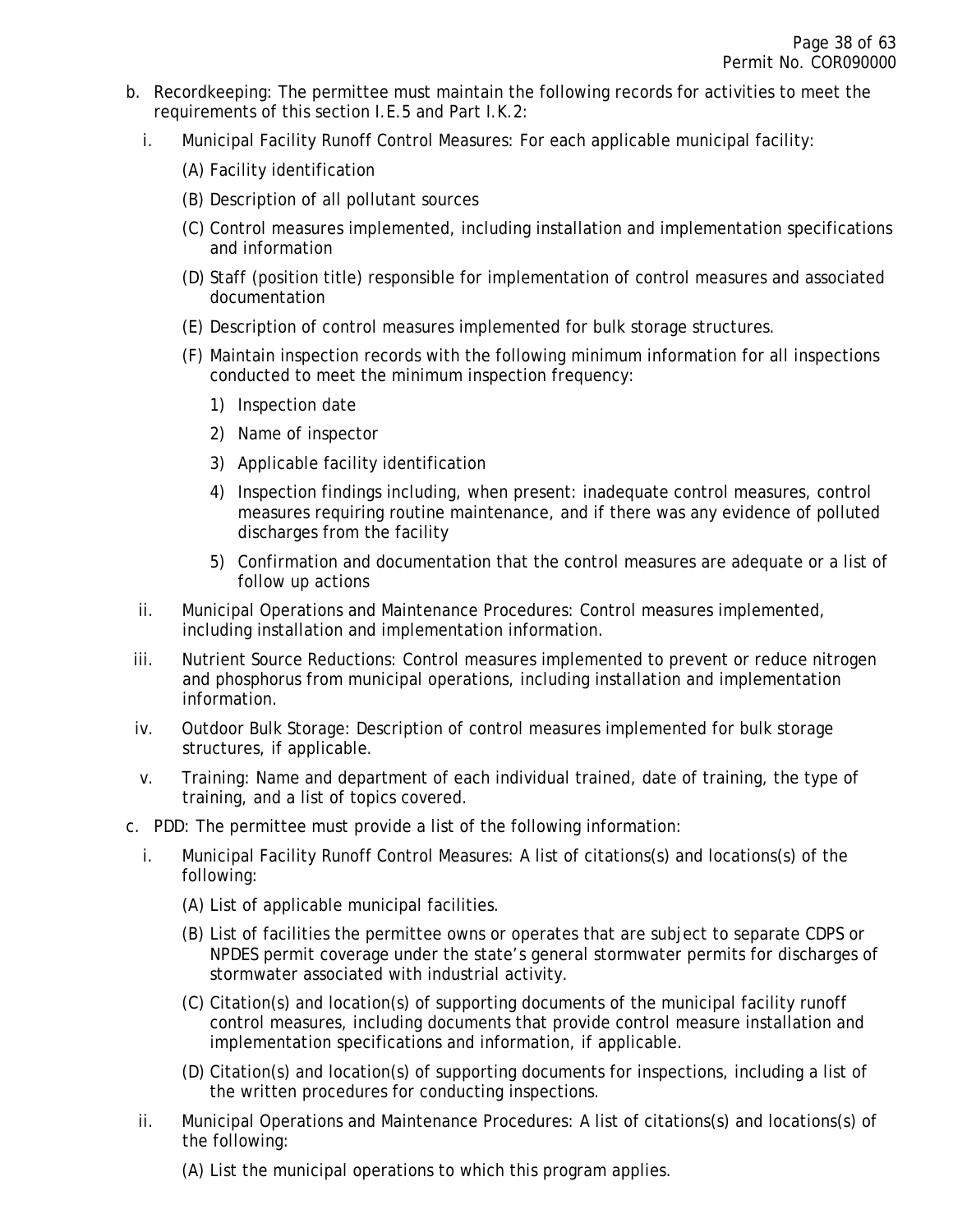- (B) Citation(s) and location(s) of supporting documents, including documents that provide control measure installation and implementation specifications and implementation.
- iii. Nutrient Source Reductions: A list of citations(s) and locations(s) of the method used to evaluate operations and facilities to identify sources of nitrogen and phosphorus discharges from the MS4 that can be controlled through the implementation of control measures.
- iv. Outdoor Bulk Storage: A list of citations(s) and locations(s) of procedures to ensure that this requirement is met.
- v. Training: A list of citation(s) and location(s) of the training program and supporting documents.

# <span id="page-38-1"></span><span id="page-38-0"></span>F. **OTHER TERMS AND CONDITIONS**

# **1. General Limitations**

The following limitations shall apply to all discharges covered by this permit:

- a. No chemicals are to be added by the permittee for the purpose of meeting a pollutant restriction, prohibition, or reduction requirement in this permit that have the potential to be present in the permitted discharge, including, but not limited to, chemical additions at any point in the treatment process, unless the permittee provides advance notice to the Division of the planned changes in accordance with Part II.A.2 and the Division confirms that the new or altered discharge is appropriate for coverage under this general permit.
- b. All discharges must comply with the lawful requirements of federal agencies, municipalities, counties, drainage districts, and other local agencies regarding any discharges to storm drain systems, conveyances, or other water courses under their jurisdiction.

# <span id="page-38-2"></span>**2. Releases in Excess of Reportable Quantities**

This permit does not relieve the permittee of the reporting requirements of 40 C.F.R. 110, 40 C.F.R. 117 or 40 C.F.R. 302. Any discharge of hazardous material shall be handled in accordance with the Division's Notification Requirements in Part II.

### <span id="page-38-3"></span>**3. Records Availability**

All records required under this permit are considered reports that shall be available to the public under Section 308(b) of the CWA. The operator of a facility with discharges covered by this permit shall make their PDD available to members of the public upon request. However, the permittee may claim any portion of a PDD as confidential in accordance with 40 C.F.R. Part 2.

# <span id="page-38-4"></span>**4. Discharges to Waters with Total Maximum Daily Loads (TMDLs)**

A "TMDL" is a calculation of the maximum amount of a pollutant that a waterbody can receive and still meet water quality standards, and an allocation of that amount to the pollutant's sources. A water quality standard is a narrative and/or numeric restriction established by the Commission applied to state surface waters to protect one or more beneficial uses of such waters. Whenever only numeric or only narrative standards are intended, the wording shall specifically designate which is intended. See 5 CCR 1002- 31.5(37). A TMDL includes wasteload allocations (WLAs) for point source discharges; load allocations (LAs) for nonpoint sources and/or natural background, and must include a margin of safety (MOS) and account for seasonal variations. See section 303(d) of the Clean Water Act and 40 C.F.R. 130.2 and 130.7. The Division will do either of the following if a TMDL has been approved for any waterbody into which the permittee discharges, and discharges subject to effluent limits under this permit certification have been assigned a pollutant-specific WLA under the TMDL:

a. If the Division determines that pollutant restrictions, prohibitions, and reduction requirements in the current permit are adequate to ensure compliance with the WLA, the Division will notify the permittee of the WLA, and amend the permittee's certification if necessary to address additional reporting or documentation requirements to demonstrate compliance with the WLA, or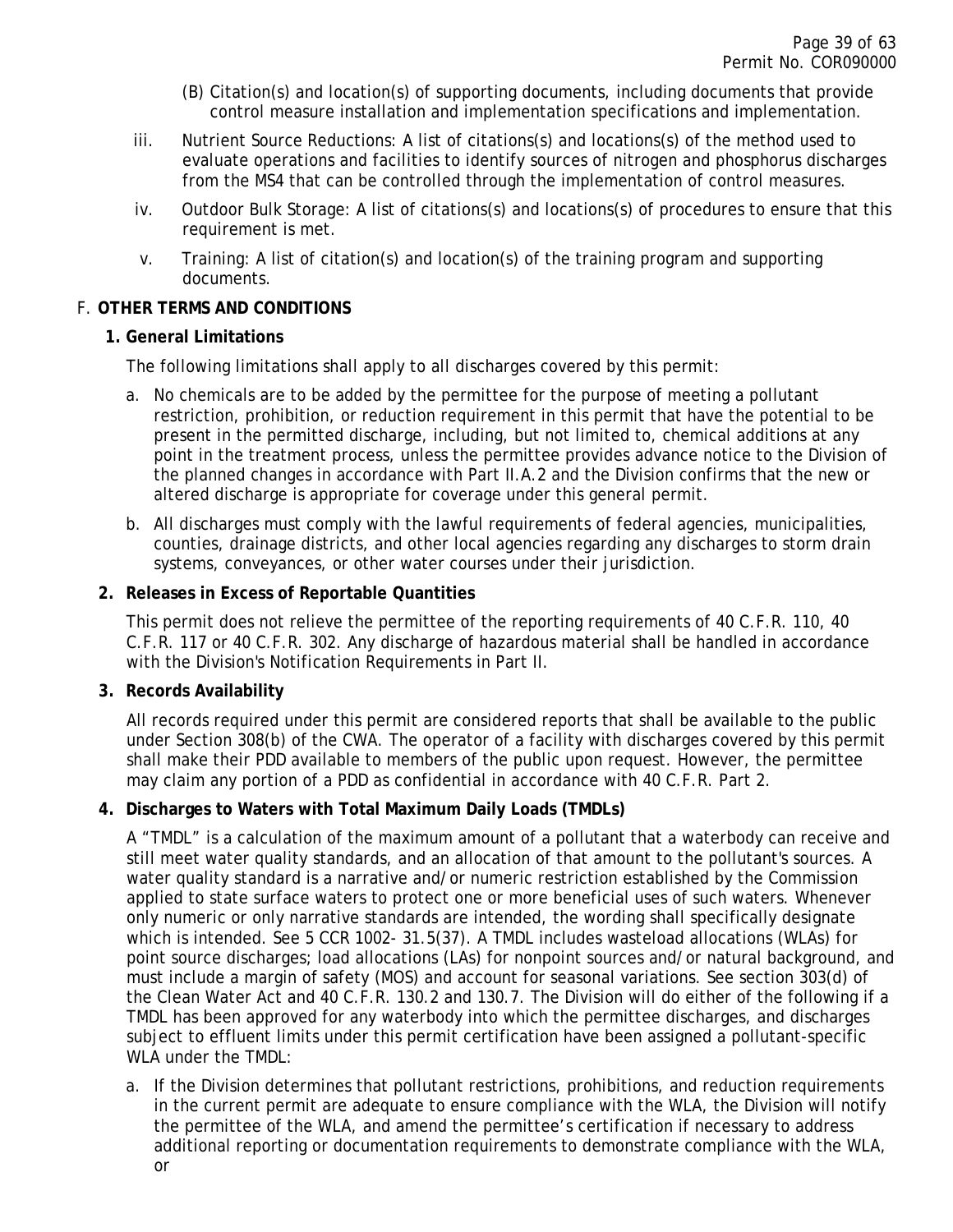b. If the Division determines that the conditions of this permit are not adequate to bring about compliance with the WLA, the Division may modify this permit in accordance with Part II.B.5 or require the permittee to apply for and obtain an individual or alternate general CDPS or NPDES permit, in accordance with Part I.A.2.

### <span id="page-39-0"></span>**5. Implementation by Other Parties**

Implementation of one or more of the actions required to comply with a term or condition of this permit, including pollutant restrictions, prohibitions, and reduction requirements, may be shared with another entity or the other entity may fully take over implementation of the action(s). The permittee remains liable for ensuring that all requirements of this permit are complied with, regardless of who implements the action(s). The permittee may rely on another entity for implementation only if:

- a. The other entity agrees to implement the action(s) on the permittee's behalf. Written acceptance of this obligation is required and must be maintained as part of the PDD.
- b. If the other entity conducts oversight of a third party to meet a pollutant restriction, prohibition, or reduction requirement, the entity must be capable of remaining impartial and must be a separate entity than the owner/operator of the activity for which the oversight is targeted.
- c. The other entity must be capable of completing the necessary actions to comply with the relevant pollutant restriction, prohibition, or reduction requirement(s), including but not limited to effective performance, adequate funding, adequate operator staffing and training, and adequate laboratory and process controls, including appropriate written quality assurance procedures.
- d. If the permittee uses another party, including a storm water management system administrator, to conduct site inspections on their behalf, then the permittee must develop written procedures to demonstrate and report that the storm water management system administrator program meets the requirements of Part I.E.3.a.vi. and Part I.E.3.b.vi.

### <span id="page-39-1"></span>**6. Monitoring**

Monitoring requirements are included in this section, as well as in Part III of the permit for requirements applicable to specific permittees.

Case-by-Case Monitoring: The Division reserves the right to require water quality sampling and testing, on a case-by-case basis. Monitoring may also be required if a stormwater-based TMDL and WLA have been put into place for any waterbody into which the permittee discharges.

# <span id="page-39-2"></span>**7. General Monitoring and Sampling Requirements**

The permittee shall comply with the following requirements for all monitoring required by this permit, except for field analysis which may be conducted as part of Part I.E.2. Where field analysis does not involve analytical methods approved under 40 C.F.R. Part 136, the applicant shall document a description of the method used, including the name of the manufacturer of the test method along with the range and accuracy of the test.

- a. Analytical and Sampling Methods for Monitoring
	- The permittee shall install, calibrate, use and maintain monitoring methods and equipment, including biological and indicated pollutant monitoring methods. All sampling shall be performed by the permittee according to specified methods in 40 C.F.R. Part 136; methods approved by EPA pursuant to 40 C.F.R. Part 136; or methods approved by the Division, in the absence of a method specified in or approved pursuant to 40 C.F.R. Part 136.
- b. The permittee shall establish and maintain records for all monitoring required by Part I.F.6. Those records shall include the following:
	- i. The date, type, exact location, and time of sampling or measurements
	- ii. The individual(s) who performed the sampling or measurements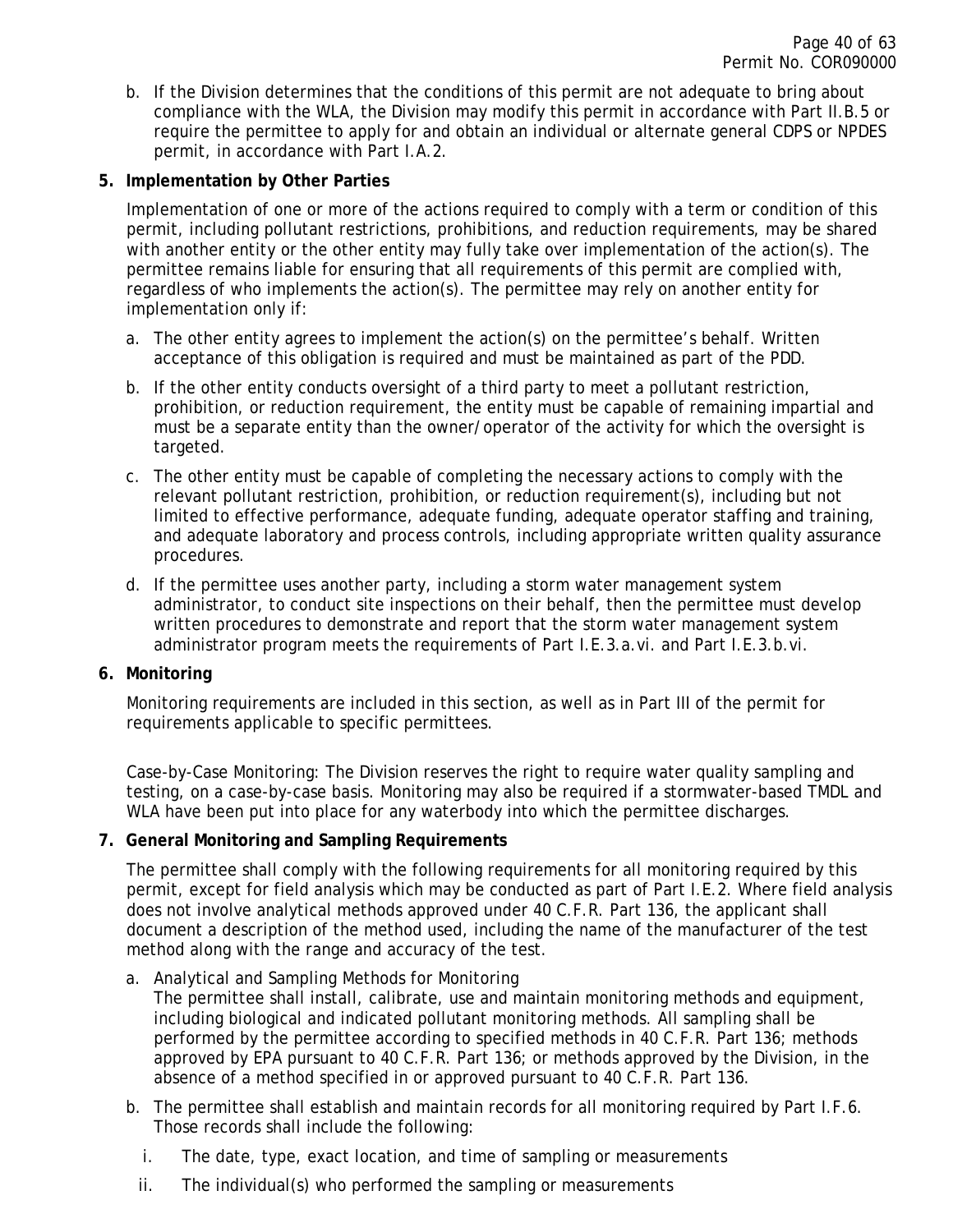- iii. The date(s) the analyses were performed
- iv. The individual(s) or entity who performed the analyses
- v. The analytical techniques or methods used
- vi. The results of such analyses
- c. The permittee shall maintain all monitoring information, including the chain of custody forms, all original strip chart recordings for continuous monitoring instrumentation, all calibration and maintenance records, copies of all reports required by this permit and records of all data used to complete the application for this permit in accordance with Part I.K.2. This period of retention shall be extended during the course of any unresolved litigation regarding the discharge of pollutants by the permittee or when requested by the Division or EPA.

#### <span id="page-40-1"></span><span id="page-40-0"></span>G. **PROGRAM REVIEW AND MODIFICATION**

#### **1. Annual Program Review**

The permittee shall conduct an annual review of the current program areas as necessary for the preparation of the annual report required under Part I.I. This annual review shall include the following:

- a. A review of the compliance status with requirements in Part I.E and III, and compliance schedules in Part I.H.
- b. An assessment of the effectiveness of control measures.
- c. An assessment of any permit modifications that may be needed if compliance with a current term or condition may not be practicable.

#### <span id="page-40-2"></span>H. **COMPLIANCE SCHEDULE**

Permittees are required to implement their current program in accordance with the previous permit until a new program is implemented in accordance with this permit, including this compliance schedule. Compliance with the terms and conditions of this permit, including Parts I.D and E, shall be required by the effective date of the permit, except as provided below. The dates in the compliance schedule are deemed to be correct where the dates in the compliance schedule and in the text of the permit conflict. The compliance schedule detailed in Table 2, below, includes submittals of plans and implementation of permit conditions.

The permittee shall submit the plans to the Division by the specified date in the case of the required submittal of plans. When applicable, a schedule of dates to accomplish various tasks related to the plans, including implementation shall also be included. Upon approval of a plan(s) by the Division, implementation of all terms and conditions of the plan(s), including but not limited to the compliance schedule, shall be a requirement of this permit.

#### <span id="page-40-3"></span>**1. Renewal Permittees**

All requirements of the cited section, and all subsections, must be met by the compliance schedule deadline in Table 2.

| TABLE 2                                  |                         |                                                 |                                                                                                                                                                |                              |
|------------------------------------------|-------------------------|-------------------------------------------------|----------------------------------------------------------------------------------------------------------------------------------------------------------------|------------------------------|
| Compliance Schedule - Renewal Permittees |                         |                                                 |                                                                                                                                                                |                              |
| ICIS Code                                | <b>Permit Condition</b> | Action                                          | Deliverable                                                                                                                                                    | Deadline                     |
| <b>PR010</b>                             | Part $I.A.3.a.ii(B)$    | County growth area maps<br>(Part I.A.3.a.ii(B)) | Submit a map of the<br>county growth areas<br>as defined in Part<br>$I.A.3.a.ii(B)(1)$ and<br>(2) or confirmation<br>that Part<br>I.A.3.a.ii(B)(3)<br>applies. | Completed<br>January 1, 2017 |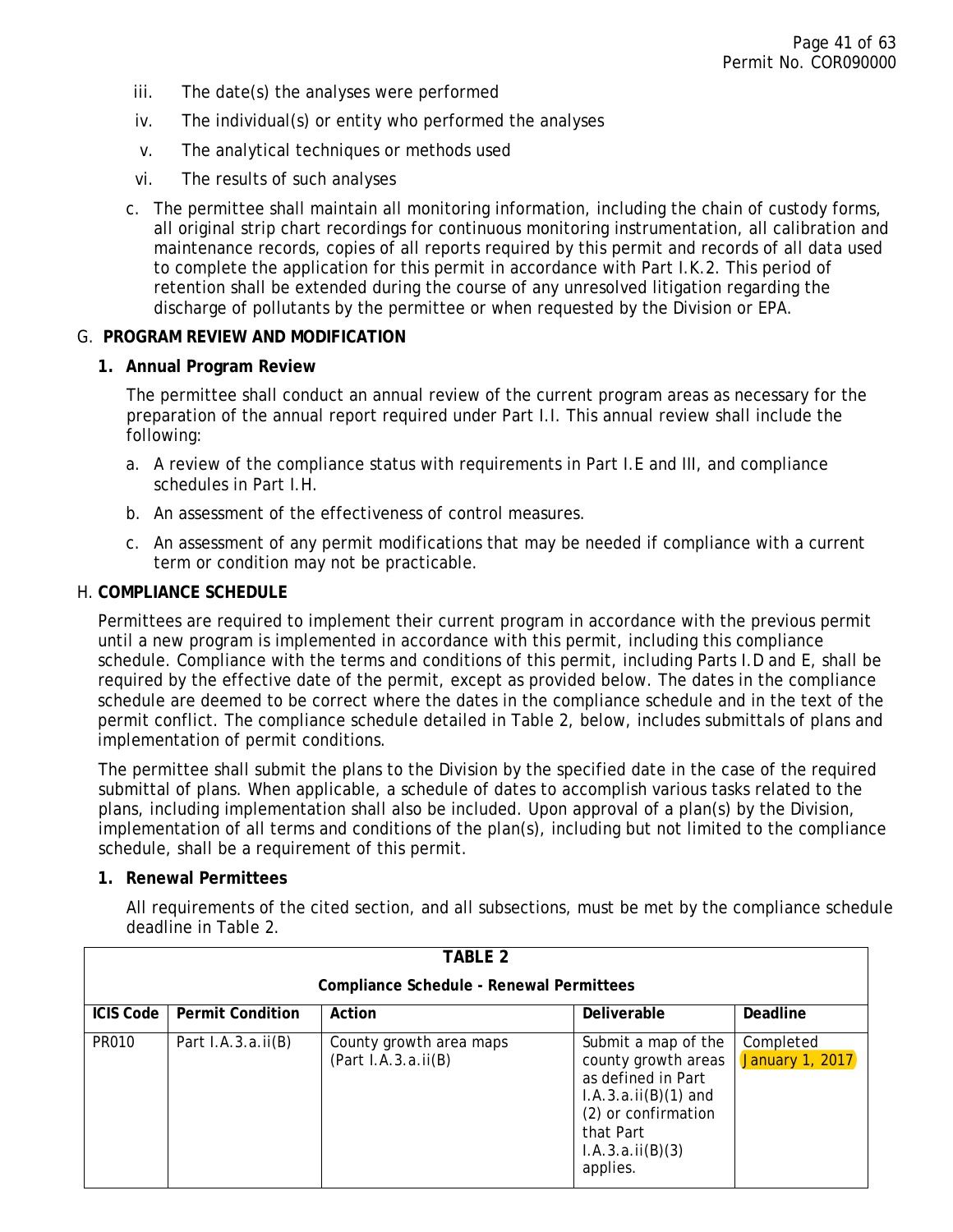| PR010        | Part I.C.1, and PDD<br>content<br>requirements in<br>Parts I.D and E       | Complete PDD<br>(contents must reflect terms and<br>conditions that are in effect,<br>i.e., following the associated<br>compliance schedule deadline)          | Notification in<br>annual report<br>Due March 10, 2019                                 | Completed<br><b>January 1, 2019</b>               |
|--------------|----------------------------------------------------------------------------|----------------------------------------------------------------------------------------------------------------------------------------------------------------|----------------------------------------------------------------------------------------|---------------------------------------------------|
| <b>PR010</b> | Part I.E.2.a.ii<br>Part I.E.2.a.iii<br>Part I.E.2.a.v (if<br>applicable)   | Complete all applicable changes<br>to the regulatory mechanism(s):<br>Ensure requirements are met;<br>revise implementation and<br>documentation if necessary. | Notification in<br>annual report<br>Due March 10, 2020                                 | Completed July<br>1,2019                          |
|              | Part I.E.3.a.ii<br>Part I.E.3.a.iii<br>Part I.E.4.a.ii<br>Part I.E.4.a.iii |                                                                                                                                                                |                                                                                        |                                                   |
| PR010        | Part I.E.1.a.i                                                             | Illicit Discharges: Begin providing<br>information targeting<br>business(es) and the general<br>public                                                         | Notification in<br>annual report<br>Due March 10, 2019                                 | Begin<br>implementation<br><b>July 1, 2018</b>    |
| <b>PR010</b> | Part I.E.1.a.ii                                                            | <b>Education and Outreach</b><br>Activities: Begin providing annual<br>public education and outreach<br>from Table 1.                                          | Notification in<br>annual report<br>Due March 10, 2019                                 | Begin<br>implementation<br><b>January 1, 2018</b> |
| PR010        | Part I.E.1.a.iii(A)                                                        | Nutrients: Determine targeted<br>sources of nutrients.                                                                                                         | Notification and list<br>of targeted sources<br>in annual report<br>Due March 10, 2018 | Completed<br>January 1, 2018                      |
| PR010        | Part I.E.1.a.iii(B)                                                        | Nutrients: Begin providing<br>education and outreach to the<br>targeted sources                                                                                | Notification in<br>annual report<br>Due March 10, 2019                                 | Begin<br>implementation<br>July 1, 2018           |
| PR010        | Part I.E.2.a.iv<br>$(A)$ and $(B)$                                         | Tracing an Illicit Discharge:<br>Ensure requirements are met;<br>revise implementation and<br>documentation if necessary.                                      | Notification in<br>annual report<br>Due March 10, 2018                                 | Completed<br><b>January 1, 2018</b>               |
| <b>PR010</b> | Part I.E.2.a.vi                                                            | Removing an illicit Discharge,<br>Enforcement Response: Ensure<br>requirements are met; revise<br>implementation and<br>documentation if necessary.            | Notification in<br>annual report<br>Due March 10, 2018                                 | Completed<br><b>January 1, 2018</b>               |
| PR010        | Part I.E.2.a.viii                                                          | Priority Areas: Identify any new<br>priority areas                                                                                                             | Notification in<br>annual report<br>Due March 10, 2018                                 | Completed<br><b>January 1, 2018</b>               |
| <b>PR010</b> | Part I.E.2.b.vi                                                            | Removing and Illicit Discharge:<br>Ensure documentation is<br>recorded.                                                                                        | Notification in<br>annual report<br>Due March 10, 2018                                 | Completed<br><b>January 1, 2018</b>               |
| PR010        | Part I.E.3.                                                                | Begin implementing the<br>permittee's new construction<br>sites program in the county<br>growth areas.                                                         | Notification in<br>annual report<br>Due March 10, 2020                                 | Completed<br><b>January 1, 2019</b>               |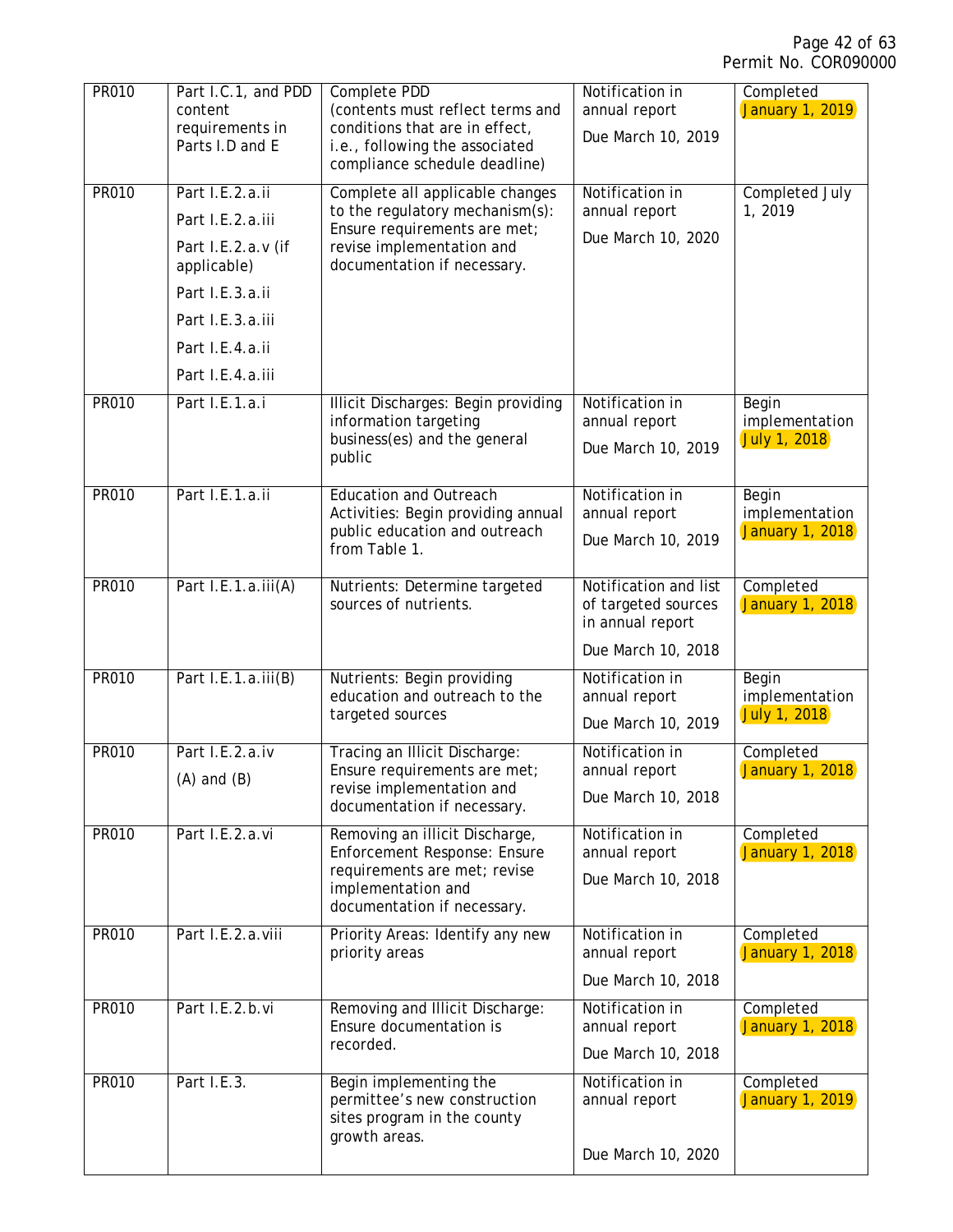| <b>PR010</b> | Part I.E.3.a.i                     | <b>Excluded Activities for County</b><br><b>Growth Areas: Ensure</b><br>requirements are met; revise<br>implementation and<br>documentation if necessary.            | Notification in<br>annual report<br>Due March 10, 2020 | Completed July<br>1,2019         |
|--------------|------------------------------------|----------------------------------------------------------------------------------------------------------------------------------------------------------------------|--------------------------------------------------------|----------------------------------|
| <b>PR010</b> | Part I.E.3.a.iv                    | <b>Control Measure Requirements:</b><br>Ensure control measure<br>requirements are met; revise<br>implementation and<br>documentation if necessary.                  | Notification in<br>annual report<br>Due March 10, 2020 | Completed July<br>1,2019         |
| <b>PR010</b> | Part I.E.3.a.v (B)<br>through (C)  | Site Plans: Ensure requirements<br>are met; revise implementation<br>and documentation if necessary.                                                                 | Notification in<br>annual report<br>Due March 10, 2020 | Completed July<br>1,2019         |
| <b>PR010</b> | Part I.E.3.a.vi (B)<br>through (E) | Site Inspection: Ensure<br>requirements are met; revise<br>implementation and<br>documentation if necessary.                                                         | Notification in<br>annual report<br>Due March 10, 2020 | <b>Completed July</b><br>1,2019  |
| <b>PR010</b> | Part I.E.3.a.vii(B)                | Enforcement Response: Ensure<br>requirements are met; revise<br>implementation and<br>documentation if necessary.                                                    | Notification in<br>annual report<br>Due March 10, 2020 | <b>Completed July</b><br>1,2019  |
| <b>PR010</b> | Part I.E.3.b.vi                    | Site Inspection: Ensure<br>requirements are met; revise<br>implementation and<br>documentation if necessary,<br>ensure documentation is<br>recorded.                 | Notification in<br>annual report<br>Due March 10, 2020 | <b>Completed July</b><br>1, 2019 |
| <b>PR010</b> | Part I.E.4.                        | Begin implementing the<br>permittee's new post-<br>construction sites program in the<br>county growth areas.                                                         | Notification in<br>annual report<br>Due March 10, 2020 | Completed<br>January 1, 2019     |
| <b>PR010</b> | Part I.E.4.a.i                     | <b>Excluded Sites: Ensure</b><br>requirements are met; revise<br>implementation and<br>documentation if necessary.                                                   | Notification in<br>annual report<br>Due March 10, 2020 | <b>Completed July</b><br>1,2019  |
| <b>PR010</b> | Part I.E.4.a.iv                    | <b>Control Measure Requirements:</b><br>Ensure new control measures<br>meet one of the design standards                                                              | Notification in<br>annual report<br>Due March 10, 2020 | Completed July<br>1,2019         |
| PR010        | Part I.E.4.a.v                     | Site Plans: Ensure requirements<br>are met; revise implementation<br>and documentation if necessary.                                                                 | Notification in<br>annual report<br>Due March 10, 2020 | <b>Completed July</b><br>1,2019  |
| PR010        | Parts I.E.4.a.vi and<br>vii        | Construction Inspection and<br>Acceptance and Post Acceptance<br>Oversight: Ensure requirements<br>are met; revise implementation<br>and documentation if necessary. | Notification in<br>annual report<br>Due March 10, 2020 | Completed July<br>1,2019         |
| PR010        | Part I.E.4.a.viii                  | Enforcement Response: Ensure<br>requirements are met; revise<br>implementation and<br>documentation if necessary.                                                    | Notification in<br>annual report<br>Due March 10, 2020 | Completed July<br>1,2019         |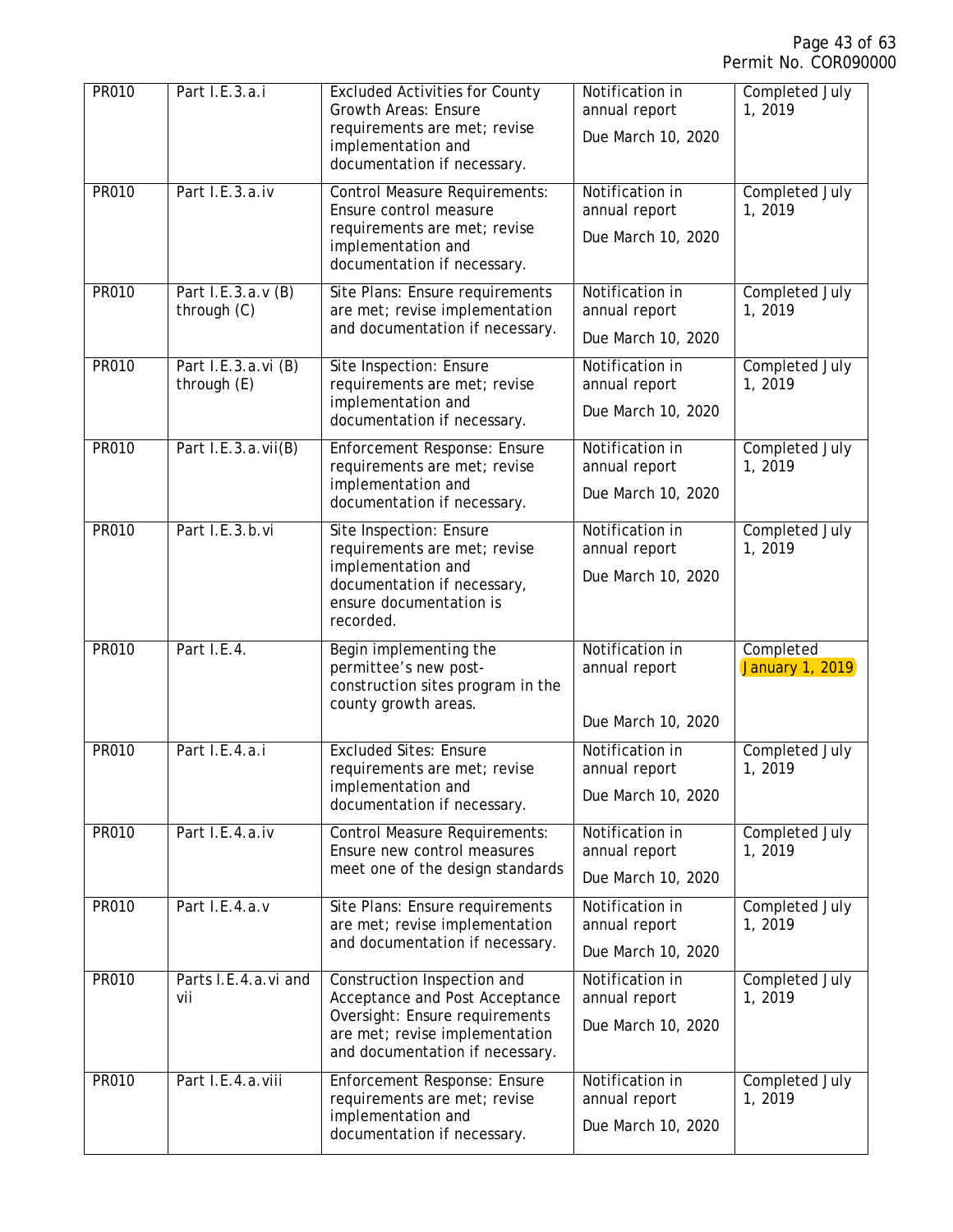| PR010 | Part I.E.5.a.ii       | Municipal Facility Runoff Control<br>Measures: Ensure requirements<br>are met; revise implementation<br>and documentation if necessary.               | Notification in<br>Annual report<br>Due March 10, 2018 | Completed July<br>1, 2017 |
|-------|-----------------------|-------------------------------------------------------------------------------------------------------------------------------------------------------|--------------------------------------------------------|---------------------------|
| PR010 | Part I.E.5.a.ii $(C)$ | Municipal Facility Runoff Control<br>Measures: Ensure inspection<br>requirements are met; revise<br>implementation and<br>documentation if necessary. | Notification in<br>annual report<br>Due March 10, 2020 | Completed July<br>1, 2019 |
| PR010 | Part I.E.5.a.iv       | <b>Nutrient Source Reductions:</b><br>Ensure requirements are met;<br>revise implementation and<br>documentation if necessary.                        | Notification in<br>annual report<br>Due March 10, 2021 | Completed July<br>1, 2020 |
| PR010 | Part I.E.5.a.v.       | Outdoor Bulk Storage                                                                                                                                  | Notification in<br>annual report<br>Due March 10, 2022 | Completed July<br>1, 2021 |
| PR010 | Part I.E.5.b.i        | Municipal Facility Runoff Control<br>Measures: Ensure documentation<br>is recorded.                                                                   | Notification in<br>annual report<br>Due March 10, 2020 | Completed July<br>1, 2019 |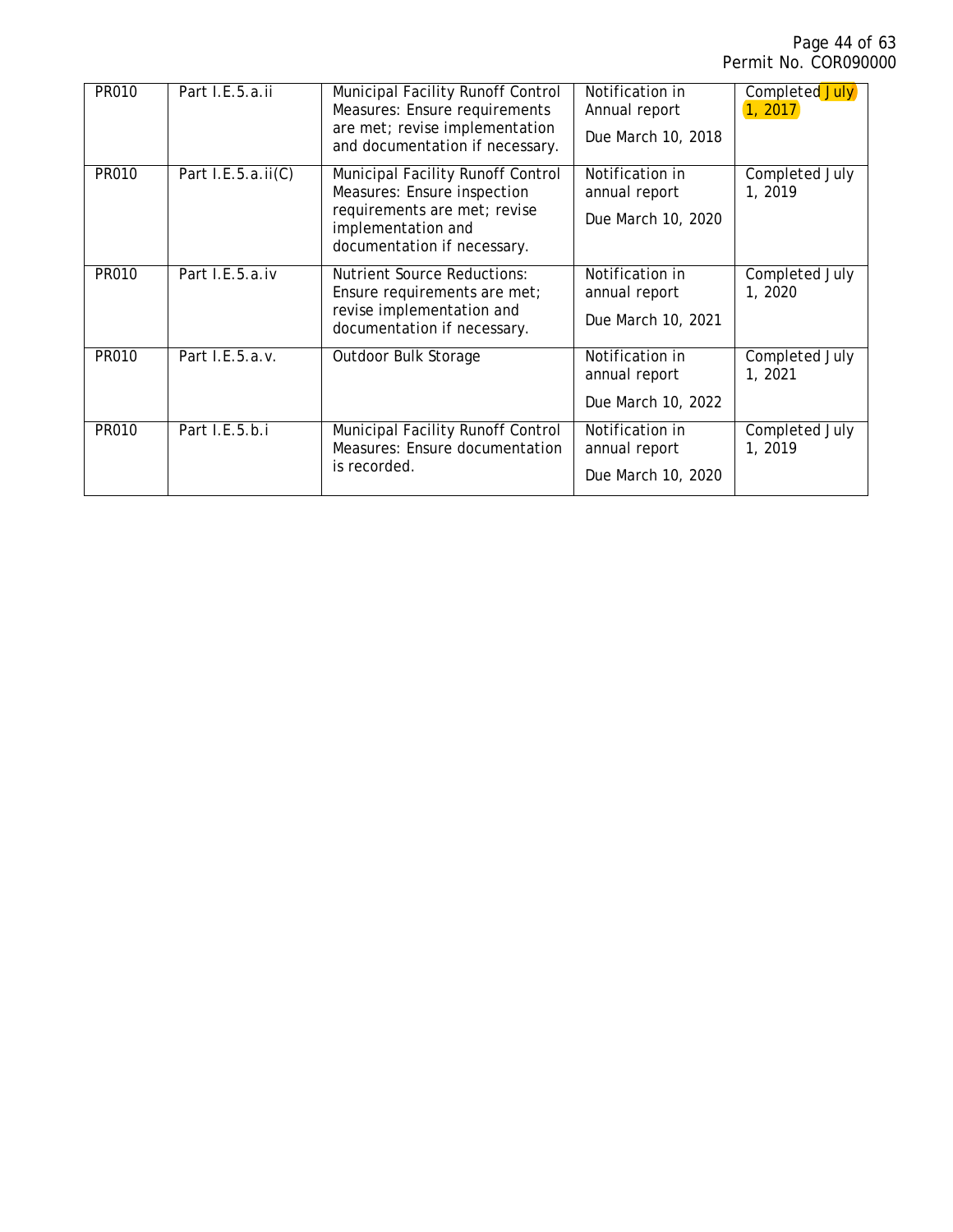### <span id="page-44-0"></span>**2. New Permittees**

New permittees must obtain permit coverage following the effective date of the permit. "New permittees" are permittees not covered under a previous MS4 general permit. The Division may include in the permit certification an alternative compliance schedule deadline from those included in Table 3 for specific compliance schedule deadlines prior to, or within 1 year of, the effective date of the permittee's certification. Alternative compliance schedules may extend beyond the permit expiration date.

All requirements of the cited section, and all subsections unless specifically excluded, must be met by the compliance schedule deadline in Table 3.

The permit terms for Part I.E.3, Part I.E.4, and Part I.E.5 are subject to the compliance schedule dates in Table 3 and require the implementation of structural control measures that require planning and installation. In addition, Parts I.E.3 and I.E.4 require the permittee to implement regulatory mechanisms to ensure implementation by operators. The permittee must, therefore, complete some necessary actions in advance of the required deadlines to ensure that the required structural control mechanisms for applicable construction activities, applicable municipal facilities, and applicable municipal operations are in place by the corresponding deadlines in the compliance schedule. For applicable development sites, the permittee must ensure that the control measures are in place for all sites completed after the compliance schedule deadline.

| <b>TABLE 3</b>                              |                                                                     |                                                                                                                                                       |                                                           |                                        |  |
|---------------------------------------------|---------------------------------------------------------------------|-------------------------------------------------------------------------------------------------------------------------------------------------------|-----------------------------------------------------------|----------------------------------------|--|
| <b>Compliance Schedule - New Permittees</b> |                                                                     |                                                                                                                                                       |                                                           |                                        |  |
| ICIS<br>Code                                | <b>Permit Condition</b>                                             | Action                                                                                                                                                | <b>Deliverable</b>                                        | Deadline                               |  |
| <b>PR010</b>                                | Part I.C.1 and PDD<br>content<br>requirements in<br>Parts I.D and E | Complete PDD<br>(contents must reflect terms and<br>conditions that are in effect, i.e.,<br>following the associated compliance<br>schedule deadline) | Notification in<br>annual report<br>Due March 10,<br>2018 | Completed January<br>1,2018            |  |
| <b>PR010</b>                                | Part I.D.1                                                          | Public Involvement/Participation:<br>Ensure requirements are met                                                                                      | Notification in<br>annual report<br>Due March 10,<br>2018 | <b>Completed January</b><br>1,2018     |  |
| PR010                                       | Part I.E.1                                                          | Public Education and Outreach:<br>Ensure requirements are met                                                                                         | Notification in<br>annual report<br>Due March 10,<br>2019 | Completed July 1,<br>2018              |  |
| <b>PR010</b>                                | Part I.E.2                                                          | <b>Illicit Discharge Detection and</b><br>Elimination: Ensure requirements<br>are met                                                                 | Notification in<br>annual report<br>Due March 10,<br>2020 | <b>Completed July</b><br>1July 1, 2019 |  |
| <b>PR010</b>                                | Part I.E.3                                                          | <b>Construction Sites: Ensure</b><br>requirements are met.                                                                                            | Notification in<br>annual report<br>Due March 10,<br>2020 | Completed July 1,<br>2019              |  |
| <b>PR010</b>                                | Part I.E.4                                                          | <b>Post Construction: Ensure</b><br>requirements are met.                                                                                             | Notification in<br>annual report<br>Due March 10,<br>2021 | Completed July 1,<br>2020              |  |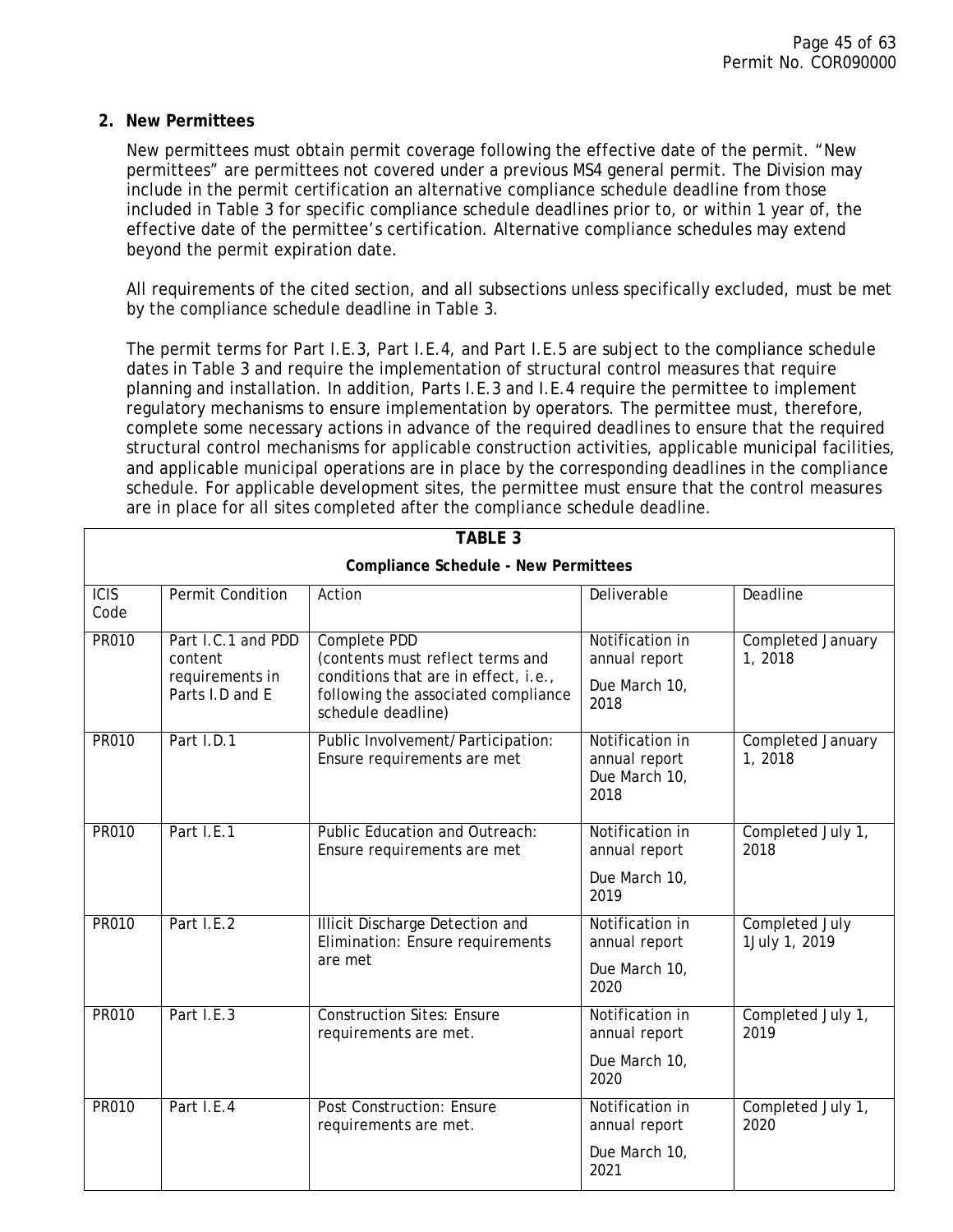| <b>PR010</b> | Part I.E.5     | <b>Municipal Operations: Ensure</b><br>requirements are met, except for<br>the requirement of Part I.E.5a.iii(C)<br>(Bulk Storage) | Notification in<br>annual report<br>Due March 10,<br>2021 | Completed July 1,<br>2020 |
|--------------|----------------|------------------------------------------------------------------------------------------------------------------------------------|-----------------------------------------------------------|---------------------------|
| <b>PR010</b> | Part I.E.5.a.v | Outdoor Bulk Storage: Ensure<br>requirements are met                                                                               | Notification in<br>annual report<br>Due March 10,<br>2022 | Completed July 1,<br>2021 |

## <span id="page-45-1"></span><span id="page-45-0"></span>I. **REPORTING REQUIREMENTS**

# **1. Annual Report**

The permittee shall prepare an annual system-wide report to be submitted by **March 10** of each year, covering January 1 through December 31 of the previous year. For Renewal permittees, the first report shall include the annual report items from the previous permit for **January 1, 2016 to July 1, 2016**. In addition, for Renewal Permittees, the first report shall include information below on all activities conducted from **July 1, 2016, to December 31, 2016**. For new permittees, the first report may include less than 12 months of information, unless otherwise indicated in the certification. For all permittees, the report must include the following information:

- a. The required certification statement in Part I.K.1.c. and signed by the individual meeting the criteria in Part I.K.1.a.
- b. Identify that the permittee is relying on another entity to satisfy any of the permit obligations (if applicable) if not included in previous reports or permit application.
- c. An update on areas added to or removed from the permit area as a result of annexation or other legal means.
- d. A list of compliance schedule items completed, including the date of completion and any associated information required in Part I.H.
- e. The results of the assessment of the effectiveness of the control measures.
- f. The results of the permit modification assessment and if any parts of this permit need to be modified or a condition of the permit many not be practicable.
- g. Provide the following information for the program elements listed below:
	- i. Public Education and Outreach (Part I.E.1)
		- (A) A list of the education and outreach activities completed in accordance with Part I.E.1.a.i.
		- (B) A list of the education and outreach activities completed in accordance with Part I.E.1.a.ii referencing the activities in Table 1.
		- (C) A list of the education and outreach activities completed in accordance with Part I.E.1.a.iii and the targeted sources.
	- ii. Illicit Discharge Detection and Elimination (Part I.E.2):

(A) Provide the total number of unresolved reports/identification of illicit discharges.

- iii. Construction Sites (Part I.E.3):
	- (A) Provide the total number of applicable construction sites during the year.
	- (B) County permittees only: Provide a list of any construction activities excluded from being applicable construction activities in accordance with Part I.E.3.a.i(B) (1) and (2), and include the recordkeeping information required by Part I.E.3.b.i.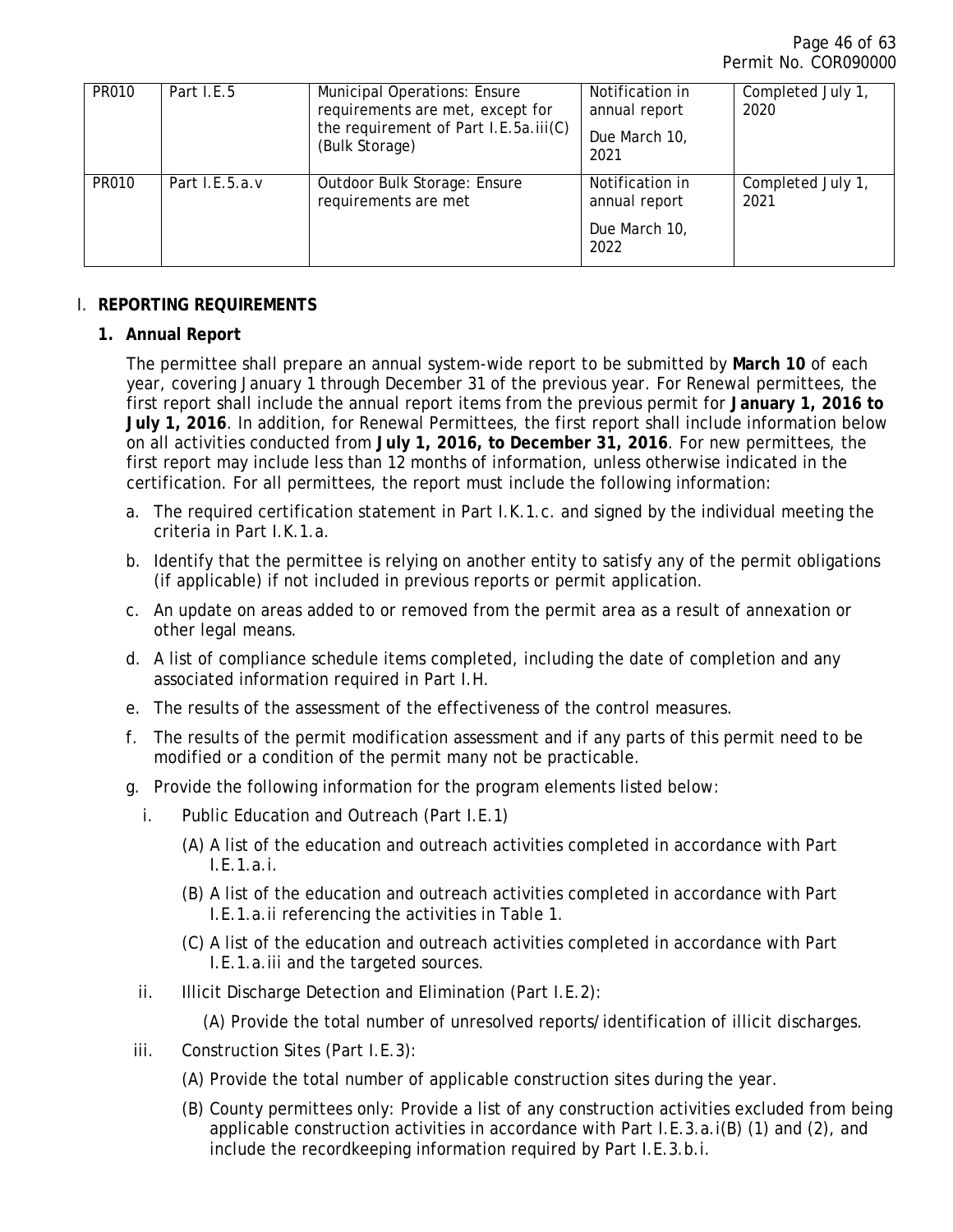- (C) Provide the number of sites that used the Winter Conditions Exclusion and the dates that the Winter Conditions Exclusion was used.
- (D) Provide the total number of inspections performed for the types of inspections listed below:
	- 1) Routine Inspections: Inspections of applicable construction activities that meet the inspection scope requirements in Part I.E.3.a.vi(C) and for which documentation is recorded in accordance with in Part I.E.3.b.vi.
	- 2) Reduced Site Inspection: Inspections of applicable construction activities that meet the inspection scope requirements in Part I.E.3.a.vi(D)(1), (2), (3) and (4) for which documentation is recorded in accordance with in Part I.E.3.b.vi.
	- 3) Compliance Inspections: Inspections or operator reporting or other action(s) to assess the control measure has been implemented or corrected) of applicable construction activities that meet the inspection scope requirements in Part I.E.3.a.vi(E) and for which documentation is recorded in accordance with in Part I.E.3.b.vi.
- iv. Post-Construction Stormwater Management in New Development and Redevelopment Program (Part I.E.4):
	- (A) Provide the total number of applicable development sites for which control measures were implemented during the reporting period.
	- (B) Excluded Sites: Provide a list of the following sites excluded from being applicable development sites and include the recordkeeping information required by Part I.E.4.b.ii:
		- 1) Sites excluded in accordance with Part I.E.4.a.i(A), except maintenance sites
		- 2) Sites excluded in accordance with Parts I.E.4.a.i(B) and (C)
		- 3) County permittees only: Sites excluded in accordance with Parts I.E.4.a.i(G)(1)
	- (C) Long-Term Operation and Maintenance and Post Acceptance Oversight: Provide the total number of applicable development sites and control measures inspected to ensure compliance with the requirement in Part I.E.4.a.vii.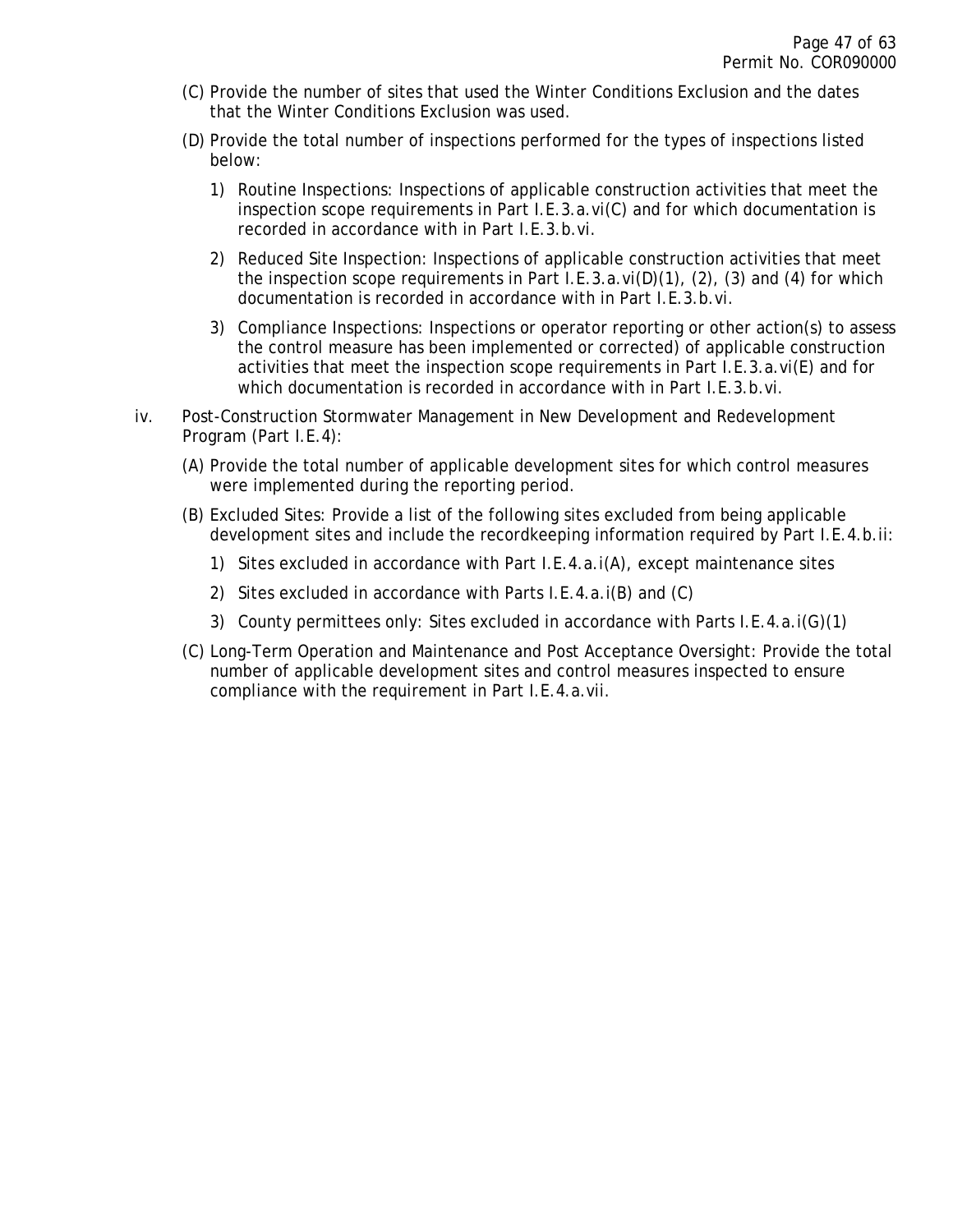### <span id="page-47-0"></span>J. **DEFINITIONS**

The definitions below are intended strictly for clarification purposes, and may not contain the full legal definition as per regulation. For the purposes of this permit:

- 1. Applicable Construction Activity: Construction activities with land disturbance (surface disturbing and associated activities) of one or more acres, or disturbing less than one acre if that construction activity is part of a larger common plan of development or sale that would disturb, or has disturbed one or more acres, unless excluded in Part I.E.3.a.i. Applicable construction activities include the land disturbing activity and all activities and materials associated with the construction site and located at, or contiguous to, the land disturbing activities.
- 2. Base Design Standard: The minimum design standard for new and redevelopment before applying exclusions or alternative standards.
- 3. Best Management Practices: Schedules of activities, prohibitions of practices, maintenance procedures, and other management practices to prevent or reduce the pollution of "state surface waters". BMPs also include treatment requirements, operating procedures and practices to control plant site runoff, spillage or leaks, sludge or waste disposal, or drainage from raw material storage. For the purpose of this permit, the term BMP is used interchangeably with the term control measure, and can include other methods such as the installation, operation, and maintenance of structural controls and treatment devices.
- 4. Classified State Water: A classified state water is a state water with a classification in the Classification and Numeric Standards Regulation for each of the seven river basins in Colorado. Classifications for each segment within the river basin can be found in the numeric and standards table for each basin regulation.
- 5. Common Plan of Development or Sale: A contiguous area where multiple separate and distinct construction activities may be taking place at different times on different schedules, but remain related. The Division has determined that "contiguous" means construction activities located in close proximity to each other (within ¼ mile).
- 6. Construction activity: Refers to ground surface disturbing and associated activities (land disturbance), which include, but are not limited to, clearing, grading, excavation, demolition, installation of new or improved haul roads and access roads, staging areas, stockpiling of fill materials, and borrow areas. Construction does not include routine maintenance to maintain the original line and grade, hydraulic capacity, or original purpose of the facility. Activities to conduct repairs that are not part of regular maintenance or for replacement are construction activities and are not routine maintenance. Repaving activities where underlying and/or surrounding soil is cleared, graded, or excavated as part of the repaving operation are considered construction activities unless they are an excluded site under Part I.E.4.a.i. Construction activity is from initial ground breaking to final stabilization regardless of ownership of the construction activities.
- 7. Construction Dewatering: Discharge of groundwater, surface water, and stormwater that has mixed with the groundwater and/or surface water (i.e. commingled stormwater runoff) that has come into contact with applicable construction activities.
- 8. Contiguous: Within 0.25 miles.
- 9. Control Measure: Any best management practice or other method used to prevent or reduce the discharge of pollutants to waters of the state. Control measures include, but are not limited to best management practices. Control measures can include other methods such as the installation, operation, and maintenance of structure controls and treatment devices.
- 10. Control Measure Requiring Routine Maintenance: Any control measure that is still operating in accordance with its design and the requirements of this permit, but requires maintenance to prevent associated potential for failure during a runoff event. See also Inadequate control measure.
- 11. Discharge: Discharge: The discharge of pollutants as defined in section 25-8-103(3) C.R.S. For the purposes of this permit, discharges do not include land application or discharges to the ground.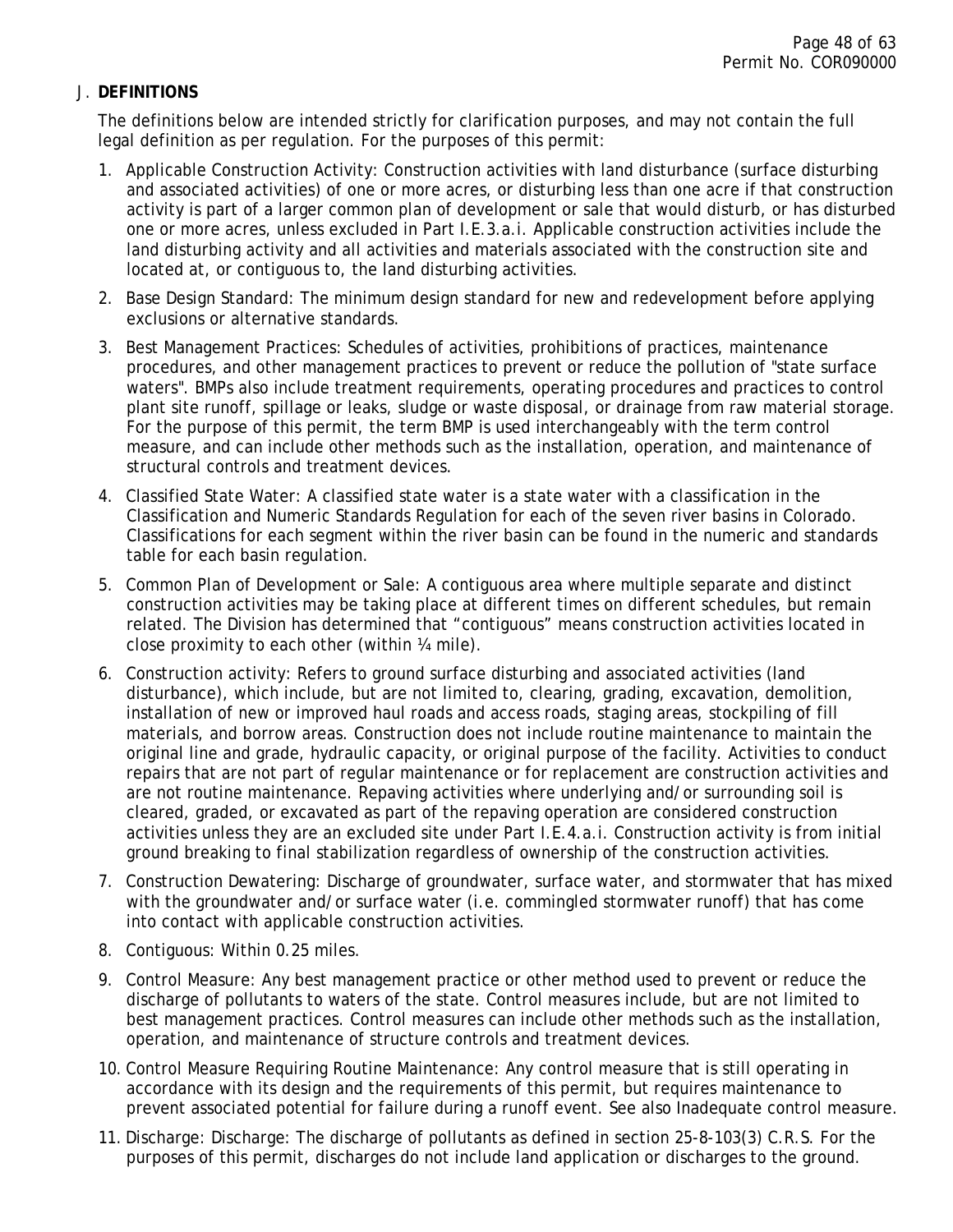- 12. Discharge of a Pollutant: The introduction or addition of a pollutant into state waters. See 25-8-103(3) C.R.S.
- 13. Division: The Water Quality Control Division of the Colorado Department of Public Health and Environment.
- 14. Dry Weather Discharge: A discharge not resulting from surface runoff from stormwater.
- 15. Effluent Limitation: Any restriction or prohibition established under the Colorado Water Quality Control Act, state regulations, or federal law on quantities, rates, and concentrations of chemical, physical, biological, and other constituents which are discharged from point sources into state waters, including, but not limited to, standards of performance for new sources, toxic effluent standards and schedules of compliance.
- 16. Exclusion: A removal of the applicability of the terms or conditions in this permit from applying to the given conditions.
- 17. Exemption: An exemption, waiver, or variance implemented by the permittee for permittee control measures used to meet the effluent limits in this permit.
- 18. Final Stabilization: The condition reached when all ground surface disturbing activities at the site have been completed, and for all areas of ground surface disturbing activities a uniform vegetative cover has been established with an individual plant density of at least 70 percent of predisturbance levels, or equivalent permanent, physical erosion reduction methods have been employed.
- 19. Good Engineering, Hydrologic and Pollution Control Practices: Methods, procedures, and practices that:
	- a. Are based on basic scientific fact(s).
	- b. Reflect best industry practices and standards.
	- c. Are appropriate for the conditions and pollutant sources.
	- d. Provide appropriate solutions to meet the associated permit requirements, including practice based and numeric effluent limits.
- 20. Green infrastructure: Generally refers to control measures that use vegetation, soils, and natural processes or mimic natural processes to manage stormwater. Green infrastructure can be used in place of or in addition to low impact development principles.
- 21. Illicit Discharge: Any discharges to an MS4 that is not composed entirely of stormwater except discharges specifically authorized by a CDPS or NPDES permit and discharges resulting from emergency fire fighting activities. Permittees should note that there are many types of illicit discharges that in accordance with the permit need to be effectively prohibited. Only the discharges listed in Part.I.2.a.v. can be excluded from being effectively prohibited.
- 22. Impervious Area: Developed areas with covering or pavement that prevents the land's natural ability to absorb and infiltrate typical precipitation and irrigation events. Impervious areas include, but are not limited to; roof tops, walkways, patios, driveways, parking lots, impervious storage areas, impervious concrete and asphalt, and any other continuous watertight pavement or covering.
- 23. Inadequate Control Measure: Any control measure that is not designed, implemented, or operating in accordance with the requirements of the permit, including the specific requirements in each program area in Part I.E or requirements for specific permittees in Part III, and implemented and maintained to operate in accordance with the design. See also Control measure Requiring Routine Maintenance.
- 24. Irrigation Return Flow: Tailwater, tile drainage, or surfaced groundwater flow from irrigated land.
- 25. Land Disturbing Activity: Any activity that results in a change in the existing land surface (both vegetative and non-vegetative). Land disturbing activities include, but are not limited to clearing, grading, excavation, demolition, installation of new or improved haul roads and access roads,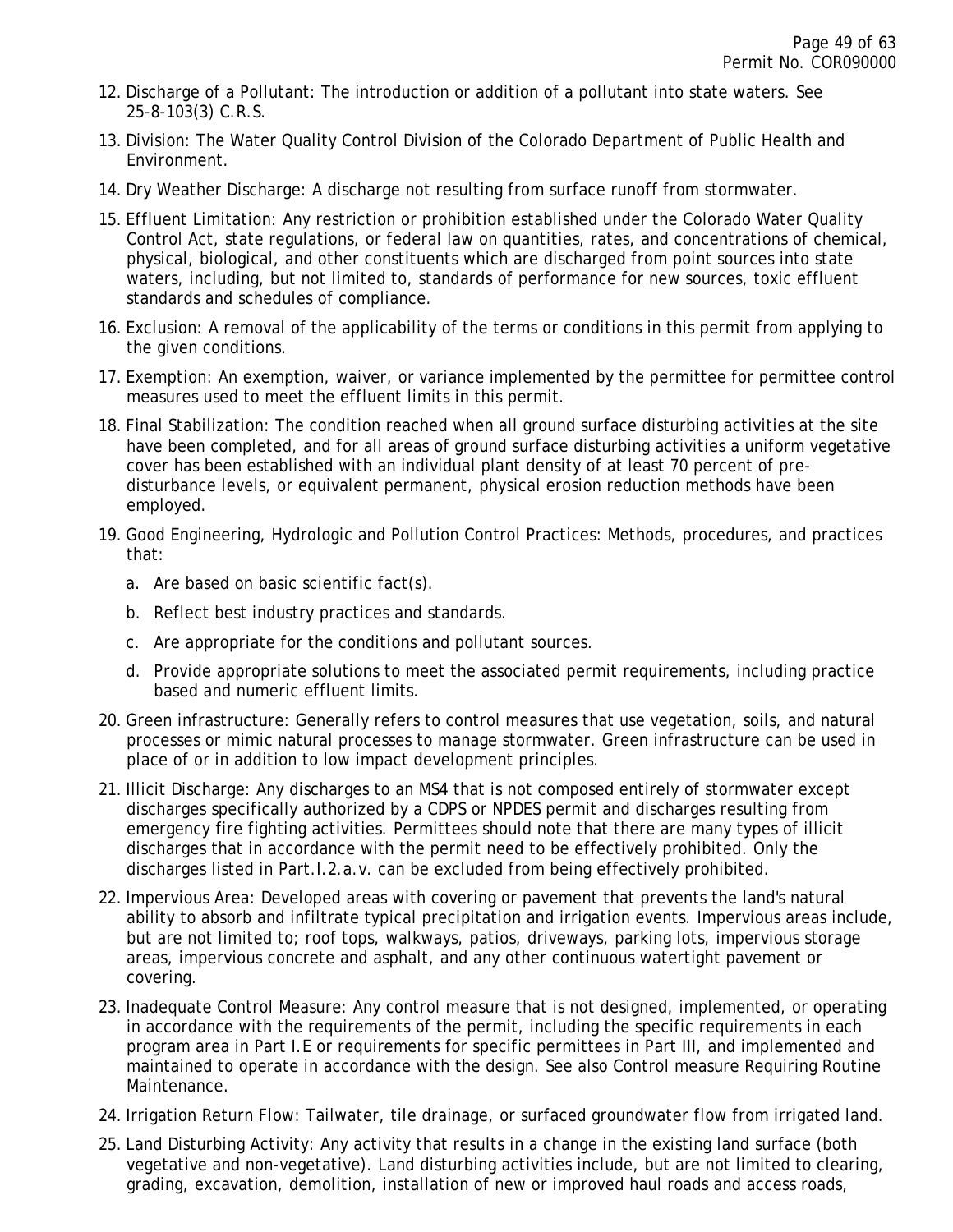staging areas, stockpiling of fill materials, and borrow areas. Compaction that is associated with stabilization of structures and road construction shall also be considered a land disturbing activity.

- 26. Minimize: For purposes of implementing control measures of this permit, means reduce and/or eliminate to the extent achievable using control measures that are technologically available and economically practicable and achievable in light of best industry practices.
- 27. MS4: A municipal separate storm sewer system. See municipal separate storm sewer system.
- 28. Municipality/Municipal: A city, town, county, district, association, or other public body created by or under State law and having jurisdiction over disposal of sewage, industrial wastes, or other wastes, or a designated and approved management agency under section 208 of CWA(1987).
- 29. Municipal Separate Storm Sewer System (MS4): A conveyance or system of conveyances (including roads with drainage systems, municipal streets, catch basins, curbs, gutters, ditches, man-made channels, or storm drains):
	- a. Owned or operated by a State, city, town, county, district, association, or other public body (created by or pursuant to State law) having jurisdiction over disposal of sewage, industrial wastes, stormwater, or other wastes, including special districts under State law such as a sewer district, flood control district or drainage district, or similar entity, or a designated and approved management agency under section 208 of the CWA that discharges to state waters;
	- b. Designed or used for collecting or conveying stormwater;
	- c. Which is not a combined sewer; and
	- d. Which is not part of a Publicly Owned Treatment Works (POTW). See 5 CCR 1002-61.2(62).
- 30. Municipal Separate Storm Sewer System Outfall (Outfall): A point source, as defined herein, at the point where a municipal separate storm sewer discharges to state waters and does not include open conveyances connecting two municipal separate storm sewers, or pipes, tunnels or other conveyances which connect segments of the same stream or other state waters and are used to convey state waters.
- 31. New Development: Land disturbing activities; structural development, including construction or installation of a building or structure, creation of impervious surfaces; and land subdivision for a site that does not meet the definition of redevelopment.
- 32. New Permittee: Permittee not covered under a previous MS4 general permit.
- 33. Non-Structural Control Measures: Includes control measures that are not structural control measures, and include, but are not limited to, control measures that prevent or reduce pollutants being introduced to water or that prevent or reduce the generation of runoff or illicit discharges.
- 34. Operator: The person or entity who is responsible for the overall operation of the facility or activity from which the associated discharge originates.
- 35. Outstanding Waters: A type of designation. Outstanding waters are designated by the Water Quality Control Commission.
- 36. Pavement Management Sites: Sites, or portions of sites, for the rehabilitation, maintenance, and reconstruction of pavement, which includes roadway resurfacing, mill and overlay, white topping, black topping, curb and gutter replacement, concrete panel replacement, and pothole repair. The purpose of the site must intend to provide additional years of service life and optimize service and safety. The site also must be limited to the repair and replacement of pavement in a manner that does not result in an increased impervious area and the infrastructure must not substantially change. The types of sites covered under this exclusion include day-to-day maintenance activities, rehabilitation, and reconstruction of pavement.
- 37. Point Source: Any discernible, confined, and discrete conveyance, including, but not limited to, any pipe, ditch, channel, tunnel, conduit, well, discrete fissure, container, rolling stock, concentrated animal feeding operation, or vessel or other floating craft, from which pollutants are or may be discharged. Point source does not include irrigation return flow. See 5 CCR 102-61.2(75).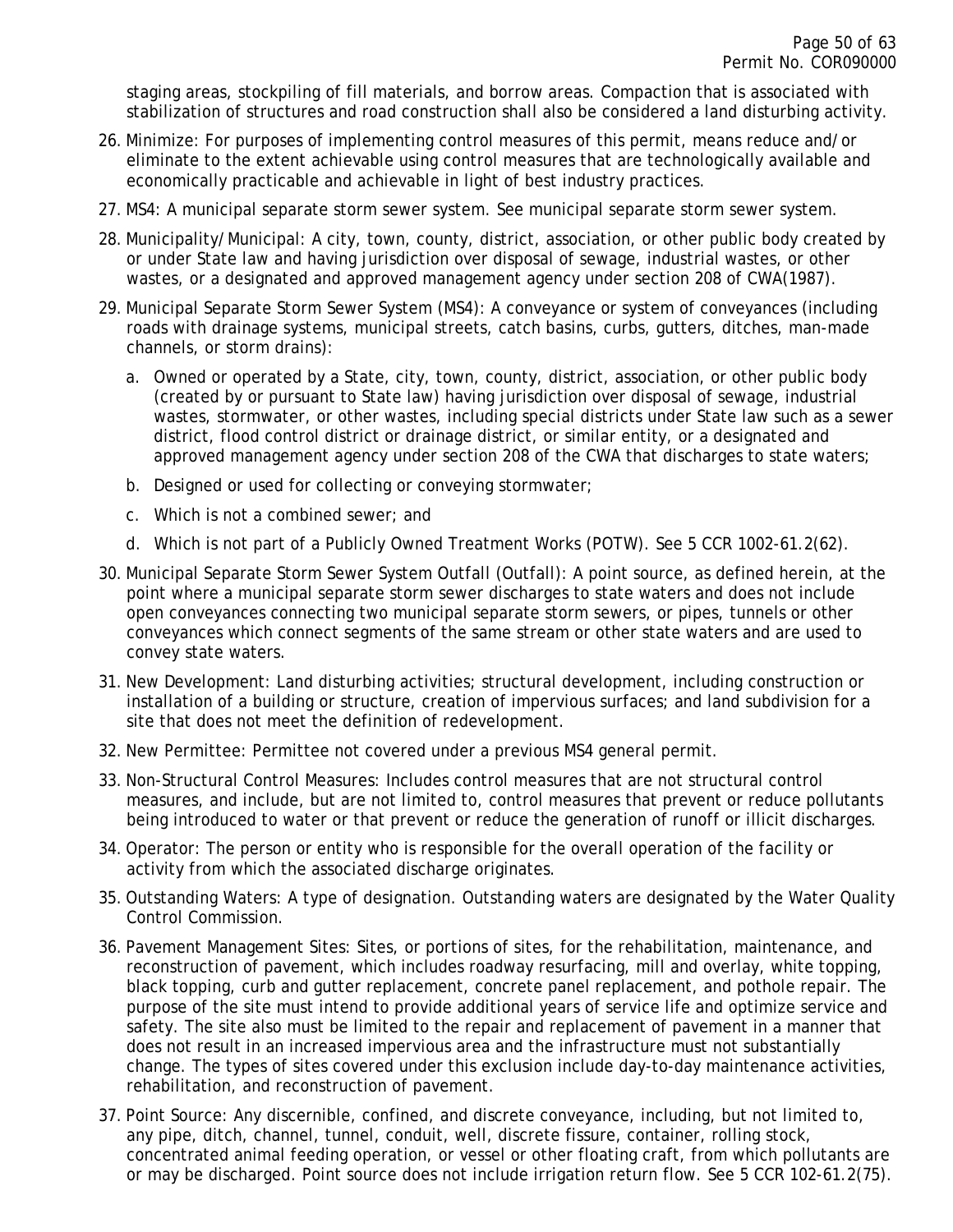- 38. Pollutant: Dredged spoil, dirt, slurry, solid waste, incinerator residue, sewage, sewage sludge, garbage, trash, chemical waste, biological nutrient, biological material, radioactive material, heat, wrecked or discarded equipment, rock, sand, or any industrial, municipal or agricultural waste. See 5 CCR 1002-61.2(76).
- 39. Pollution: Man-made or man-induced, or natural alteration of the physical, chemical, biological, and radiological integrity of water. See 5 CCR 1002-61.2(77)
- 40. Redevelopment: Includes a site that is already substantially developed and has 35% or more of existing hard surface coverage, the creation or addition of hard surfaces; the expansion of a building footprint or addition or replacement of a structure; structural development including construction, installation or expansion of a building or other structure; replacement of hard surface that is not part of a routine maintenance activity; and land disturbing activities.
- 41. Regulatory Mechanism: The mechanism that allows the permittee to implement and enforce the requirements of this permit.
- 42. Renewal Permittee: Permittee that was covered under a previous MS4 general permit.
- 43. Roadway: Roads and bridges that are improved, designed or ordinarily used for vehicular travel and contiguous areas improved, designed or ordinarily used for pedestrian or bicycle traffic, drainage for the roadway, and/or parking along the roadway. Areas primarily used for parking or access to parking are not included.
- 44. Site Plan: Also known as construction stormwater site plans, sediment and erosion control plans, stormwater pollution prevention plans, drainage reports, drainage plans, stormwater management plans, drainage and erosion control plans, etc.
- 45. Small Municipal Separate Storm Sewer System: Any municipal separate storm sewer that is not defined as a "large" or "medium" municipal separate storm sewer system pursuant to Regulation 61. This term includes publicly-owned systems similar to separate storm sewer systems in municipalities (i.e., non-standard MS4s), including, but not limited to, systems at military bases and large education, hospital or prison complexes, if they are designed for a maximum daily user population (residents and individuals who come there to work or use the MS4's facilities) of at least 1,000.
- 46. Stormwater: Stormwater runoff, snow melt runoff, and surface runoff and drainage. See 5 CCR 1002-61.2(103).
- 47. Structural Control Measures: Includes control measures that are comprised of facilities and structures that remove pollutants from water or retain, reuse, or provide for infiltration or evaporation of water.
- 48. To the Extent Allowable under state or Local Law: A standard of implementation of permit requirements and means that to the extent that the permittee is not constrained by state or local laws. Local laws that can be legally changed by the permittee to allow implementation of permit requirements do not constitute a barrier to implementation of a permit requirement.
- 49. Total Maximum Daily Loads (TMDLs): The sum of the individual wasteload allocations (WLA) for point sources and load allocations (LA) for nonpoint sources and natural background. For the purposes of this permit, a TMDL is a calculation of the maximum amount of a pollutant that a waterbody can receive and still meet water quality standards, and an allocation of that amount to the pollutant's sources. A TMDL includes WLAs, LAs, and must include a margin of safety (MOS), and account for seasonal variations. (See section 303(d) of the Clean Water Act and 40 C.F.R. 130.2 and 130.7).
- 50. Water Quality Capture Volume (WQCV): The volume equivalent to the runoff from an 80th percentile storm, meaning that 80 percent of the most frequently occurring storms are fully captured and treated and larger events are partially treated.
- 51. Water Quality Standards: Any standard promulgated pursuant to section 25-8-204 C.R.S. For purposes of this permit, water quality standards are a narrative and/or numeric restriction established by the Water Quality Commission applied to state surface waters to protect one or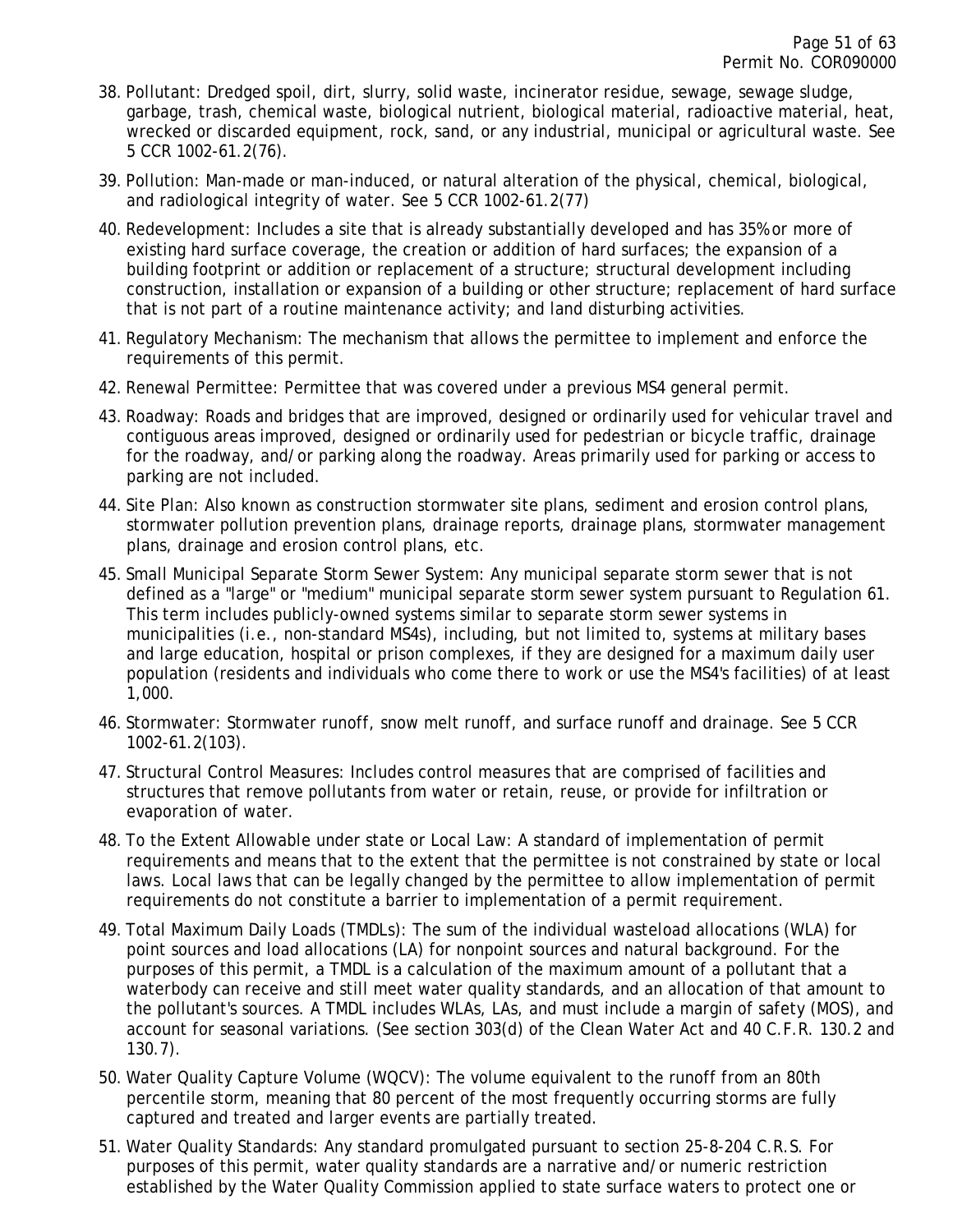more beneficial uses of such waters. Whenever only numeric or only narrative standards are intended, the wording shall specifically designate which is intended. See 5 CCR 1002- 31.5(37).

52. Waters of the State of Colorado: Any and all surface waters and subsurface waters which are contained in or flow in or through this state, but does not include waters in sewage systems, waters in treatment works of disposal systems, waters in potable water distribution systems, and all water withdrawn for use until use and treatment have been completed. This definition can include water courses that are usually dry. Note: this permit is only applicable to applicable discharges to surface waters of the state.

### <span id="page-51-1"></span><span id="page-51-0"></span>K. **GENERAL REQUIREMENTS**

### **1. Signatory Requirements**

- a. All reports required for submittal shall be signed and certified for accuracy by the permittee in accordance with the following criteria:
	- i. In the case of corporations, by a principal executive officer of at least the level of vicepresident or his or her duly authorized representative, if such representative is responsible for the overall operation of the facility from which the discharge described in the form originates.
	- ii. In the case of a partnership, by a general partner.
- iii. In the case of a sole proprietorship, by the proprietor.
- iv. In the case of a municipal, state, or other public facility, by either a principal executive officer, ranking elected official. For purposes of this section, a principal executive officer has responsibility for the overall operation of the facility from which the discharge originates.
- v. A duly authorized representative of a person described in subsection (i) thorough (iv), only if all of the following are met:
	- (A) The authorization is made in writing by a person described in subsection (i) thorough (iv).
	- (B) The authorization specifies either an individual or a position having responsibility for the overall operation of the regulated facility or activity such as the position of plant manager, operator of a well or a well field, superintendent, position of equivalent responsibility, or an individual or position having overall responsibility for environmental matters for the company. (A duly authorized representative may thus be either a named individual or any individual occupying a named position).
	- (C) The written authorization is submitted to the Division.
- b. Changes to authorization: If an authorization under paragraph a. of this section is no longer accurate because a different individual or position has responsibility for the overall operation of the facility, a new authorization satisfying the requirements of paragraph a) of this section must be submitted to the Division, before or together with any reports, information, or applications to be signed by an authorized representative.
- c. Certification: Any person signing a document under paragraph a. of this section shall make the following certification:

"I certify under penalty of law that this document and all attachments were prepared under my direction or supervision in accordance with a system designed to assure that qualified personnel properly gather and evaluate the information submitted. Based on my inquiry of the person or persons who manage the system, or those persons directly responsible for gathering the information, the information submitted is to the best of my knowledge and belief, true, accurate and complete. I am aware that there are significant penalties for submitting false information, including the possibility of fine and imprisonment for knowing violations. "

<span id="page-51-2"></span>**2. Retention of Records**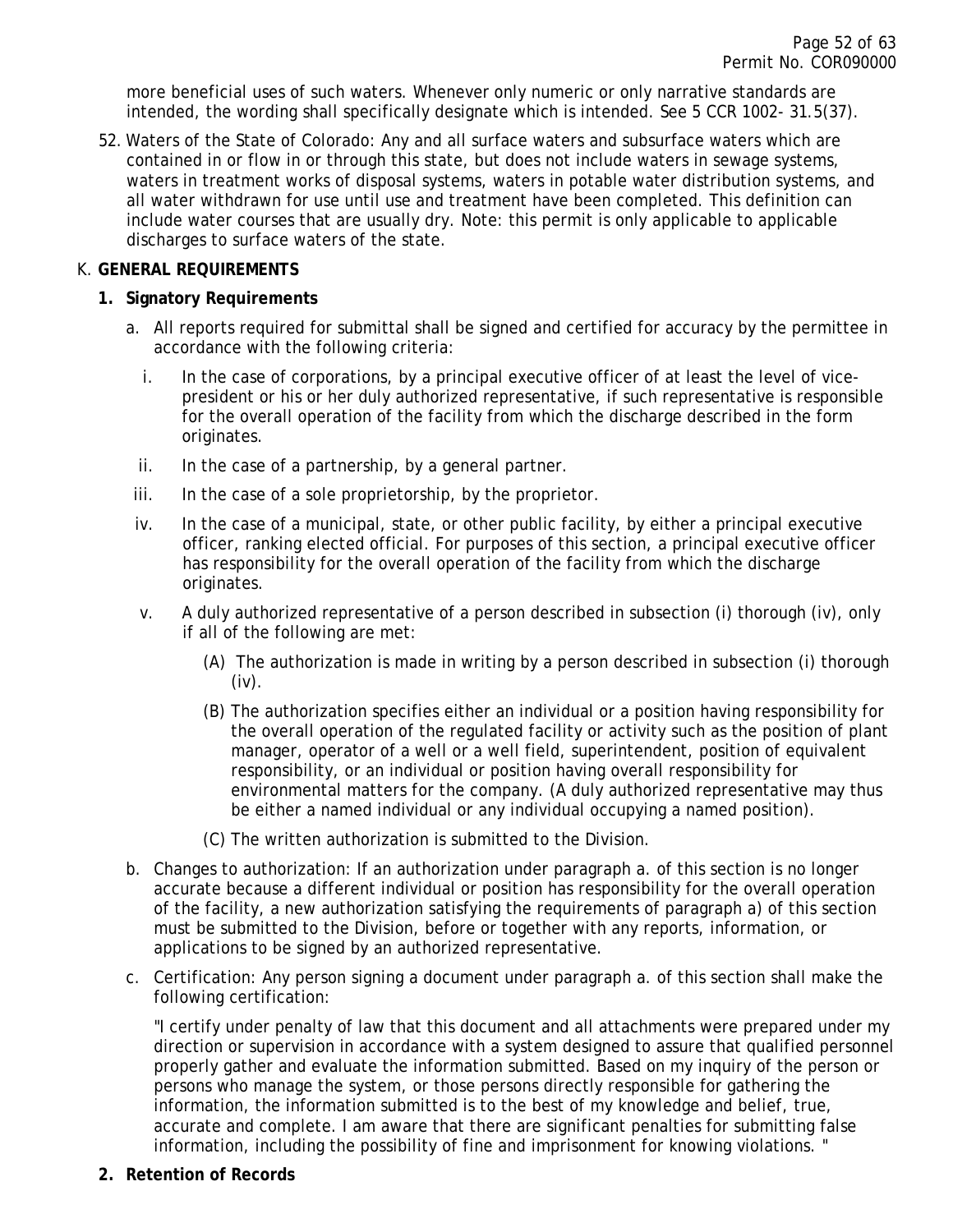The permittee shall retain copies of the required recordkeeping and program description documentation and all reports required by this permit and records of all data used to complete the application to be covered by this permit, for a period of at least three years from the date that the specific item is no longer being actively utilized for stormwater management. The period may be extended by request of the Division at any time.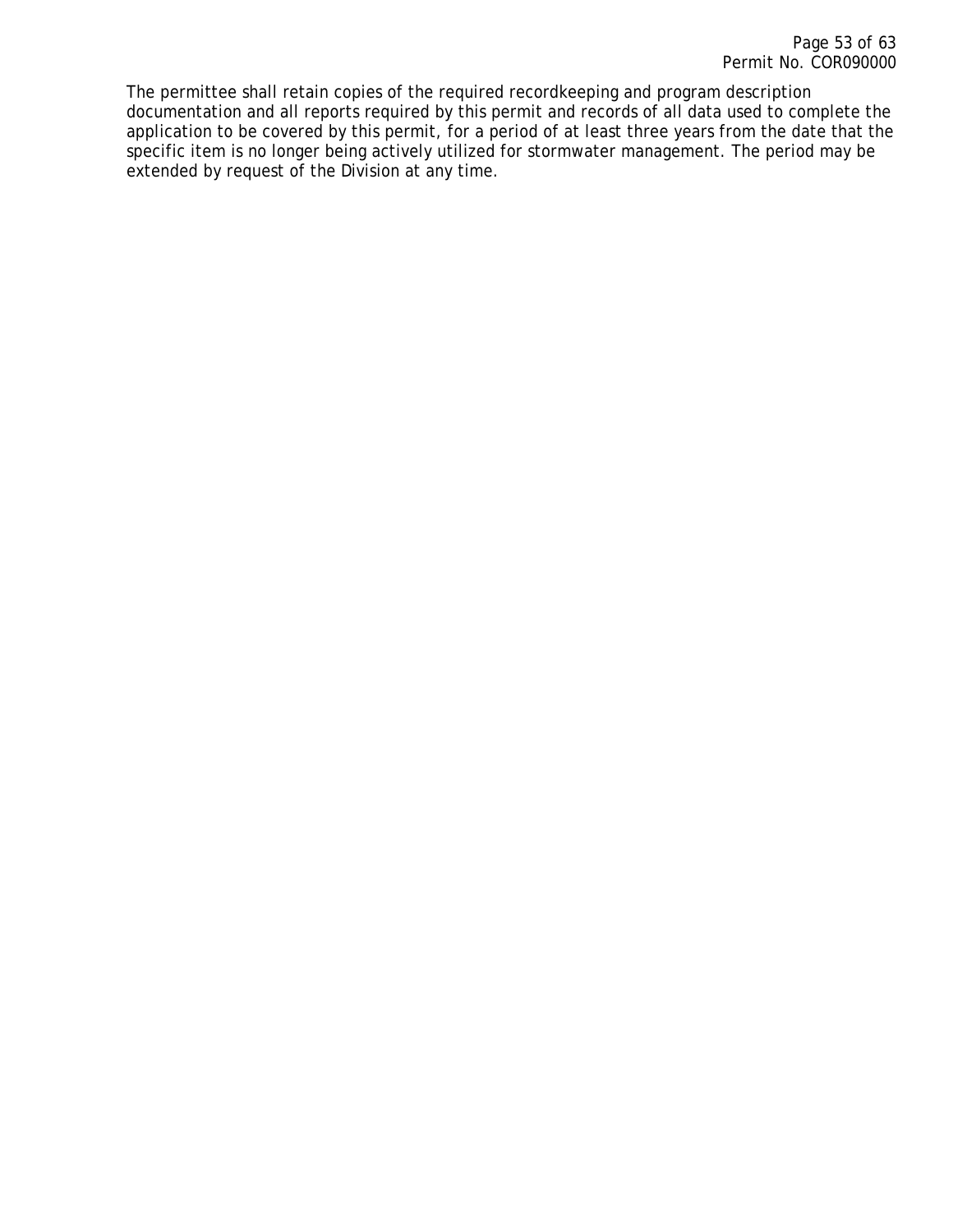Part II

## <span id="page-53-2"></span><span id="page-53-1"></span><span id="page-53-0"></span>A. **NOTIFICATION REQUIREMENTS**

# **1. Notification to Parties**

# **All notification requirements under this section shall be directed as follows:**

a. Oral Notifications**,** during normal business hours shall be to:

Water Quality Control Division Telephone: (303) 692-3500

# b. Written notification shall be to:

Water Quality Control Division Colorado Department of Public Health and Environment WQCD-P-B2 4300 Cherry Creek Drive South Denver, CO 80246-1530

# <span id="page-53-3"></span>**2. Change in Discharge or Wastewater Treatment**

The permittee shall notify the Division, in writing, of any planned physical alterations or additions to the permitted facility that could significantly change the nature or increase the quantity of pollutants discharged. Conditions resulting in new or changed discharges of stormwater and other discharges that are not illicit discharges shall not be considered to meet this condition.

### <span id="page-53-4"></span>**3. Special Notifications - Definitions**

- a. Bypass: The intentional diversion of waste streams from any portion of a treatment facility.
- b. Severe Property Damage: Substantial physical damage to property at the treatment facilities which causes them to become inoperable, or substantial and permanent loss of natural resources which can reasonably be expected to occur in the absence of a bypass. It does not mean economic loss caused by delays in production.
- c. Upset: An exceptional incident in which there is unintentional and temporary noncompliance with permit effluent limitations because of factors beyond the reasonable control of the permittee. An upset does not include noncompliance to the extent caused by operational error, improperly designed treatment facilities, inadequate treatment facilities, lack of preventative maintenance, or careless or improper operation.

### <span id="page-53-5"></span>**4. Noncompliance Notification**

- a. If, for any reason, the permittee does not comply with or will be unable to comply with any permit limitations, standards or permit requirements specified in this permit, the permittee shall, at a minimum, provide the Water Quality Control Division with the following information:
	- i. A description and cause of noncompliance;
	- ii. The period of noncompliance, including exact dates and times and/or the anticipated time when the permittee will return to compliance; and
- iii. Steps being taken to reduce, eliminate, and prevent recurrence of the non-complying activity.
- b. The permittee shall report the following instances of noncompliance orally within twenty-four (24) hours from the time the permittee becomes aware of the noncompliance, and shall mail to the Division a written report within five (5) working days after becoming aware of the noncompliance (unless otherwise specified by the Division):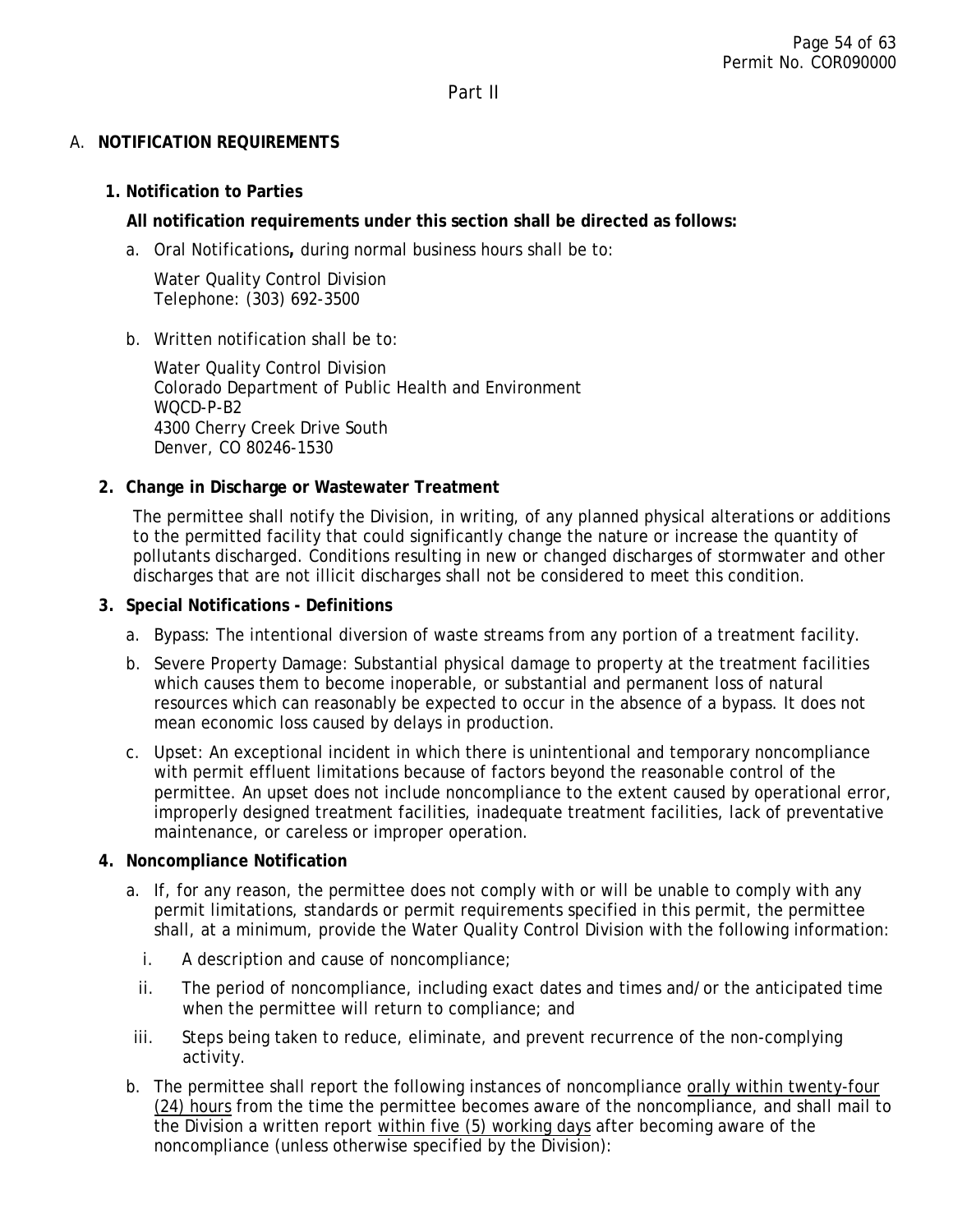- i. Circumstances leading to any noncompliance which may endanger health or the environment regardless of the cause of the incident;
- ii. Circumstances leading to any unanticipated bypass which exceeds any effluent limitations in the permit;
- iii. Circumstances leading to any upset which causes an exceedance of any effluent limitation in the permit;
- c. Unless otherwise indicated in this permit, the permittee shall report instances of noncompliance which are not required to be reported within 24-hours at the time Discharge Monitoring Reports are submitted. The reports shall contain the information listed in subparagraph (a) of this section.

### <span id="page-54-0"></span>**5. Other Notification Requirements**

Reports of compliance or noncompliance with, or any progress reports on, interim and final requirements contained in any compliance schedule in the permit shall be submitted no later than fourteen (14) days following each scheduled date, unless otherwise provided by the Division.

The permittee shall notify the Division, in writing, thirty (30) days in advance of a proposed transfer of permit as provided in Part II.B.3.

The permittee's notification of all anticipated noncompliance does not stay any permit condition.

All existing manufacturing, commercial, mining, and silvicultural dischargers must notify the Division as soon as they know or have reason to believe:

- a. That any activity has occurred or will occur which would result in the discharge, on a routine or frequent basis, of any toxic pollutant which is not limited in the permit, if that discharge will exceed the highest of the following "notification levels":
	- i. One hundred micrograms per liter  $(100 \mu q/I)$ ;
	- ii. Two hundred micrograms per liter (200 µg/l) for acrolein and acrylonitrile; five hundred micrograms per liter (500 µg/l) for 2.4-dinitrophenol and 2-methyl-4.6-dinitrophenol; and one milligram per liter (1.0 mg/l) for antimony;
- iii. Five (5) times the maximum concentration value reported for that pollutant in the permit application in accordance with Section 61.4(2)(g).
- iv. The level established by the Division in accordance with 40 C.F.R. § 122.44(f).
- b. That any activity has occurred or will occur which would result in any discharge, on a nonroutine or infrequent basis, of a toxic pollutant which is not limited in the permit, if that discharge will exceed the highest of the following "notification levels":
	- i. Five hundred micrograms per liter (500  $\mu$ g/l);
	- ii. One milligram per liter (1 mg/l) for antimony; and
- iii. Ten (10) times the maximum concentration value reported for that pollutant in the permit application
- iv. The level established by the Division in accordance with 40 C.F.R. § 122.44(f).

#### <span id="page-54-1"></span>**6. Bypass Notification**

If the permittee knows in advance of the need for a bypass, a notice shall be submitted, at least ten days before the date of the bypass, to the Division. The bypass shall be subject to Division approval and limitations imposed by the Division. Violations of requirements imposed by the Division will constitute a violation of this permit.

#### <span id="page-54-2"></span>**7. Upsets**

a. Effect of an Upset: An upset constitutes an affirmative defense to an action brought for noncompliance with permit effluent limitations if the requirements of paragraph (b) of this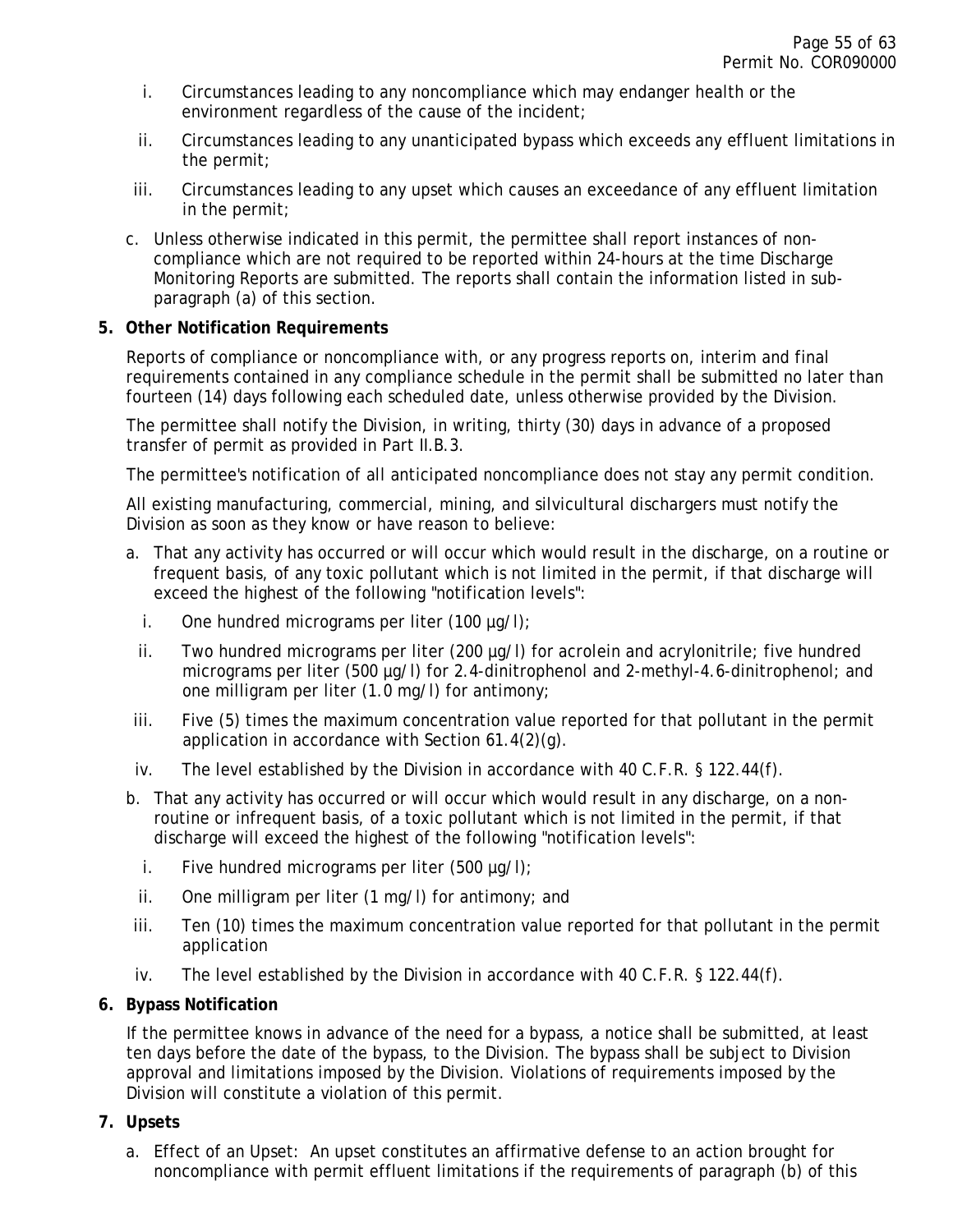section are met. No determination made during administrative review of claims that noncompliance was caused by upset, and before an action for noncompliance, is final administrative action subject to judicial review.

- b. Conditions Necessary for a Demonstration of Upset: A permittee who wishes to establish the affirmative defense of upset shall demonstrate through properly signed contemporaneous operating logs, or other relevant evidence that:
	- i. An upset occurred and that the permittee can identify the specific cause(s) of the upset;
	- ii. The facility was being properly maintained at the time;
- iii. The permittee submitted notice of the upset, if required by and in accordance with Part II.A.4 of this permit; and
- iv. The permittee complied with any remedial measures required under 40 C.F.R. Section 122.41(d) of the federal regulations or Section 61.8(3)(h) of the Colorado Discharge Permit System Regulations.
- c. Burden of Proof: In any enforcement preceding the permittee seeking to establish the occurrence of an upset has the burden of proof.

#### <span id="page-55-0"></span>**8. Discharge Point**

Any discharge to the waters of the state from a point source other than specifically authorized by this permit is prohibited.

#### <span id="page-55-1"></span>**9. Proper Operation and Maintenance**

The permittee shall at all times properly operate and maintain all facilities and systems of treatment and control (and related appurtenances) which are installed or used by the permittee as necessary to achieve compliance with the conditions of this permit. Proper operation and maintenance includes effective performance and adequate laboratory and process controls, including appropriate written quality assurance procedures (40 C.F.R. 122.41(e)). This provision requires the operation of back-up or auxiliary facilities or similar systems which are installed by the permittee only when necessary to achieve compliance with the conditions of the permit.

#### <span id="page-55-2"></span>**10.Minimization of Adverse Impact**

The permittee shall take all reasonable steps to minimize or prevent any discharge of sludge use or disposal in violation of this permit which has a reasonable likelihood of adversely affecting human health or the environment. As necessary, accelerated or additional monitoring to determine the nature and impact of the non-complying discharge is required.

#### <span id="page-55-3"></span>**11.Removed Substances**

Solids, sludges, or other pollutants removed in the course of treatment or control of wastewaters shall be disposed of in accordance with applicable state and federal regulations and in a manner that will prevent the removed pollutant(s) from entering waters of the state.

For all domestic wastewater treatment works, at industrial facilities, the permittee shall dispose of sludge in accordance with all state and federal regulations.

#### <span id="page-55-4"></span>**12.Submission of Incorrect or Incomplete Information**

Where the permittee failed to submit any relevant facts in a permit application, or submitted incorrect information in a permit application or report to the Division, the permittee shall promptly submit the relevant information which was not submitted or any additional information needed to correct any erroneous information previously submitted.

#### <span id="page-55-5"></span>**13.Bypass**

a. Bypasses are prohibited and the Division may take enforcement action against the permittee for bypass, unless: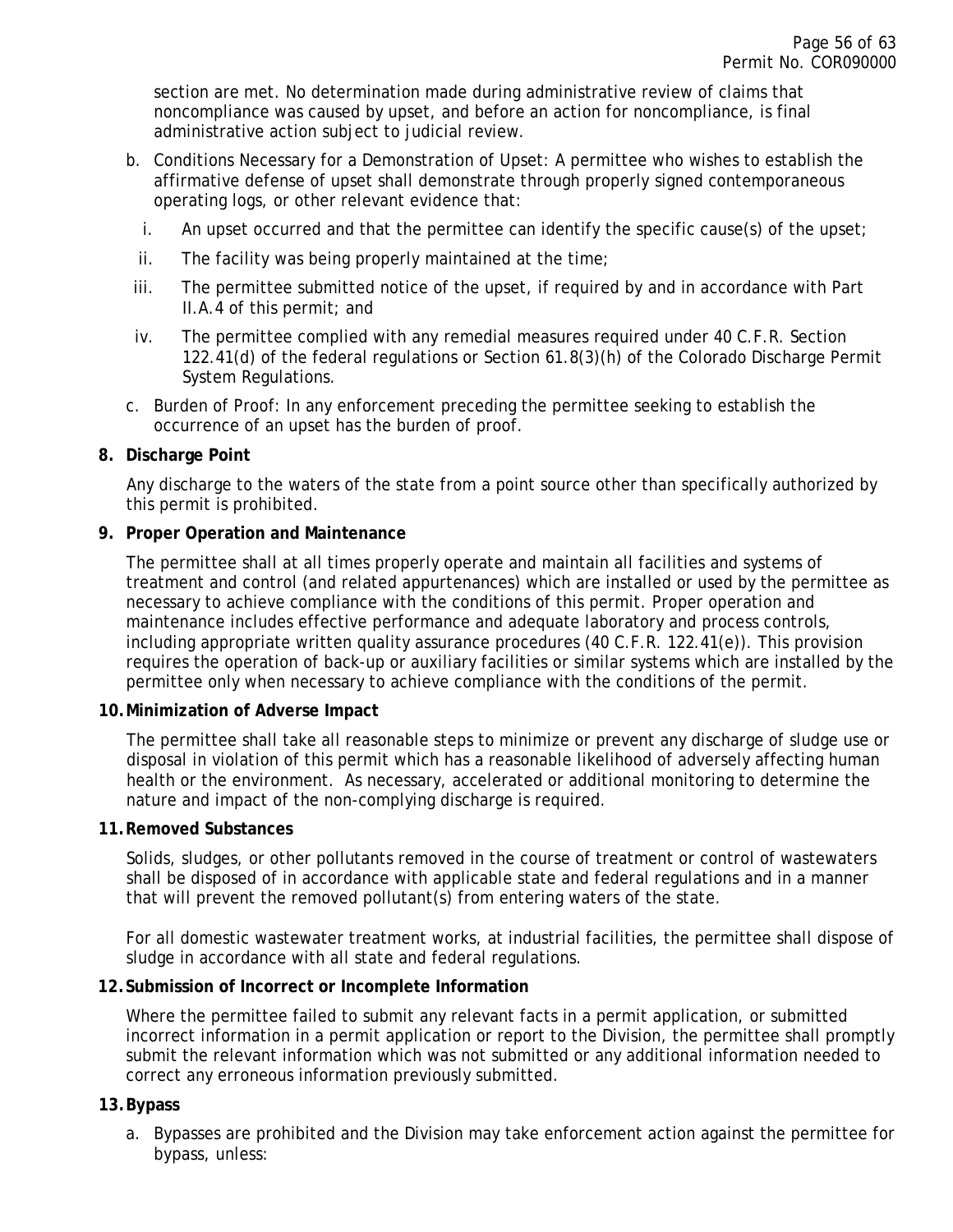- i. The bypass is unavoidable to prevent loss of life, personal injury, or severe property damage;
- ii. There were no feasible alternatives to bypass such as the use of auxiliary treatment facilities, retention of untreated wastes, or maintenance during normal periods of equipment downtime. This condition is not satisfied if adequate back-up equipment should have been installed in the exercise of reasonable engineering judgment to prevent a bypass which occurred during normal periods of equipment downtime or preventive maintenance; and
- iii. Proper notices were submitted in compliance with Part II.A.4.
- b. "Severe property damage" as used in this Subsection means substantial physical damage to the treatment facilities which causes them to become inoperable, or substantial and permanent loss of natural resources which can reasonably be expected to occur in the absence of a bypass. Severe property damage does not mean economic loss caused by delays in production.
- c. The permittee may allow a bypass to occur which does not cause effluent limitations to be exceeded, but only if it also is for essential maintenance or to assure optimal operation. These bypasses are not subject to the provisions of paragraph (a) above.
- d. The Division may approve an anticipated bypass, after considering adverse effects, if the Division determines that the bypass will meet the conditions specified in paragraph (a) above.

### <span id="page-56-0"></span>**14.Reduction, Loss, or Failure of Treatment Facility**

The permittee has the duty to halt or reduce any activity if necessary to maintain compliance with the effluent limitations of the permit. Upon reduction, loss, or failure of the treatment facility, the permittee shall, to the extent necessary to maintain compliance with its permit, control production, control sources of wastewater, or all discharges, until the facility is restored or an alternative method of treatment is provided. This provision also applies to power failures, unless an alternative power source sufficient to operate the wastewater control facilities is provided.

It shall not be a defense for a permittee in an enforcement action that it would be necessary to halt or reduce the permitted activity in order to maintain compliance with the conditions of this permit.

#### <span id="page-56-1"></span>B. **PERMITTEE RESPONSIBILITIES**

### <span id="page-56-2"></span>**1. Inspections and Right to Entry**

The permittee shall allow the Division and/or the authorized representative, upon the presentation of credentials:

- a. To enter upon the permittee's premises where a regulated facility or activity is located or in which any records are required to be kept under the terms and conditions of this permit;
- b. At reasonable times to have access to and copy any records required to be kept under the terms and conditions of this permit and to inspect any monitoring equipment or monitoring method required in the permit; and
- c. To enter upon the permittee's premises in a reasonable manner and at a reasonable time to inspect and/or investigate, any actual, suspected, or potential source of water pollution, or to ascertain compliance or non-compliance with the Colorado Water Quality Control Act or any other applicable state or federal statute or regulation or any order promulgated by the Division. The investigation may include, but is not limited to, the following: sampling of any discharge and/or process waters, the taking of photographs, interviewing of any person having knowledge related to the discharge permit or alleged violation, access to any and all facilities or areas within the permittee's premises that may have any effect on the discharge, permit, or alleged violation. Such entry is also authorized for the purpose of inspecting and copying records required to be kept concerning any effluent source.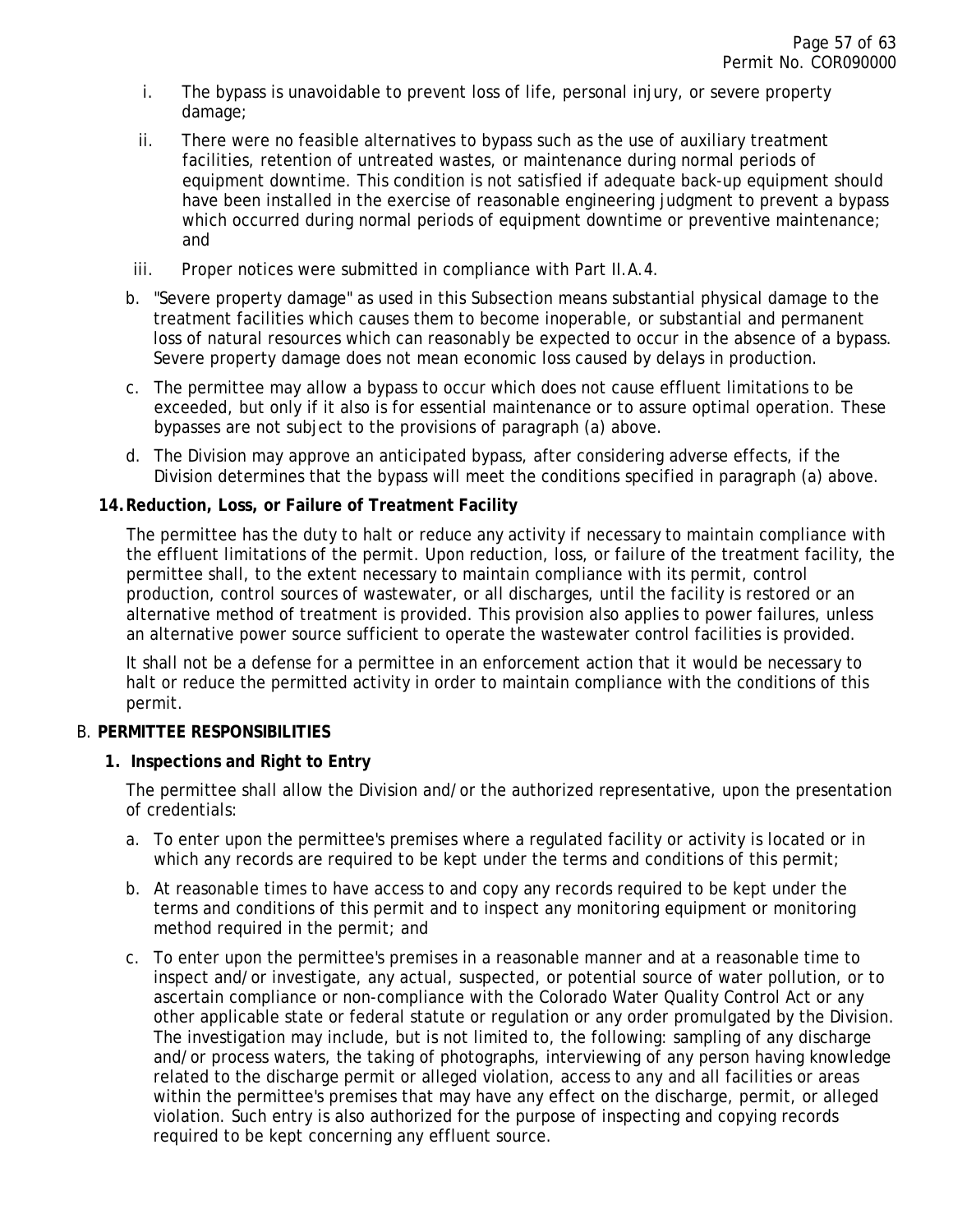d. The permittee shall provide access to the Division to sample the discharge at a point after the final treatment process but before the discharge mixes with state waters upon presentation of proper credentials.

In the making of such inspections, investigations, and determinations, the Division, insofar as practicable, may designate as its authorized representatives any qualified personnel of the Department of Agriculture. The Division may also request assistance from any other state or local agency or institution.

### <span id="page-57-0"></span>**2. Duty to Provide Information**

The permittee shall furnish to the Division, within a reasonable time, any information which the Division may request to determine whether cause exists for modifying, revoking and reissuing, or terminating this permit, or to determine compliance with this permit. The permittee shall also furnish to the Division, upon request, copies of records required to be kept by this permit.

### <span id="page-57-1"></span>**3. Transfer of Ownership or Control**

- a. Except as provided in paragraph b. of this section, a permit may be transferred by a permittee only if the permit has been modified or revoked and reissued as provided in Section 61.8(8) of the Colorado Discharge Permit System Regulations, to identify the new permittee and to incorporate such other requirements as may be necessary under the federal act.
- b. A permit may be automatically transferred to a new permittee if:
	- i. The current permittee notifies the Division in writing 30 days in advance of the proposed transfer date; and
	- ii. The notice includes a written agreement between the existing and new permittee(s) containing a specific date for transfer of permit responsibility, coverage and liability between them; and
- iii. The Division does not notify the existing permittee and the proposed new permittee of its intent to modify, or revoke and reissue the permit.
- iv. Fee requirements of the Colorado Discharge Permit System Regulations, Section 61.15, have been met.

### <span id="page-57-2"></span>**4. Availability of Reports**

Except for data determined to be confidential under Section 308 of the federal Clean Water Act and the Colorado Discharge Permit System Regulations 5 CCR 1002-61, Section 61.5(4), all reports prepared in accordance with the terms of this permit shall be available for public inspection at the offices of the Division and the Environmental Protection Agency.

The name and address of the permit applicant(s) and permittee(s), permit applications, permits and effluent data shall not be considered confidential. Knowingly making false statements on any such report may result in the imposition of criminal penalties as provided for in Section 309 of the federal Clean Water Act, and Section 25-8-610 C.R.S.

### <span id="page-57-3"></span>**5. Modification, Suspension, Revocation, or Termination of Permits by the Division**

The filing of a request by the permittee for a permit modification, revocation and reissuance, termination or a notification of planned changes or anticipated noncompliance, does not stay any permit condition.

- a. A permit may be modified, suspended, or terminated in whole or in part during its term for reasons determined by the Division including, but not limited to, the following:
	- i. Violation of any terms or conditions of the permit;
	- ii. Obtaining a permit by misrepresentation or failing to disclose any fact which is material to the granting or denial of a permit or to the establishment of terms or conditions of the permit; or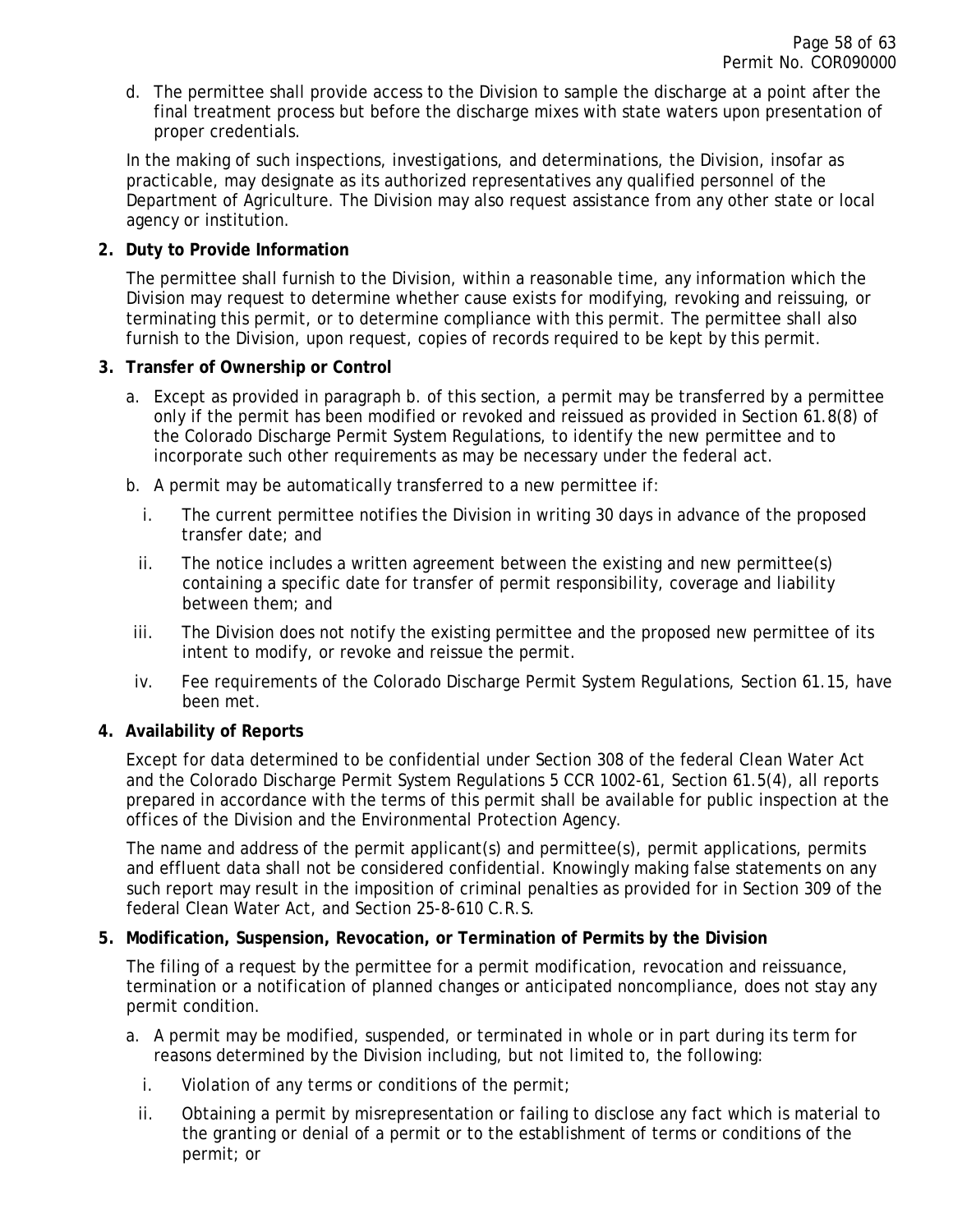- iii. Materially false or inaccurate statements or information in the permit application or the permit.
- iv. A determination that the permitted activity endangers human health or the classified or existing uses of state waters and can only be regulated to acceptable levels by permit modifications or termination.
- b. A permit may be modified in whole or in part for the following causes, provided that such modification complies with the provisions of Section 61.10 of the Colorado Discharge Permit System Regulations:
	- i. There are material and substantial alterations or additions to the permitted facility or activity which occurred after permit issuance which justify the application of permit conditions that are different or absent in the existing permit.
	- ii. The Division has received new information which was not available at the time of permit issuance (other than revised regulations, guidance, or test methods) and which would have justified the application of different permit conditions at the time of issuance. For permits issued to new sources or new dischargers, this cause includes information derived from effluent testing required under Section 61.4(7)(e) of the Colorado Discharge Permit System Regulations. This provision allows a modification of the permit to include conditions that are less stringent than the existing permit only to the extent allowed under Section 61.10 of the Colorado Discharge Permit System Regulations.
- iii. The standards or regulations on which the permit was based have been changed by promulgation of amended standards or regulations or by judicial decision after the permit was issued. Permits may be modified during their terms for this cause only as follows:
	- (A) The permit condition requested to be modified was based on a promulgated effluent limitation guideline, EPA approved water quality standard, or an effluent limitation set forth in 5 CCR 1002-62, § 62 et seq.; and
	- (B) EPA has revised, withdrawn, or modified that portion of the regulation or effluent limitation guideline on which the permit condition was based, or has approved a Commission action with respect to the water quality standard or effluent limitation on which the permit condition was based; and
	- (C) The permittee requests modification after the notice of final action by which the EPA effluent limitation guideline, water quality standard, or effluent limitation is revised, withdrawn, or modified; or
	- (D) For judicial decisions, a court of competent jurisdiction has remanded and stayed EPA promulgated regulations or effluent limitation guidelines, if the remand and stay concern that portion of the regulations or guidelines on which the permit condition was based and a request is filed by the permittee in accordance with this Regulation, within ninety (90) days of judicial remand.
- iv. The Division determines that good cause exists to modify a permit condition because of events over which the permittee has no control and for which there is no reasonable available remedy.
- v. The permittee has received a variance.
- vi. When required to incorporate applicable toxic effluent limitation or standards adopted pursuant to §307(a) of the federal act.
- vii. When required by the reopener conditions in the permit.
- viii. As necessary under 40 C.F.R. 403.8(e), to include a compliance schedule for the development of a pretreatment program.
- ix. When the level of discharge of any pollutant which is not limited in the permit exceeds the level which can be achieved by the technology-based treatment requirements appropriate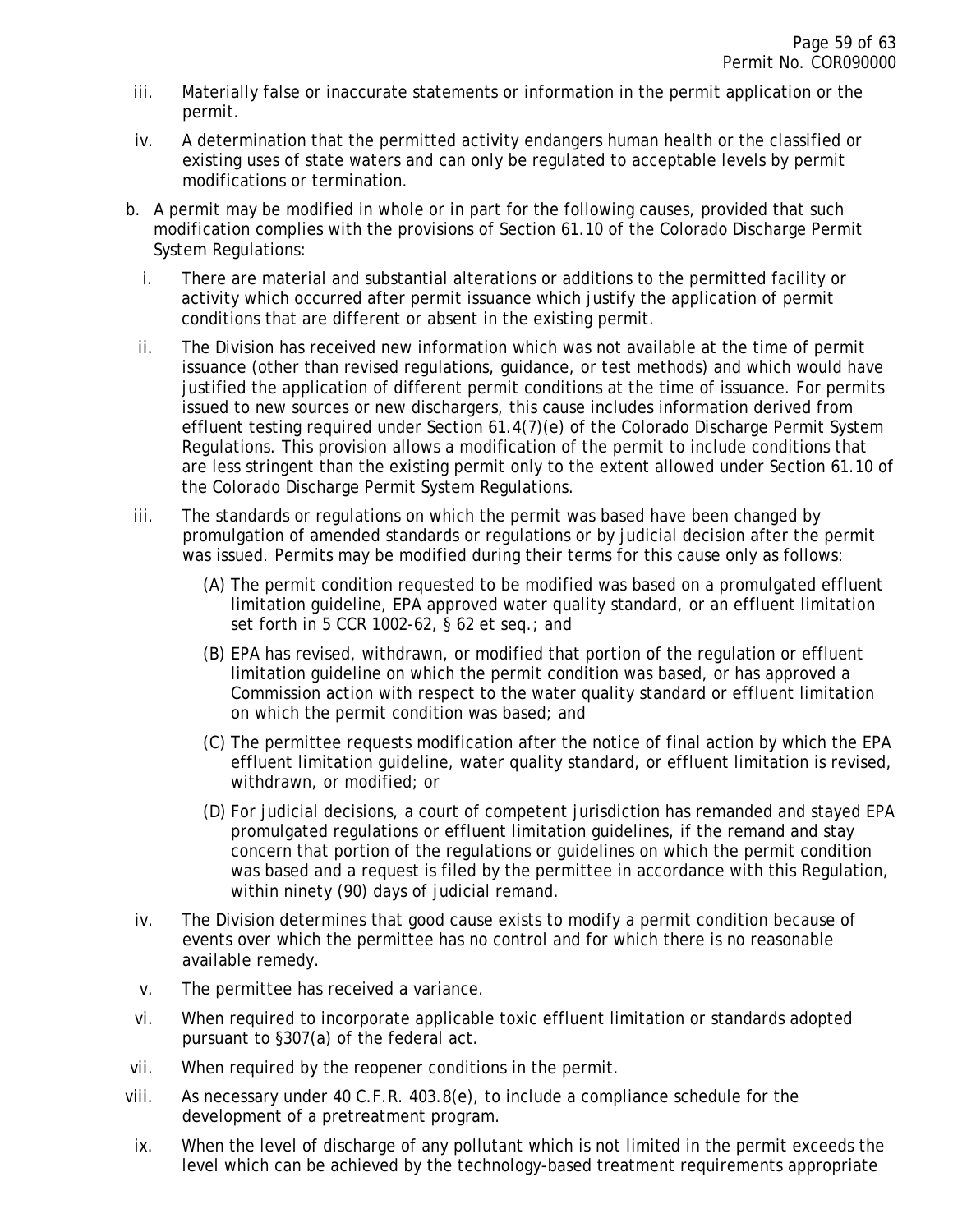to the permittee under Section 61.8(2) of the Colorado Discharge Permit System Regulations.

- x. To establish a pollutant notification level required in Section 61.8(5) of the Colorado Discharge Permit System Regulations.
- xi. To correct technical mistakes, such as errors in calculation, or mistaken interpretations of law made in determining permit conditions, to the extent allowed in Section 61.10 of the Colorado State Discharge Permit System Regulations.
- xii. When required by a permit condition to incorporate a land application plan for beneficial reuse of sewage sludge, to revise an existing land application plan, or to add a land application plan.
- xiii. For any other cause provided in Section 61.10 of the Colorado Discharge Permit System Regulations.
- c. At the request of a permittee, the Division may modify or terminate a permit and issue a new permit if the following conditions are met:
	- i. The Regional Administrator has been notified of the proposed modification or termination and does not object in writing within thirty (30) days of receipt of notification,
	- ii. The Division finds that the permittee has shown reasonable grounds consistent with the federal and state statutes and regulations for such modifications or termination;
- iii. Requirements of Section 61.15 of the Colorado Discharge Permit System Regulations have been met, and
- iv. Requirements of public notice have been met.
- d. Permit modification (except for minor modifications), termination or revocation and reissuance actions shall be subject to the requirements of Sections 61.5(2), 61.5(3), 61.6, 61.7 and 61.15 of the Colorado Discharge Permit System Regulations. The Division shall act on a permit modification request, other than minor modification requests, within 180 days of receipt thereof. Except for minor modifications, the terms of the existing permit govern and are enforceable until the newly issued permit is formally modified or revoked and reissued following public notice.
- e. Upon consent by the permittee, the Division may make minor permit modifications without following the requirements of Sections 61.5(2), 61.5(3), 61.7, and 61.15 of the Colorado Discharge Permit System Regulations. Minor modifications to permits are limited to:
	- i. Correcting typographical errors; or
	- ii. Increasing the frequency of monitoring or reporting by the permittee; or
- iii. Changing an interim date in a schedule of compliance, provided the new date of compliance is not more than 120 days after the date specific in the existing permit and does not interfere with attainment of the final compliance date requirement; or
- iv. Allowing for a transfer in ownership or operational control of a facility where the Division determines that no other change in the permit is necessary, provided that a written agreement containing a specific date for transfer of permit responsibility, coverage and liability between the current and new permittees has been submitted to the Division; or
- v. Changing the construction schedule for a discharger which is a new source, but no such change shall affect a discharger's obligation to have all pollution control equipment installed and in operation prior to discharge; or
- vi. Deleting a point source outfall when the discharge from that outfall is terminated and does not result in discharge of pollutants from other outfalls except in accordance with permit limits.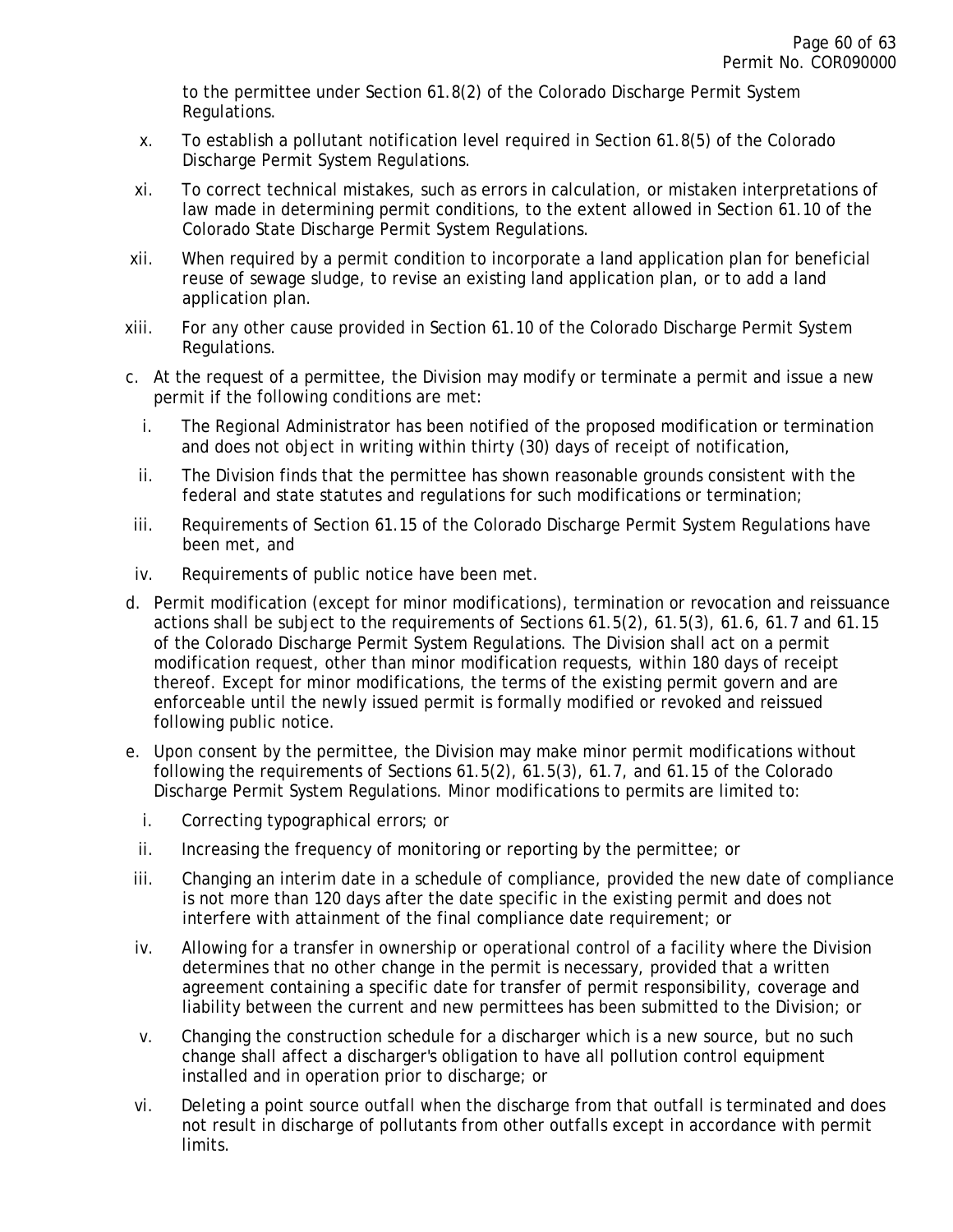- f. When a permit is modified, only the conditions subject to modification are reopened. If a permit is revoked and reissued, the entire permit is reopened and subject to revision and the permit is reissued for a new term.
- g. The filing of a request by the permittee for a permit modification, revocation and reissuance or termination does not stay any permit condition.
- h. All permit modifications and reissuances are subject to the antibacksliding provisions set forth in 61.10(e) through (g).

### <span id="page-60-0"></span>**6. Oil and Hazardous Substance Liability**

Nothing in this permit shall be construed to preclude the institution of any legal action or relieve the permittee from any responsibilities, liabilities, or penalties to which the permittee is or may be subject to under Section 311 (Oil and Hazardous Substance Liability) of the Clean Water Act.

### <span id="page-60-1"></span>**7. State Laws**

Nothing in this permit shall be construed to preclude the institution of any legal action or relieve the permittee from any responsibilities, liabilities, or penalties established pursuant to any applicable state law or regulation under authority granted by Section 510 of the Clean Water Act. Nothing in this permit shall be construed to prevent or limit application of any emergency power of the division.

### <span id="page-60-2"></span>**8. Permit Violations**

Failure to comply with any terms and/or conditions of this permit shall be a violation of this permit. The discharge of any pollutant identified in this permit more frequently than or at a level in excess of that authorized shall constitute a violation of the permit.

### <span id="page-60-3"></span>**9. Property Rights**

The issuance of this permit does not convey any property or water rights in either real or personal property, or stream flows, or any exclusive privileges, nor does it authorize any injury to private property or any invasion of personal rights, nor any infringement of federal, state or local laws or regulations.

#### <span id="page-60-4"></span>**10.Severability**

The provisions of this permit are severable. If any provision of this permit, or the application of any provision of this permit to any circumstance, is held invalid, the application of such provision to other circumstances and the application of the remainder of this permit shall not be affected.

#### <span id="page-60-5"></span>**11.Renewal Application**

If the permittee desires to continue to discharge, a permit renewal application shall be submitted at least one hundred eighty (180) days before this permit expires. If the permittee anticipates there will be no discharge after the expiration date of this permit, the Division should be promptly notified so that it can terminate the permit in accordance with Part II.B.5.

### <span id="page-60-6"></span>**12.Confidentiality**

Any information relating to any secret process, method of manufacture or production, or sales or marketing data which has been declared confidential by the permittee, and which may be acquired, ascertained, or discovered, whether in any sampling investigation, emergency investigation, or otherwise, shall not be publicly disclosed by any member, officer, or employee of the Commission or the Division, but shall be kept confidential. Any person seeking to invoke the protection of this Subsection (12) shall bear the burden of proving its applicability. This section shall never be interpreted as preventing full disclosure of effluent data.

#### <span id="page-60-7"></span>**13.Fees**

The permittee is required to submit payment of an annual fee as set forth in the 2005 amendments to the Water Quality Control Act. Section 25-8-502 (l) (b), and the Colorado Discharge Permit System Regulations 5 CCR l002-61, Section 61.l5 as amended. Failure to submit the required fee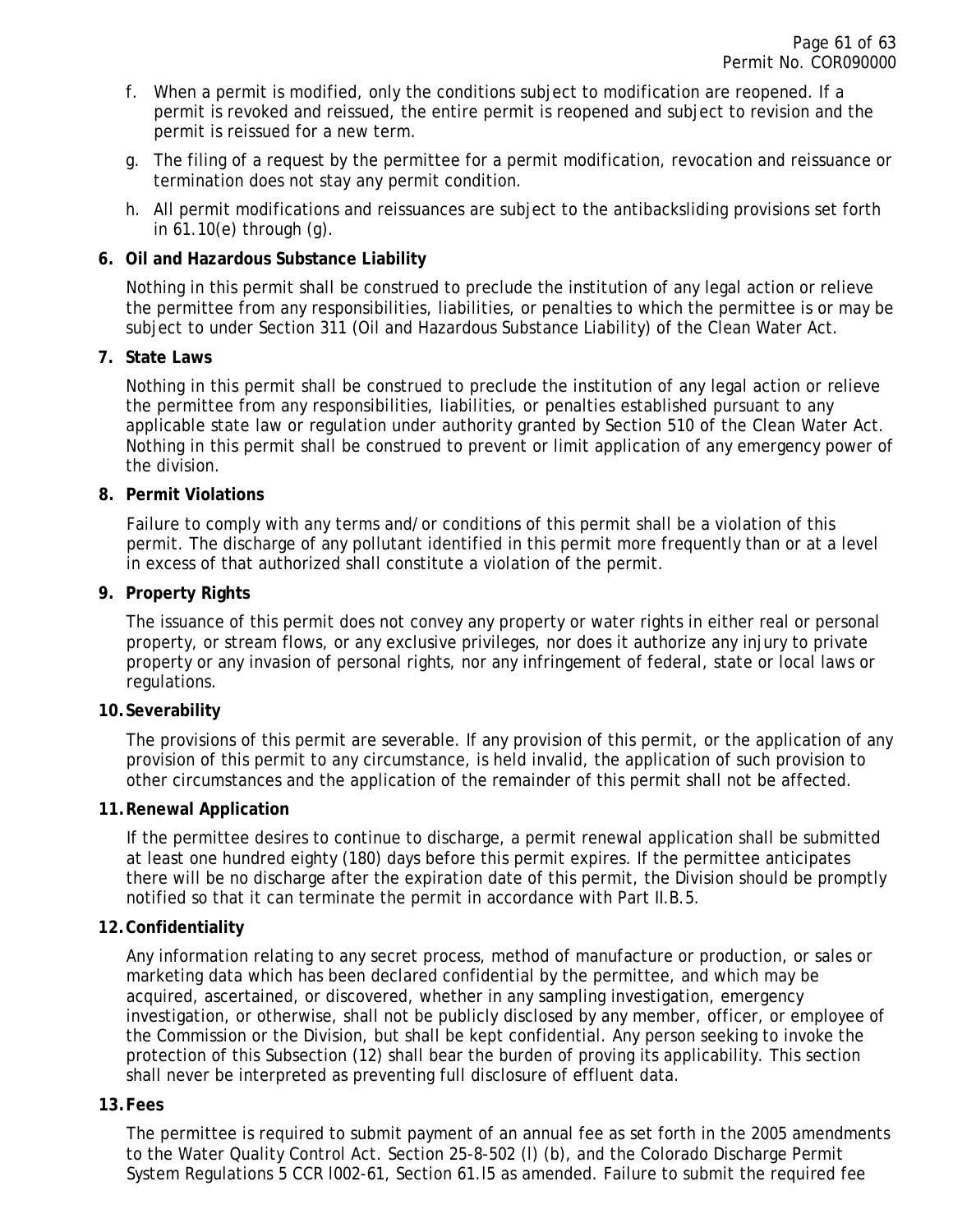when due and payable is a violation of the permit and will result in enforcement action pursuant to Section 25-8-60l et. seq., C.R.S. l973 as amended.

#### <span id="page-61-0"></span>**14.Duration of Permit**

The duration of a permit shall be for a fixed term and shall not exceed five (5) years. Filing of a timely and complete application shall cause the expired permit to continue in force to the effective date of the new permit. The permit's duration may be extended only through administrative extensions and not through interim modifications.

### <span id="page-61-1"></span>**15.Section 307 Toxics**

If a toxic effluent standard or prohibition, including any applicable schedule of compliance specified, is established by regulation pursuant to Section 307 of the federal act for a toxic pollutant which is present in the permittee's discharge and such standard or prohibition is more stringent than any limitation upon such pollutant in the discharge permit, the Division shall institute proceedings to modify or revoke and reissue the permit to conform to the toxic effluent standard or prohibition.

### <span id="page-61-2"></span>**16.Effect of Permit Issuance**

- a. The issuance of a permit does not convey any property rights or any exclusive privilege.
- b. The issuance of a permit does not authorize any injury to person or property or any invasion of personal rights, nor does it authorize the infringement of federal, state, or local laws or regulations.
- c. Except for any toxic effluent standard or prohibition imposed under Section 307 of the federal act or any standard for sewage sludge use or disposal under Section 405(d) of the federal act, compliance with a permit during its term constitutes compliance, for purposes of enforcement, with Sections 301, 302, 306, 318, 403, and 405(a) and (b) of the federal act. However, a permit may be modified, revoked and reissued, or terminated during its term for cause as set forth in Section 61.8(8) of the Colorado Discharge Permit System Regulations.
- d. Compliance with a permit condition which implements a particular standard for sewage sludge use or disposal shall be an affirmative defense in any enforcement action brought for a violation of that standard for sewage sludge use or disposal.